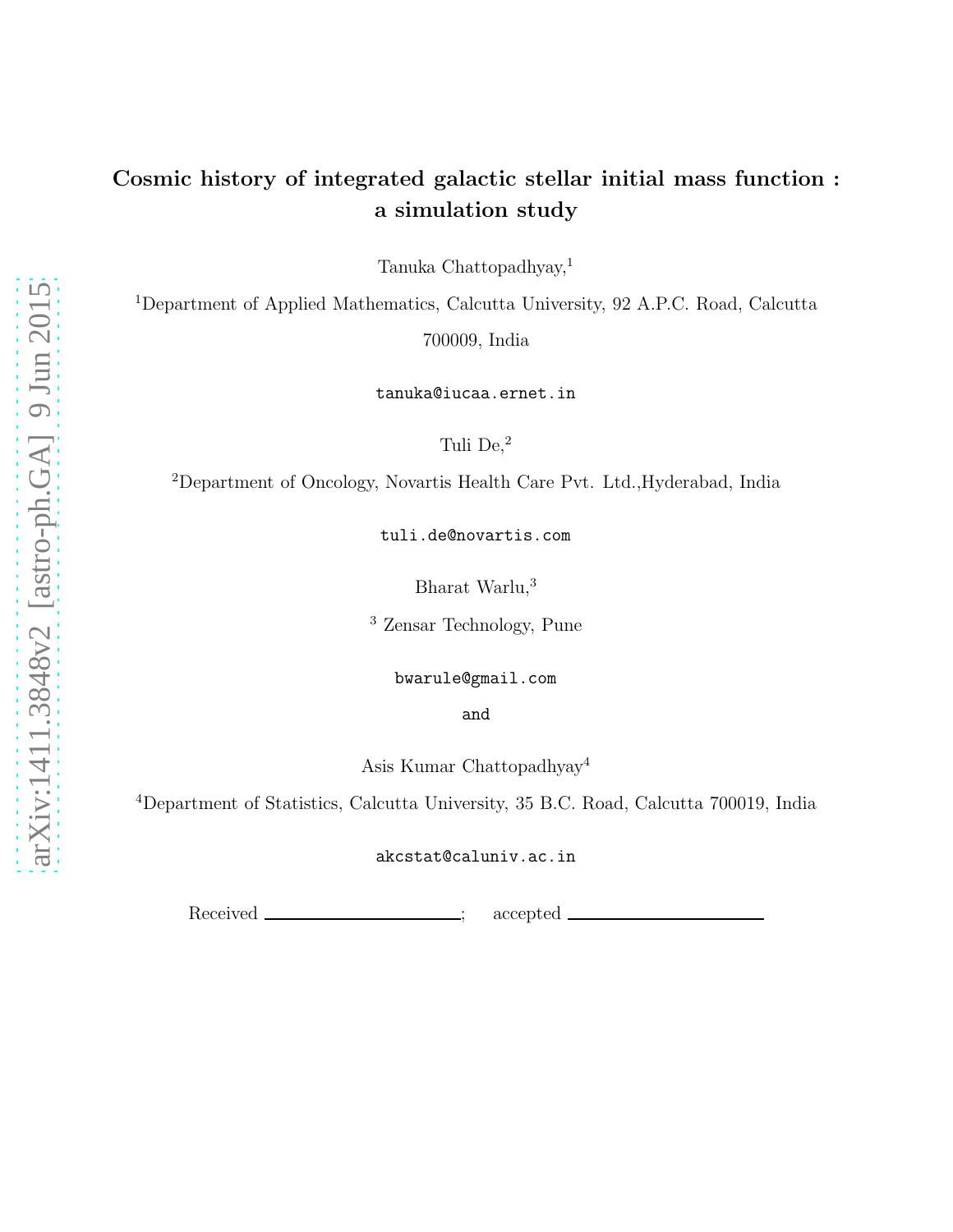## ABSTRACT

Theoretical and indirect observational evidences suggest that stellar initial mass function (IMF) increases with redshift. On the other hand star formation rates (SFR) may be as high as 100  $M_{\odot}$  yr<sup>-1</sup> in star burst galaxies. These may lead to formation of massive clusters hence massive stars to make the integrated galactic stellar initial mass function (IGIMF) top heavy (i.e. proportion of massive stars is higher than less massive stars). We investigate the joint effect of evolving IMF and several measures of SFR in dependence of galaxy wide IMF. The resulting IGIMF have slopes  $\alpha_{2,IGIMF}$  in the high mass regime, which is highly dependent on the minimum mass of the embedded cluster  $(M_{ecl,min})$ , star formation rates and mass spectrum indices of embedded clusters (viz.  $\beta$ ). It is found that for z  $\sim$  0 - 2,  $\alpha_{2,IGIMF}$  becomes steeper (i.e. bottom heavy), for z  $\sim$  2 - 4,  $\alpha_{2,IGIMF}$ becomes flatter (i.e. top heavy) and from  $z \sim 4$  onwards  $\alpha_{2,IGIMF}$  becomes again steeper. The effects are faster for higher values of  $\beta$ .  $\alpha_{2,IGIMF}$  is flatter also for higher values of  $M_{ecl,min}$ . All these effects might be counted for the joint effect of increasing temperature of the ambient medium as well as varying SFR with increasing redshift.

#### 1. Introduction

The form of stellar initial mass function is of considerable debate in the present era as it describes the nature of stellar population, the ratio of high mass to low mass stars and influences the dynamical evolution of star clusters as well as star formation history of the whole galaxy. Usually it is derived using observed luminosity function together with an assumed mass-to-light ratio for the stars under consideration. Generally, IMFs,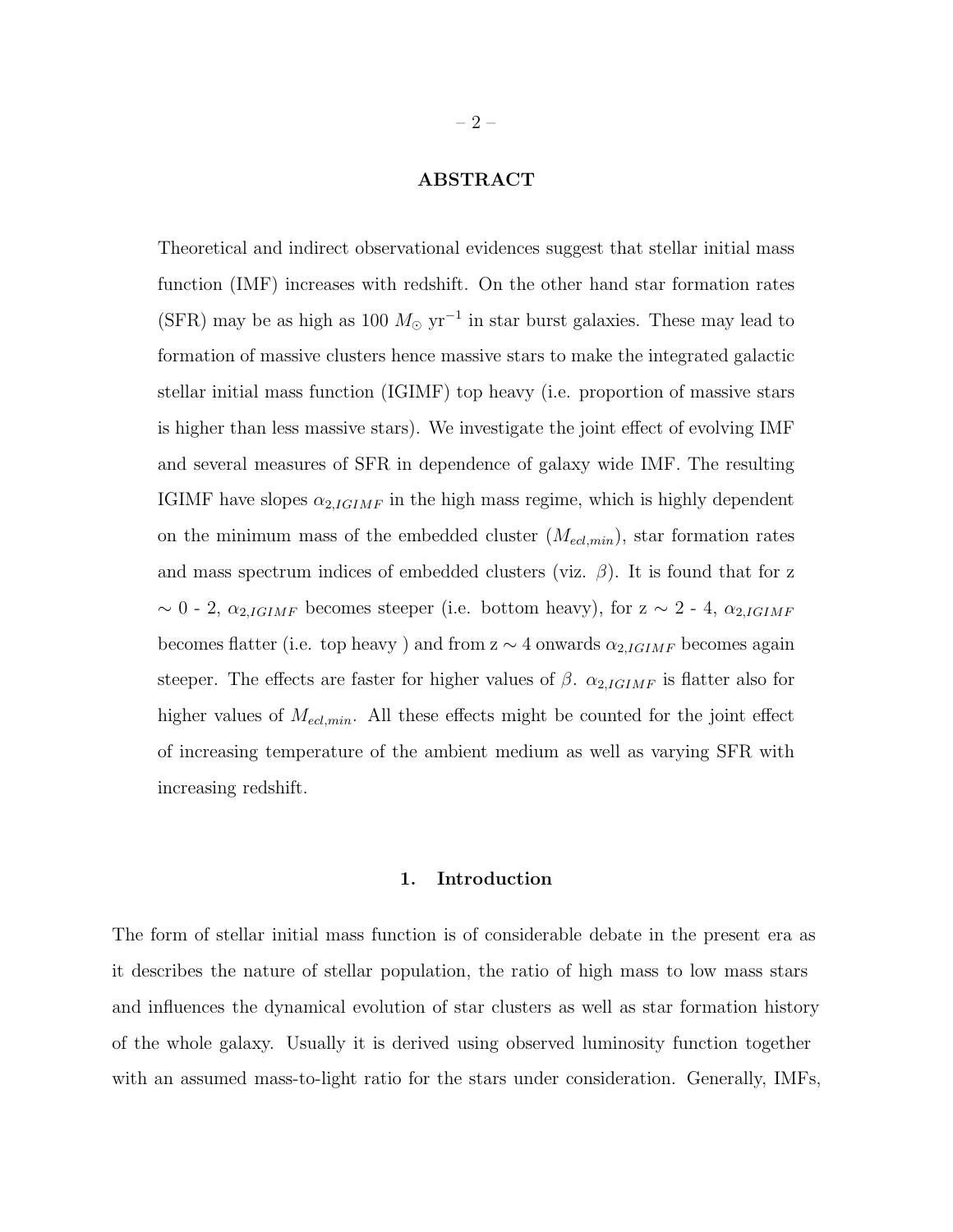as suggested by various authors, are either of Salpeter type (Salpeter 1955) or consists of segmented power laws (Scalo 1986) or of lognormal type (Chabrier 2003) with a turnover at some characteristic mass  $m<sub>c</sub>$ . The power law slope at high masses is probably close to the Salpeter value (Salpeter 1955) with  $\frac{dN}{dm} \propto m^{-\alpha}$ ,  $\alpha = 2.35$  with an uncertainty  $\sim$ 0.3 (Chabrier 2003). There are conflicting views or evidences of universality of IMF at present time e.g. there are evidences of mass segregation to some extent in young massive clusters (Zwart et al. 2010 and references therein) and some variations in star burst galaxies (Gunawardhana et al. 2011). On the contrary there are bottom heavy IMF in massive ellipticals (Ferreras et al. 2013) and no direct evidence for rapid variation of IMF within Milky Way disc (Kroupa 2001; Chabrier 2003). Again there is possibility of variation of IMF with time (hence redshift), metallicity and environment. In a work Larson (Larson 2003; Larson 2005) has argued that the characteristic mass is primarily determined by Jeans mass which depends on the temperature. Hence, with the increase of temperature (cosmic microwave background temperature was higher at higher redshift), one might expect that low mass star formation is disfavored resulting in a top heavy IMF with a temperature scaling with redshift as  $(1 + z)$ . Therefore at sufficiently high redshift, mass scales as  $(1+z)^{\frac{3}{2}}$ , increasing the fraction of high mass stars. Larson (2005) has suggested that at z  $= 5$  the characteristic mass may be higher than present day's value by an order of magnitude.

Recently from various observations it is clear that stars form in embedded clusters (Lada & Lada 2003; Kroupa et al. 2005). These clusters also follow a mass function which is again a power law,  $\xi_{ecl}(M) \propto M_{ecl}^{-\beta}$ . This is known as embedded cluster mass function (hereafter ECMF). The maximum mass of the ECMF,  $M_{ecl,max}$  has been found to depend on the star formation rate of the galaxy (Weidner & Kroupa 2004; Bastian 2008) and is given as

$$
M_{ecl,max} = 8.5 \times 10^4 \times SFR^{0.75}
$$
 (1)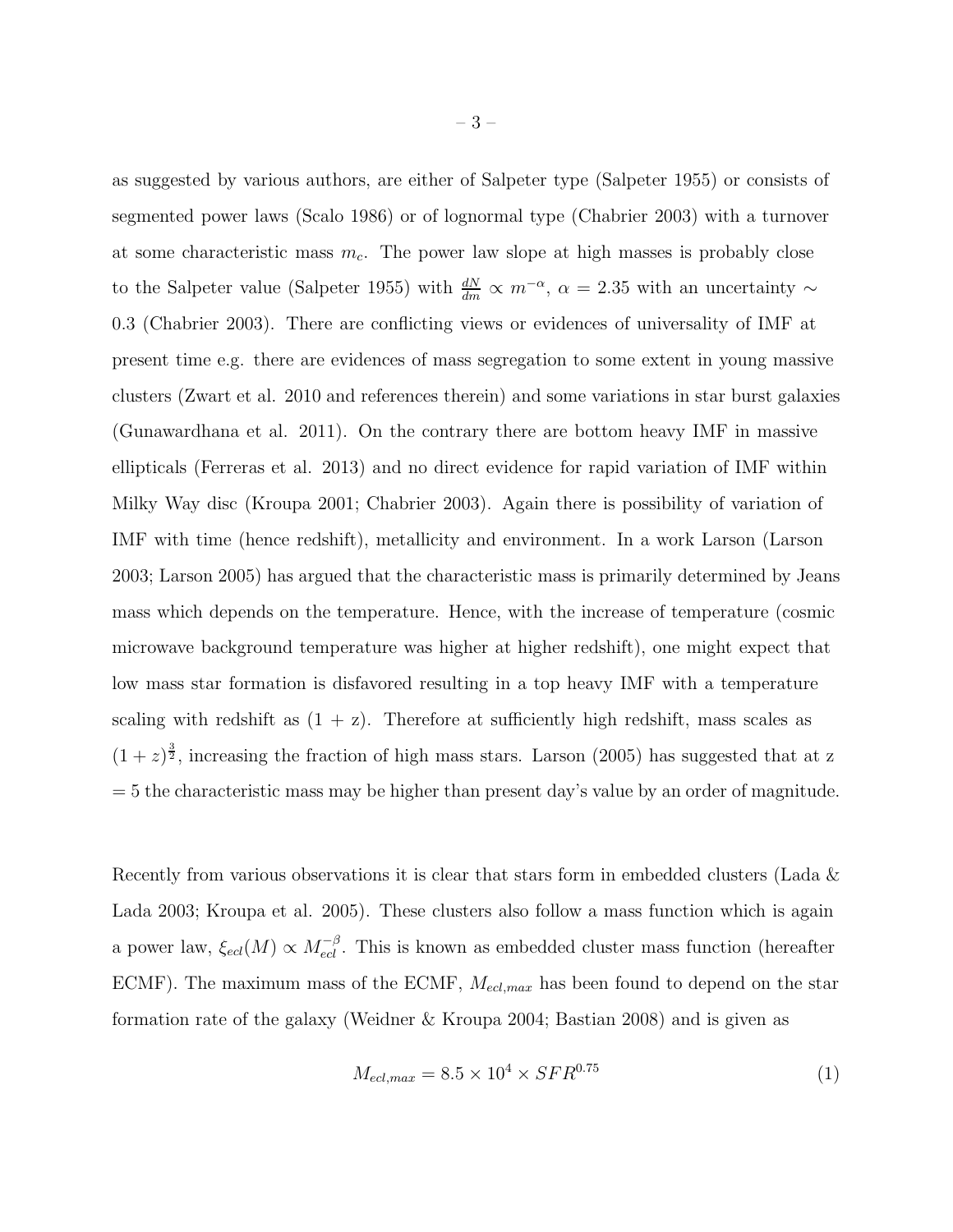where SFR is in  $M_{\odot}yr^{-1}$ . Weidner et al. (2013) have suggested a time dependent IMF for elliptical galaxies to account for an excess of low mass stars in these galaxies. They modeled the SFR as a function of time. The SFR reaches a maximum initially and then asymptotically reduces to zero with time. They have discussed a two stage star formation scenario in giant elliptical galaxies and have given an alternative hypothesis over time independent bottom heavy IMF in these galaxies. They have proposed that initially there is a strong star burst stage with top heavy IMF and it is followed by a prolonged stage with a bottom heavy IMF. The latter result originates from many low mass clouds (i.e. a high value of beta) formed as a result of fragmentation of the gaseous component. Similar trend of SFR has also been found for various elliptical galaxies as a function of redshift (Spaans & Carollo 1997). Various theoretical models for star formation are difficult to testify as current observational result from cosmological studies do not measure IMF slopes and SFRs for individual galaxy but study indirect evidence for whole populations and average the results over the galaxy luminosity function.

Various authors have suggested a changing IMF with redshift (van Dokkum 2008; Larson 1998, 2005). Some have dealt with the resulting form of IGIMF using various empirical measures of SFR, minimum mass of embedded clusters (Weidner et al. 2010, 2013). But no studies have not been made so far to investigate the joint effect of the time varying IMF together with a time varying SFR derived from an observed SFR function varying indirectly with redshift on the resulting slopes of IGIMF. Hence our aim is to study the cosmic history of galaxy wide IMF in this concern for varying IMF as well as SFR.

Now for the SFR in equation (1) there are no observational values available so far for SFR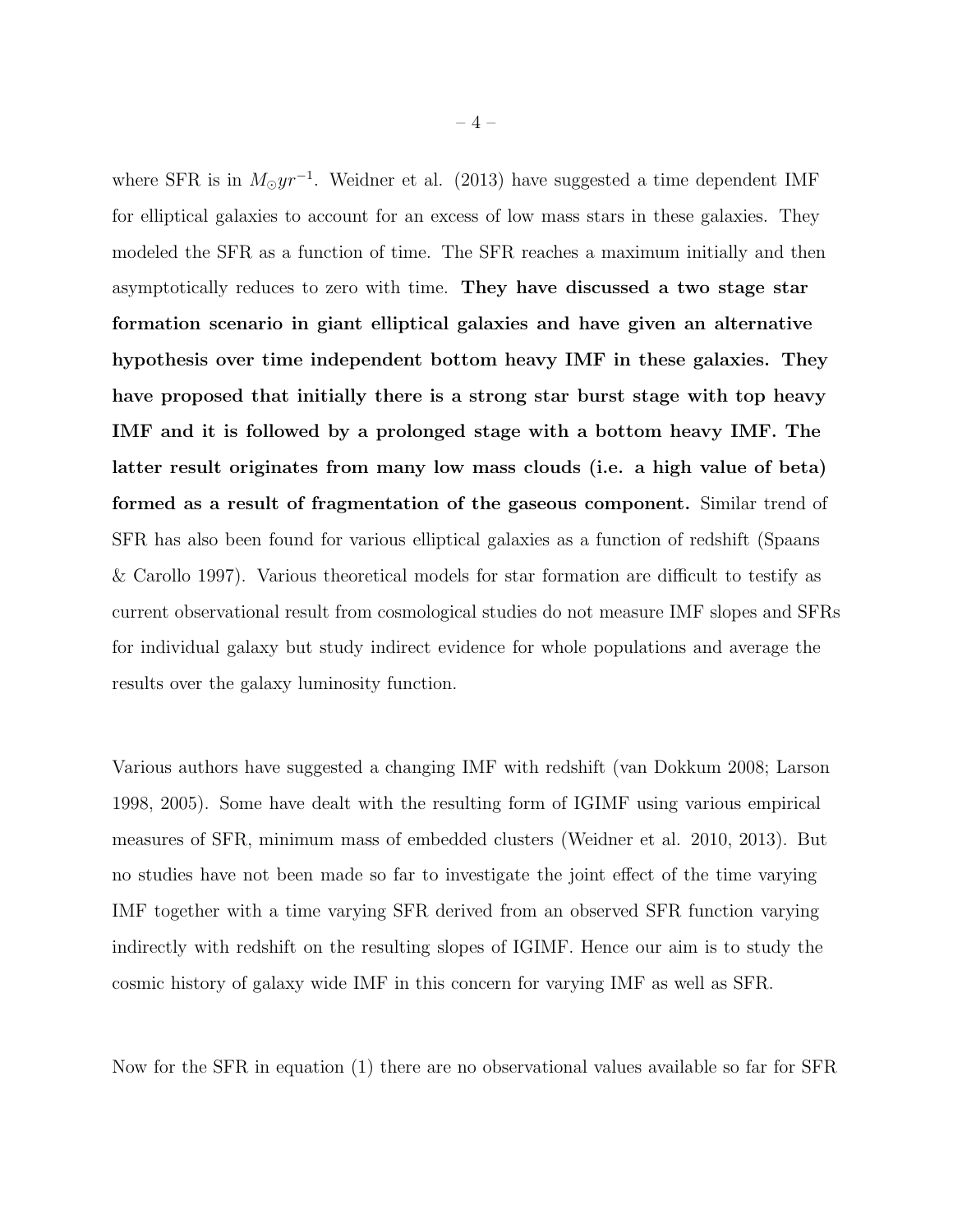directly as a function of redshift which helps to study the cosmic star formation history. Smit et al. (2012) have computed the SFR function  $\phi(SFR)$  (in  $Mpc^{-3}dex^{-1}$ , which is a Schecter function (Schecter 1976)), using a characteristic SFR parameter denoted by  $SFR^*$ , whose values are given from published studies for redshifts  $z \sim 4$  - 7. The other values for z  $\sim$ 0 - 3 are taken from literature (Bothwell et al. 2011; Bell et al. 2007; Sobral et al. 2012; Magnelli et al. 2011 and Reddy et al. 2008). But  $SFR<sup>*</sup>$  characterizes a particular value of SFR varying with redshift. This excludes for many others for z, a few with higher SFR than  $SFR<sup>*</sup>$ , many with a low SFR than  $SFR<sup>*</sup>$ . To cover up the above mentioned uncertainty we have computed also the quartile values of SFR (viz. SFR1, SFR2, SFR3) from SFR function by converting it to a probability density function. Thus through this process galaxies with low, intermediate and high SFR are also being involved and we have an overall view of the variation of cosmic star formation history of galaxies. In this respect Smit et al. (2012) results are adequate for this study. In this regard it is to be mentioned that there are conflicting views of star formation histories of high red shift galaxies ( $z \sim 2 - 7$ ). Reddy et al.(2012) have computed the SFR of high red shift galaxies in the range  $z \sim 2 - 7$  from spectral energy distribution (SED) as well as from infra red and ultra violet imaging  $(IR+UV)$ . It shows an exponential decrease with different slopes of SFR with time. Duncan et al (2014) have also computed the star formation histories for high red shift galaxies using data in the CANDELS GOODS South field and their SFR density estimates are higher than previously observed in this regime. It will be interesting to incorporate all these studies and compare the resulting IGIMF in a future study.

In the present problem we have replaced the SFR in equation (1) by several significant measures of SFR, e.g. SFR1, SFR2, SFR3 and SFR<sup>∗</sup> which correspond to the first, second, third quartiles and characteristic value of  $log_{10}SFR$  distribution computed by Smit et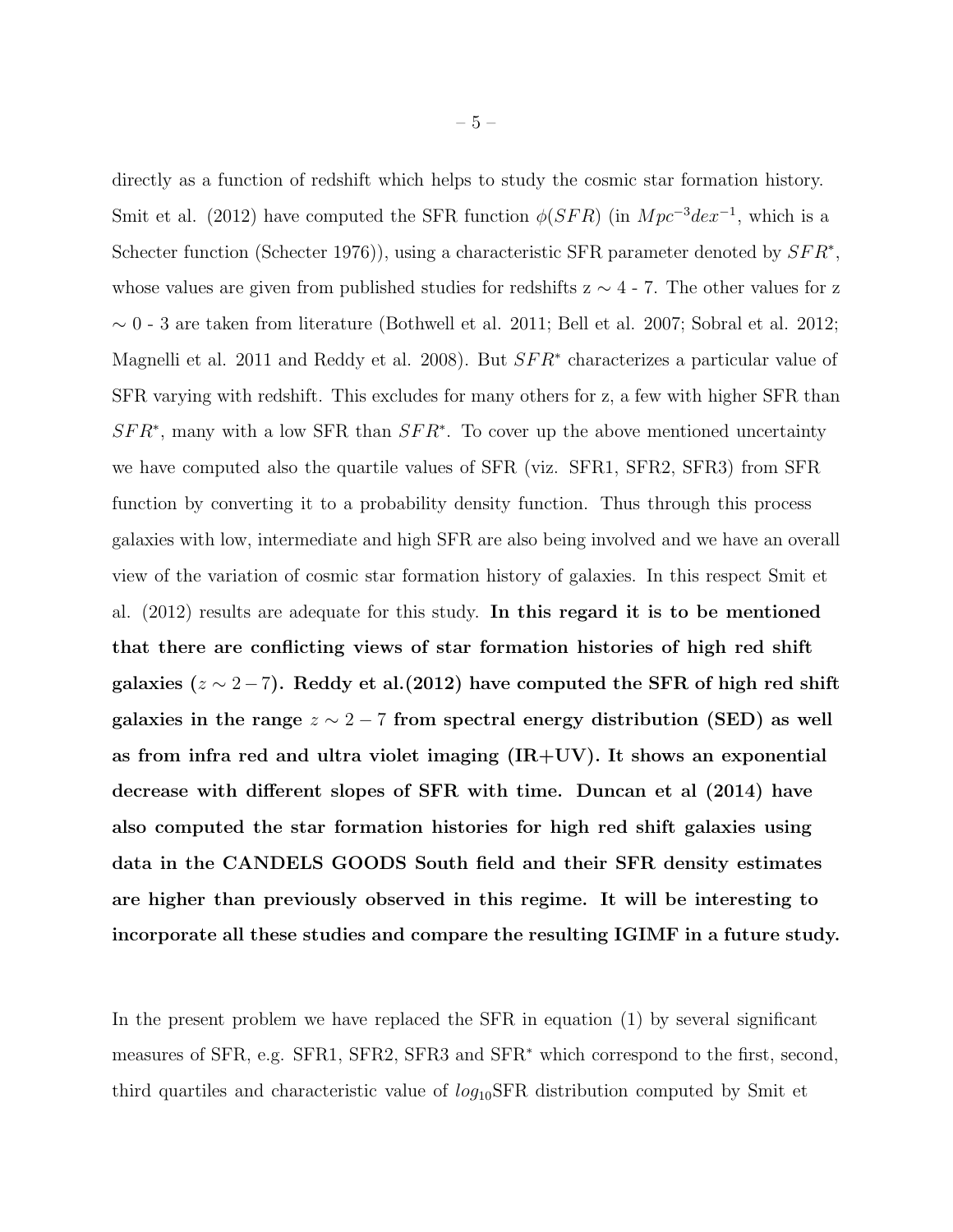al. (2012). The first three measures have been computed from the normalized  $log_{10}SFR$ distribution (Smit et al. 2012) as a function of z and the last one is given in Smit et al. (2012) as a function of z. All the four values satisfy tapered power law function (viz. subsection 2.1). As a result  $M_{ecl,max}$  becomes indirectly a function of z in all four cases. The significance for the use of the above three quartiles and characteristic star formation rate and their derivation have been discussed in detail in sub section 2.1.

In the work by Chattopadhyay et al. (2011), the authors have considered the random fragmentation of young massive clusters in our Galaxy as well as in external galaxies. There they found no correlation between the maximum mass of a star to its embedded cluster mass. Existence of a correlation between the above two affects the star formation history of the parent cloud. Low mass clouds do not have enough mass to form high mass stars (Bruzual& Charlot 2003; Larson 2006; Weidner et al. 2007; Weidner et al. 2010). Formation of massive stars is possible if they accrete their masses from surrounding. On the other extent, in massive clouds, once the high mass stars are formed, their ionizing radiation removes remaining gas (Weidner et al. 2006). This stops formation of low mass stars. This fact is reflected in some observations (Weidner et al. 2010 and references therein).

In contrast, the recent observations by Maschberger& Clarke (2008) and Parker & Goodwin (2007) included several examples of low mass clusters containing high mass stars. Corbelli et al. (2010) found that for YMCs of M33, such strict correlation does not exist. Moreover unresolved binaries play an important role. Elmegreen (2006) argued that clusters are built stochastically: the large amount of molecular gas present in the star formation region allows high mass stars to form even in a low SFR region i.e, the entire range of masses  $(0.01M_{\odot}$  to 150 $M_{\odot}$ ) is possible even in a low SFR region. Andrews et al. (2013) studied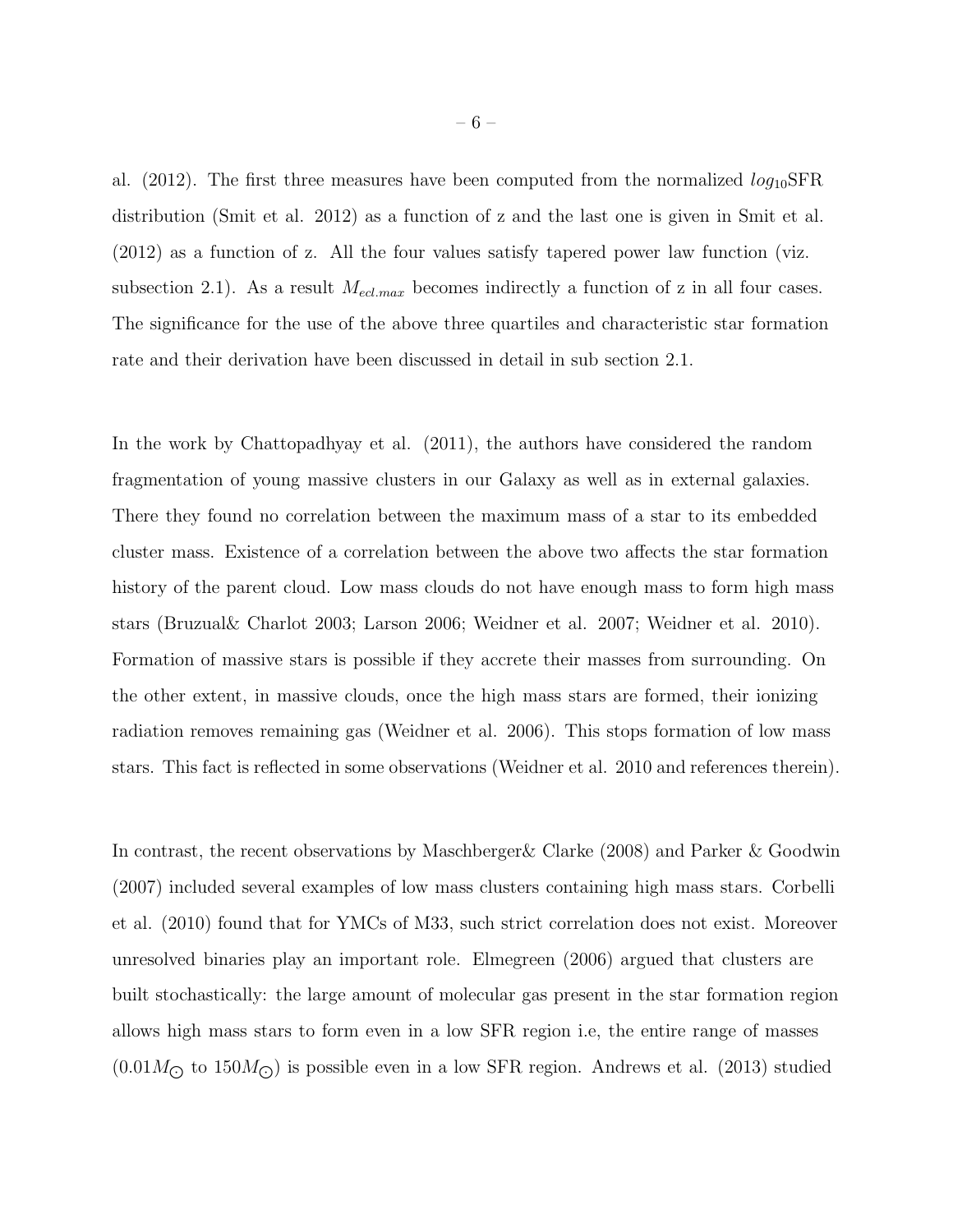the dwarf star burst galaxy and found no such correlation between maximum mass of star with cluster mass. Furthermore previous observations included very small numbers of YMCs ( $\sim 10^5 - 10^6 M_{\odot}$ ) (viz.  $\sim 10\%$  Weidner et al.2013), for which any such correlation is difficult to predict.

*Cerviño* et al. (2013) have argued that simulated sampling is not in contradiction of a possible  $m_{max} - M_{ecl}$  correlation and it depends on the star formation process and the assumed definition of stellar cluster. Hence considering all aspects, we have not assumed any such correlation but only the scenario that massive clouds have a general tendency to form massive stars and have taken the minimum and maximum mass of stars to be  $0.1 M_{\odot}$ (Hass & Ander 2010) and  $150M_{\odot}$  respectively.

In the present work, we have considered the resulting integrated galactic stellar mass function (IGIMF) as a function of redshift due to random fragmentation of embedded clusters of various masses present in that parent galaxy. Section 2 describes the model with model parameters. Section 3 describes the method. Sections 4 and 5 give results and conclusion.

### 2. The Model

In the present model, the star formation scenario of a galaxy has been considered. The component of a galaxy that forms stars consists of molecular clouds and each cloud, under gravitational instability undergo hierarchical fragmentation (Hoyle 1953) giving rise to a number of fragments of various masses. These fragments ultimately form stars and we get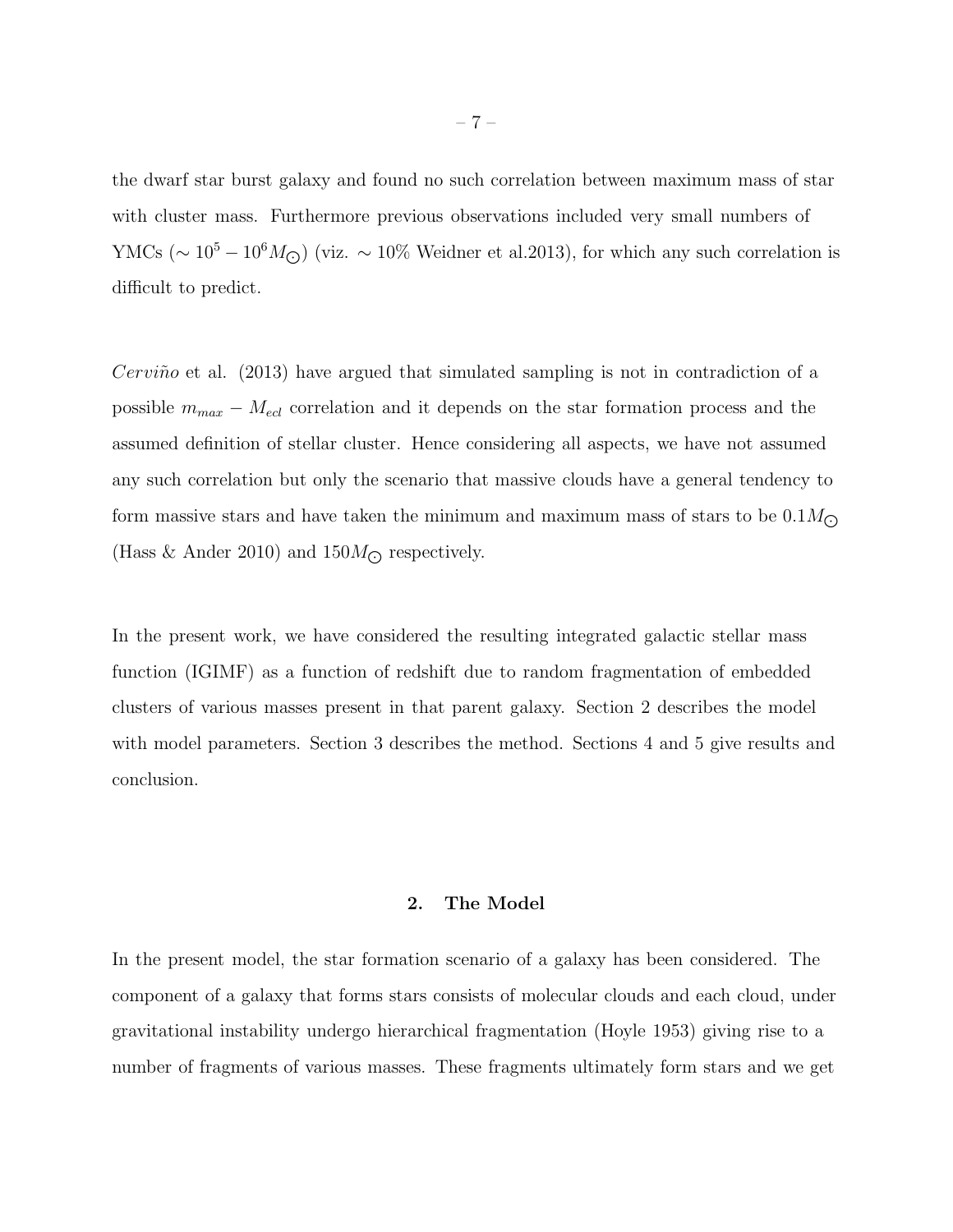what we call stellar initial mass function of these star clusters embedded into the molecular clouds. For simplicity we have assumed that the IMF, in each parent cloud has the same distributional form and this is a segmented power law of the form

$$
Let, \xi_{IMF}(m) = \frac{dN}{dm} = \begin{cases} Am^{-\alpha_{1,IMF}}; m_{min} < m \le m_c \\ Bm^{-\alpha_{2,IMF}}; m_c < m \le m_{max} \end{cases}
$$
 (2)

where  $m_{min}$  and  $m_{max}$  are the minimum and maximum masses of the stars,  $m_c$  is the characteristic mass at which the turnover occurs. The values of A and B are calculated as follows:

Since  $\xi_{IMF}$  is a probability density function, we have the normalization condition,

$$
\int_{m_{min}}^{m_{max}} \xi_{IMF}(m) dm = 1
$$
\n(3)

Also the IMF is continuous at  $m_c$ . Hence the continuity condition gives  $Am_c^{-\alpha_{1,IMF}}$  =  $Bm_c^{-\alpha_{2,IMF}}$  i.e.

$$
A = B m_c^{\alpha_{1,IMF} - \alpha_{2,IMF}} \tag{4}
$$

Then from equation(3)

$$
\int_{m_{min}}^{m_c} Am^{-\alpha_{1,IMF}}dm + \int_{m_c}^{m_{max}} Bm^{-\alpha_{2,IMF}}dm = 1
$$

Substituting the value of A from equation (4) we get,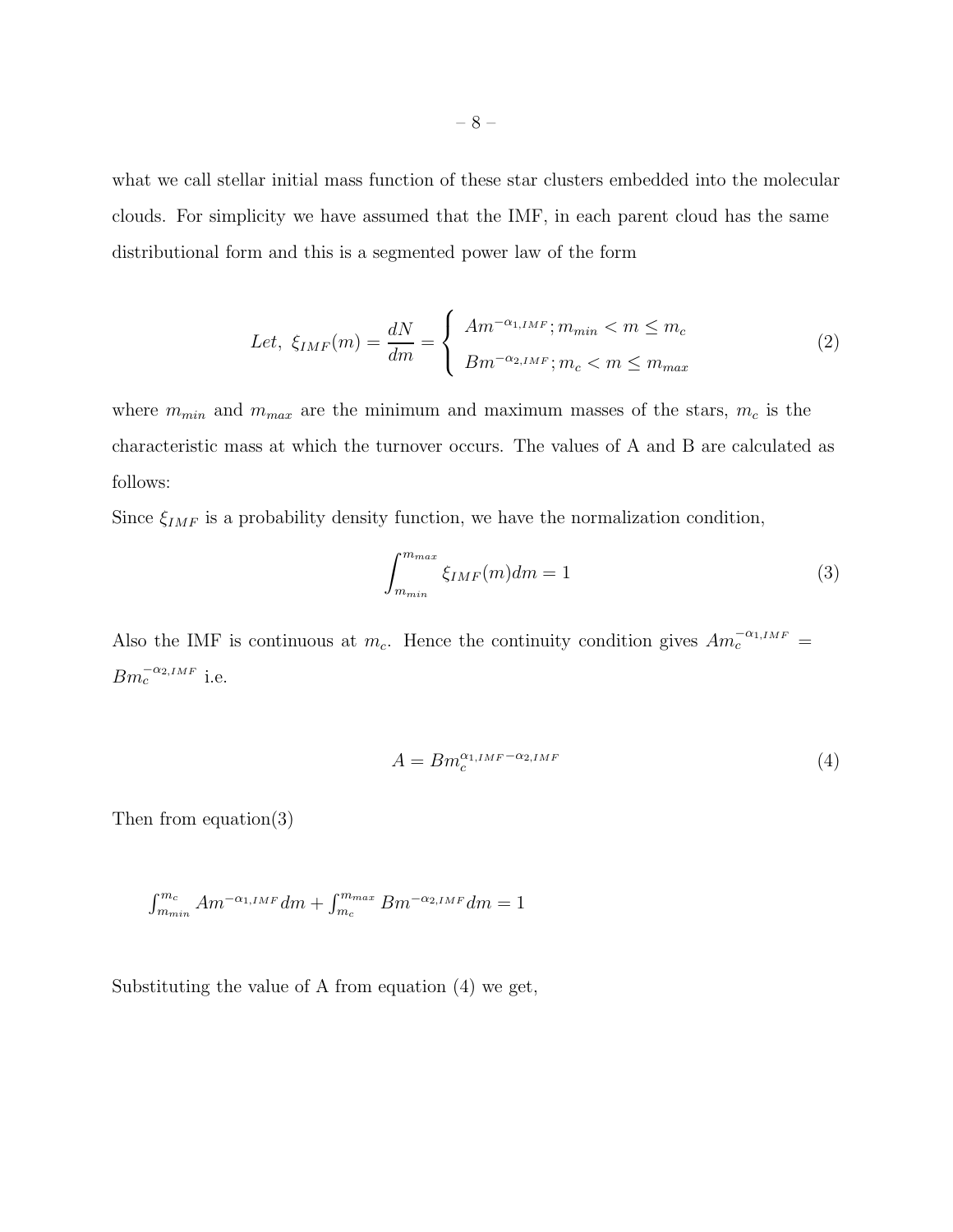$$
B = \frac{1}{\left[\frac{m_c^{\alpha_{1,IMF} - \alpha_{2,IMF}}}{(1 - \alpha_{1,IMF})}(m_c^{1 - \alpha_{1,IMF}} - m_{min}^{1 - \alpha_{1,IMF}})\right]} + \frac{1}{1 - \alpha_{2,IMF}}(m_{max}^{1 - \alpha_{2,IMF}} - m_c^{1 - \alpha_{1,IMF}})\right]
$$
(5)

Then using B from equation (5), A is found from equation (4). The representative values of  $\alpha_{1,IMF}$  and  $\alpha_{2,IMF}$  are chosen as 1.25 ( the maximum value is 1.25 in low mass regime, Bastian et al. 2010) and 2.35 (Salpeter 1955) respectively.

The values of  $m_{min}$  and  $m_{max}$  are chosen as  $0.1M_{\odot}$  and  $150M_{\odot}$  respectively (Zinnecker & York 2007). The value of the characteristic mass at  $z = 0$  is taken as  $m_c$  ( $z = 0$ ) = 0.3M<sub> $\odot$ </sub> (Larson 2005). Since, we have assumed a top heavy IMF with increasing redshift the characteristic mass is given by

$$
m_c = D(1+z)^{\frac{3}{2}} \tag{6}
$$

where D is determined from the condition that at  $z = 0$ ,  $m_c = 0.3 M_{\odot}$  (Larson2005). The choice of the above relation is not arbitrary but has a strong physical ground. The influence of temperature on the Jeans mass (Jeans 1902) is a very well known phenomenon. Larson (1998, 2005) has discussed that characteristics turnover mass may be primarily determined by thermal Jeans mass which is strongly influenced by temperature  $({\sim T^{3/2}})$ at fixed density. Hence it is expected that environment, where heating occurs through far infrared radiation, disfavors formation of low mass stars. Such extreme environments really occur in the super clusters at the centre of Milky Way. Some young super clusters at the centre of M82 really appear to have a top heavy IMF (e.g. Rieke et al.1993; McCrady et al. 2003) along with those at the centre of our Galaxy (Stolte et al. 2005; Maness et al. 2007). The mass functions in these super clusters also have the additional effects of complex dynamical phenomena which make them top heavy over time (McCrady et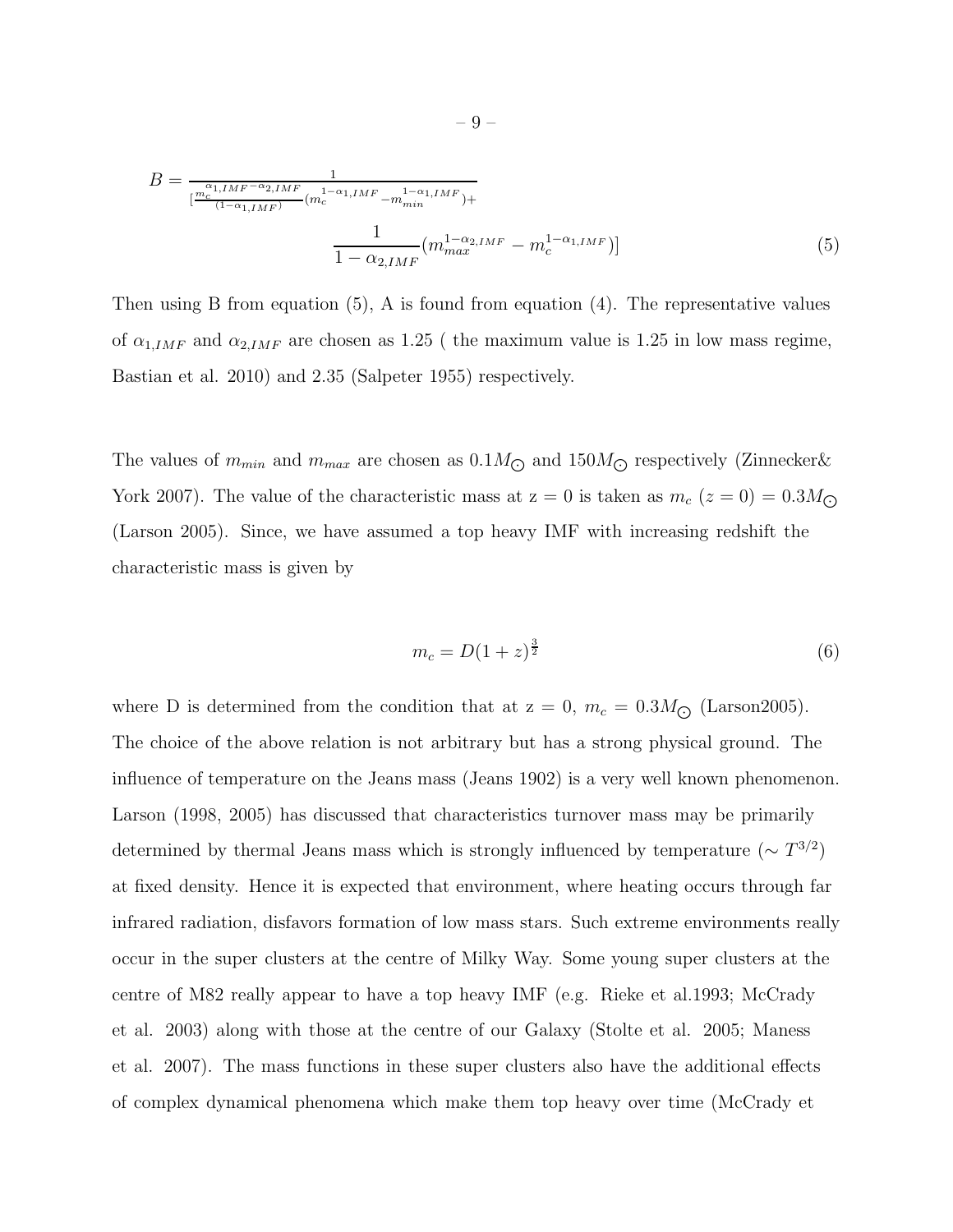al. 2005; Kim et al. 2006; Harayama et al. 2008). At the initial stage of star formation in giant as well as in dwarf galaxies the star formation occurs in 'burst' rather than through a continuous process (Steidel et al. 1996; Blain et al. 1999; Lacey et al. 2008). This means IMF becomes more and more top heavy at redshifts 1 - 3 and beyond. Also at high redshift the metallicity was lower in star forming clouds. Thus initially cooling process was not efficient which may lead to an extremely top heavy IMF for the first generation stars (Abel et al. 2002; Bromm et al. 2002). Hence IMF may depend on redshift. Cosmic microwave background temperature (CMB) plays a significant role for increasing the temperature of the medium which scales as  $(1 + z)$ . Beyond  $z \sim 2$ , the CMB temperature exceeds the temperature of the Galactic molecular clouds (Evans et al. 2001; Tafalla et al. 2004). Hence it can be speculated that the characterstic mass  $m_c \sim T^{3/2}$  at fixed density, varies with redshift as  $(1+z)^{3/2}$ , at high redshift leading to a top heavy IMF (Larson 1998). The effect becomes more pronounced when pressure is taken into account and Larson (2005) has shown that at  $z = 5$ ,  $m_c$  becomes higher by an order of magnitude than its present value. The direct evidence of a top heavy IMF at high redshift is very rare though there are few observations e.g. blue rest frame ultra violet colours of galaxies at  $z \sim 6$  may imply a top heavy IMF (Stanway et al. 2005). Tumlinson (2007) finds that the properties of carbon enhanced metal poor stars in our Galaxy are best explained by relatively large number of stars in the mass range  $1 - 8 M_{\odot}$  at high redshift.

The maximum mass of the embedded cluster  $M_{ecl,max}$  has been assumed to be a function of SFR and indirectly becomes a function of redshift as discussed in Section 1 and equation (1). The ECMF is assumed to be

$$
\xi_{ecl}(M) = \frac{dN}{dM_{ecl}} = EM_{ecl}^{-\beta}, \quad M_{ecl,min} \leq M_{ecl} \leq M_{ecl,max} \tag{7}
$$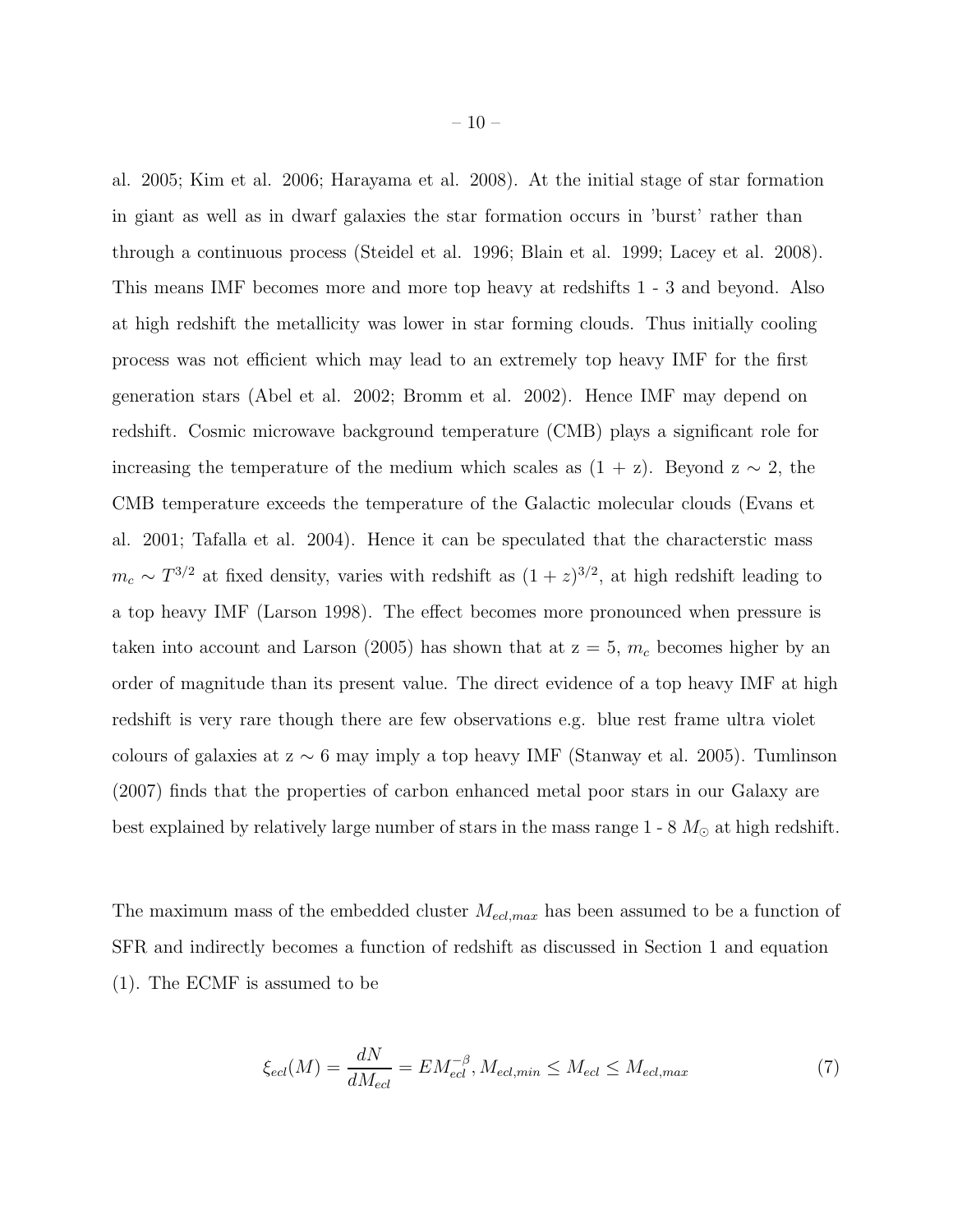where  $M_{ecl,min}$  is the minimum mass of embedded cluster. The value of index  $\beta$  is around 2 (Zhang & Fall 1999; de Grijs et al. 2003; McCraday & Graham 2007). Some studies also suggest flatter slopes like 1.8 (Dowell et al. 2008). The mass spectrum of giant molecular clouds shows,  $\beta \sim 1.7$  (Rosolowsky 2005). In the present work we have considered  $\beta$ ranging from 2 to 2.6. The lower limit of embedded cluster is considered as a parameter having values 500 and 1000  $M_{\odot}$  respectively. The value of the constant E in equation (7) is determined assuming galaxy mass of  $5 \times 10^9$   $M_{\odot}$ ,  $5 \times 10^{10}$   $M_{\odot}$  and  $5 \times 10^{11}$   $M_{\odot}$  respectively as representative values of dwarf, intermediate and giant galaxies, whose 30 percent mass has been exhausted due to star formation (Lada et al. 1984; Elmegreen & Clemens 1985; Verschueren et al. 1982).

Then the integrated galactic initial mass function (hereafter IGIMF) as a function of fragment mass m and redshift z, is the collection of all IMFs of all the parent clusters (Kroupa & Weidner 2003; Weidner & Kroupa 2005; Vanbeveren 1982 ) which is,

$$
\xi_{IGIMF}(m,z) = \int_{M_{ecl,min}}^{M_{ecl,max}} \xi_{IMF}(m) \xi_{ecl}(M) dM_{ecl}
$$
\n(8)

All the values of the parameters considered are listed in Table 1.

## 2.1. Various measures of star formation rate

To compute various measures of SFR as a function of redshift (z) we start with the star formation rate function  $\phi(\text{SFR})$  (in  $Mpc^{-3}dex^{-1}$ ) derived by Smit et al.(2012) which is,

$$
\phi(SFR)dSFR = \phi_{SFR}^* \left(\frac{SFR}{SFR^*}\right)^{\alpha_{SFR}} exp\left(-\frac{SFR}{SFR^*}\right) \frac{dSFR}{SFR^*}
$$
(9)

Where  $\phi_{SFR}^*$ ,  $\alpha_{SFR}$  and SFR<sup>\*</sup> are various Scechter parameters given as a function of z in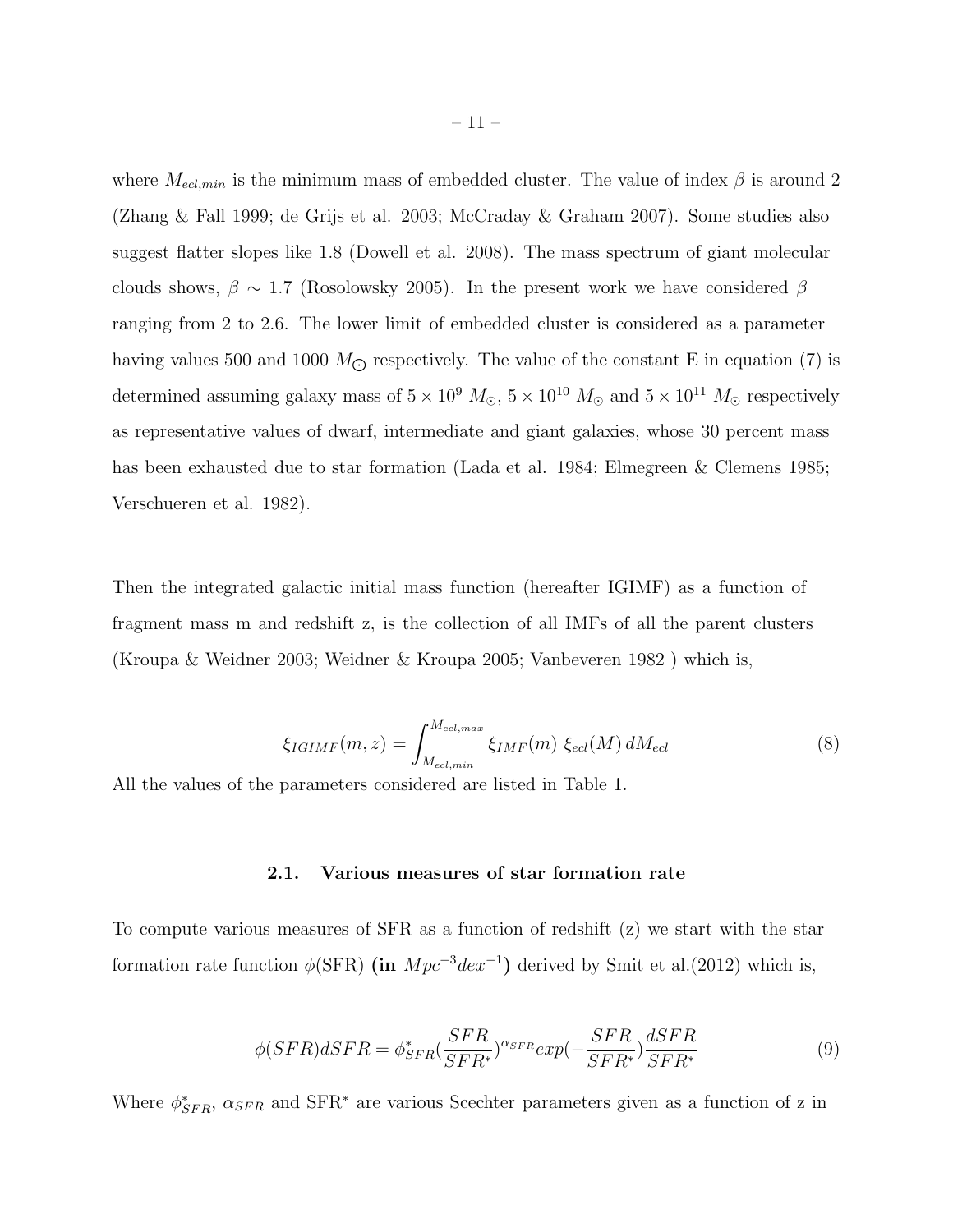Tables 2 and 3 of Smit et al. (2012).

Then  $log_{10}\phi(\text{SFR})$  function is,

 $log_{10}\phi(SFR) \ dlog_{10}SFR = [log_{10}(\phi_{SFR}^{*}) + \alpha_{SFR} \ log_{10}(\frac{SFR}{SFR^{*}})-$ 

$$
\frac{SFR}{SFR^*} log_{10}e - log_{10}SFR^*]dlog_{10}SFR
$$
\n(10)

At first step we convert  $log_{10}\phi(\text{SFR})$  to a density function at each z dividing by,

$$
T = \int_0^{\log_{10} SFR_{max}} log_{10} \phi(SFR) dlog(SFR),
$$

where  $log_{10}SFR_{max}$  is the maximum value of  $log_{10}SFR$  at a particular z, taken from Fig.2 of Smit et al. (2012) for  $z = 4, 5, 6, 7$ . For other values of z the values of  $log_{10}SFR_{max}$ were found by plotting the function. The lower boundary is not strictly zero and it includes negative values also (Fig. 2 of Smit et al. 2012) but the number of observations for negative values of  $log_{10}$  SFR decreases and for z ~ 6, 7 (viz. Table 1 of Smit et al. 2012) it is just one. So the negative part of  $log_{10}$  SFR contribution is insignificant compared to positive part on the basis of observational range. Therefore we limited our study of  $log_{10}$  SFR from 0 to  $log_{10}SFR_{max}$  due to lack of observational points for the negative part and we have worked with available observational range.

Then the c.d.f of  $log_{10}$ SFR distribution is given by

$$
\frac{1}{T} \int_0^{\log_{10} SFR} \log_{10} \phi(SFR) \ d\log_{10} SFR =
$$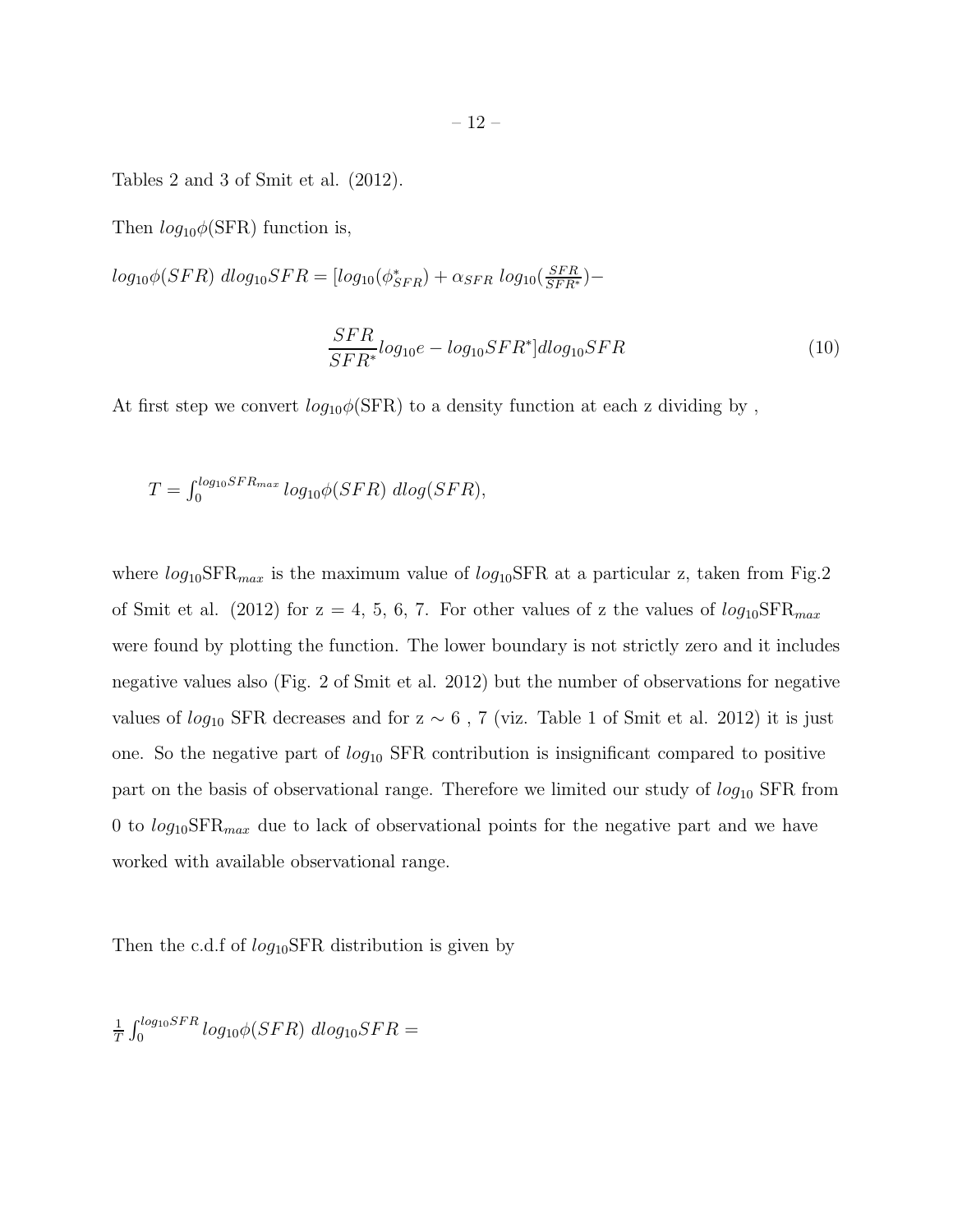$$
\frac{1}{T} \int_0^{\log_{10} SFR} [\log_{10}(\phi_{SFR}^*) + \alpha_{SFR} \log_{10}(\frac{SFR}{SFR^*}) -
$$

$$
\frac{SFR}{SFR^*} log_{10}e - log_{10}SFR^*] dlog_{10}SFR
$$
\n(11)

In equation (11) when the LHS is 0.25 then the corresponding value of  $log_{10}SFR$  is  $log_{10}$ SFR1 i.e. the first quartile. This is a point such that at this point 75 % of the galaxies have  $log_{10}SFR > log_{10}SFR1$  and remaining 25 % of the galaxies have  $log_{10}SFR \le log_{10}SFR1$ at a particular z. Similarly we have values of  $log_{10}SFR1$  for different z for different values of  $log_{10}\phi_{SFR}^*$ ,  $\alpha_{SFR}$  and  $log_{10}SFR^*$  at different z given in Tables 2 and 3 of Smit et al. (2012). We fit the values of  $log_{10}SFR1$  at different z by a tapered power law function of the form  $log_{10}SFR1 \propto z^{-\gamma}[1 - e^{(-z/\delta)^x}]$ , where  $\gamma$ ,  $\delta$ , x are constants. We repeat the above process for values of c.d.f as 0.5 and 0.75 and we get  $log_{10}$ SFR2 and  $log_{10}$ SFR3 as function of z. The fitted tapered power law functions against  $log_{10}SFR1$ ,  $log_{10}SFR2$ ,  $log_{10}SFR3$ ,  $log_{10}SFR^*$  are shown in Figs 1 - 4 along with their p-values. We have not only fitted tapered power law but also performed the goodness of fit test for which the p-values are much higher (more than 0.25). Hence we can accept the null hypothesis (the tapered power law is a suitable curve). The significance of constructing these quartile points and  $log_{10}$  SFR<sup>\*</sup> as function of z is that we will have a clear view how SFR of most of the galaxies vary with redshift. Among all SFR2 is the most representative measure because  $log_{10}$ SFR2 is the median value of log10SFR distribution.

#### 3. Method

To generate a sample of embedded cluster masses from power law with a given range of values it can be considered as truncated Pareto distribution. For this we have used the standard method of inverting the cumulative distribution function (cdf). Let X be a random variable with probability density function (pdf)  $f(x)$  and cdf  $F(x)$ , where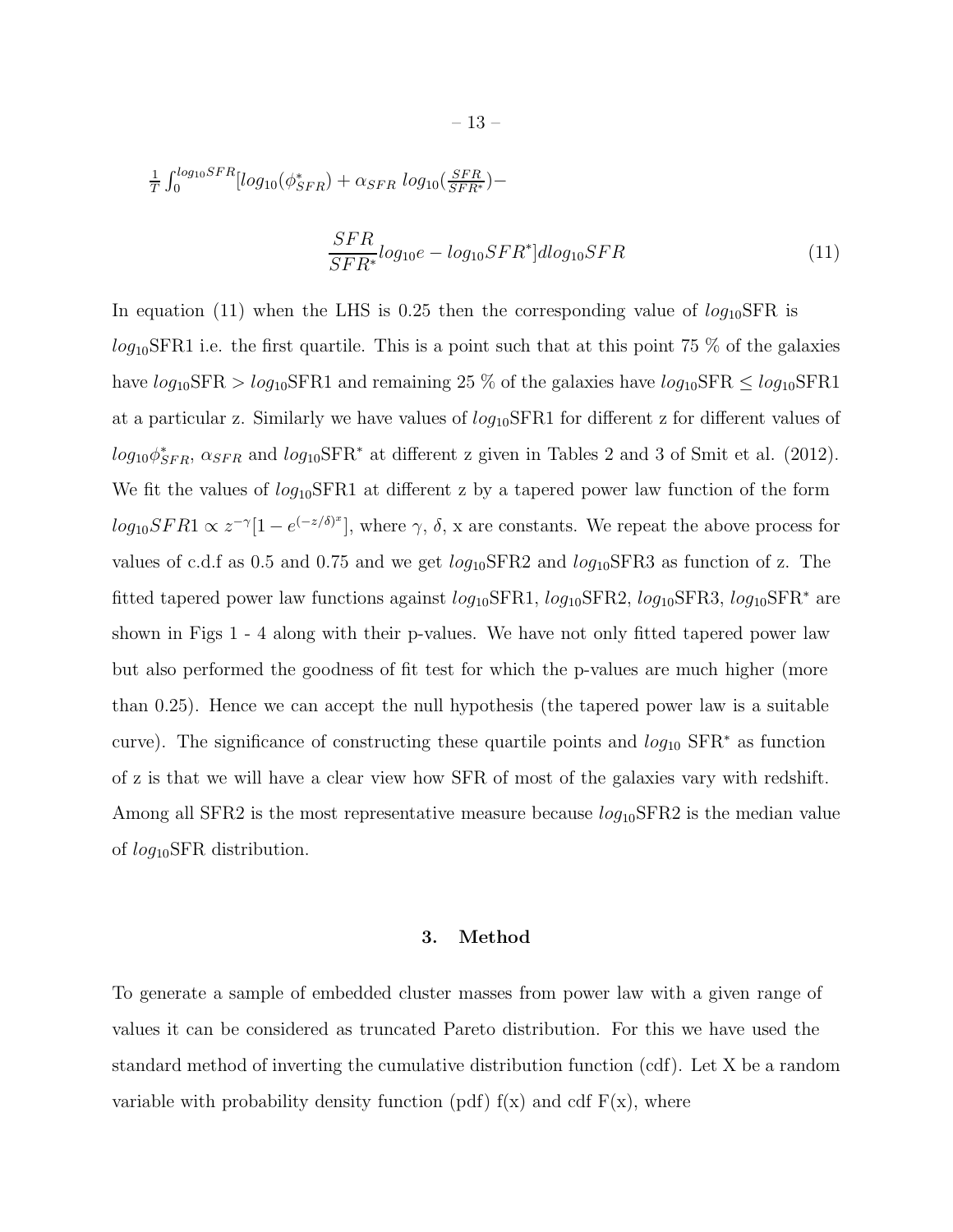$$
F(x) = \int_{-\infty}^{x} f(x) dx
$$
\n
$$
\int_{-\infty}^{\infty} f(x) dx = 1
$$
\n(12)

We know that the cdf  $F(x)$  follows Uniform distribution over the range  $(0,1)$ . Hence a simulated value x of X can be obtained by solving the equation  $F(x) = r$ , where r is a random fraction. Thus one simulated value is given by  $x = F^{-1}(r)$ . Corresponding to n choices of r, we will have n values of x giving a simulated sample of size n. Of course the above method is valid when the inverse function of F exists, which is true in the present case. To generate the value of X, it is necessary to know the parameters of the Pareto distribution and those are the constants in the Power laws already known from physical considerations. In the present work, in equation (7) lower limit of cluster mass is taken as  $M_{ecl,min}$  instead of  $-\infty$ , with  $f(x) = \xi_{ecl}(M)$  for sampling cluster masses.

The method of generating samples of stellar masses from a segmented power law (truncated Pareto distribution) is as follows:

Let, 
$$
\xi_{IMF}(m) = \frac{dN}{dm} = \begin{cases} Am^{-\alpha_{1,IMF}}; m_{min} < m \le m_c \\ Bm^{-\alpha_{2,IMF}}; m_c < m \le m_{max} \end{cases}
$$
 (13)

where A and B are constants to be determined by equations (4) and (5). Now, to generate samples from the above power laws, we use a conditional cdf defined as follows:

,

.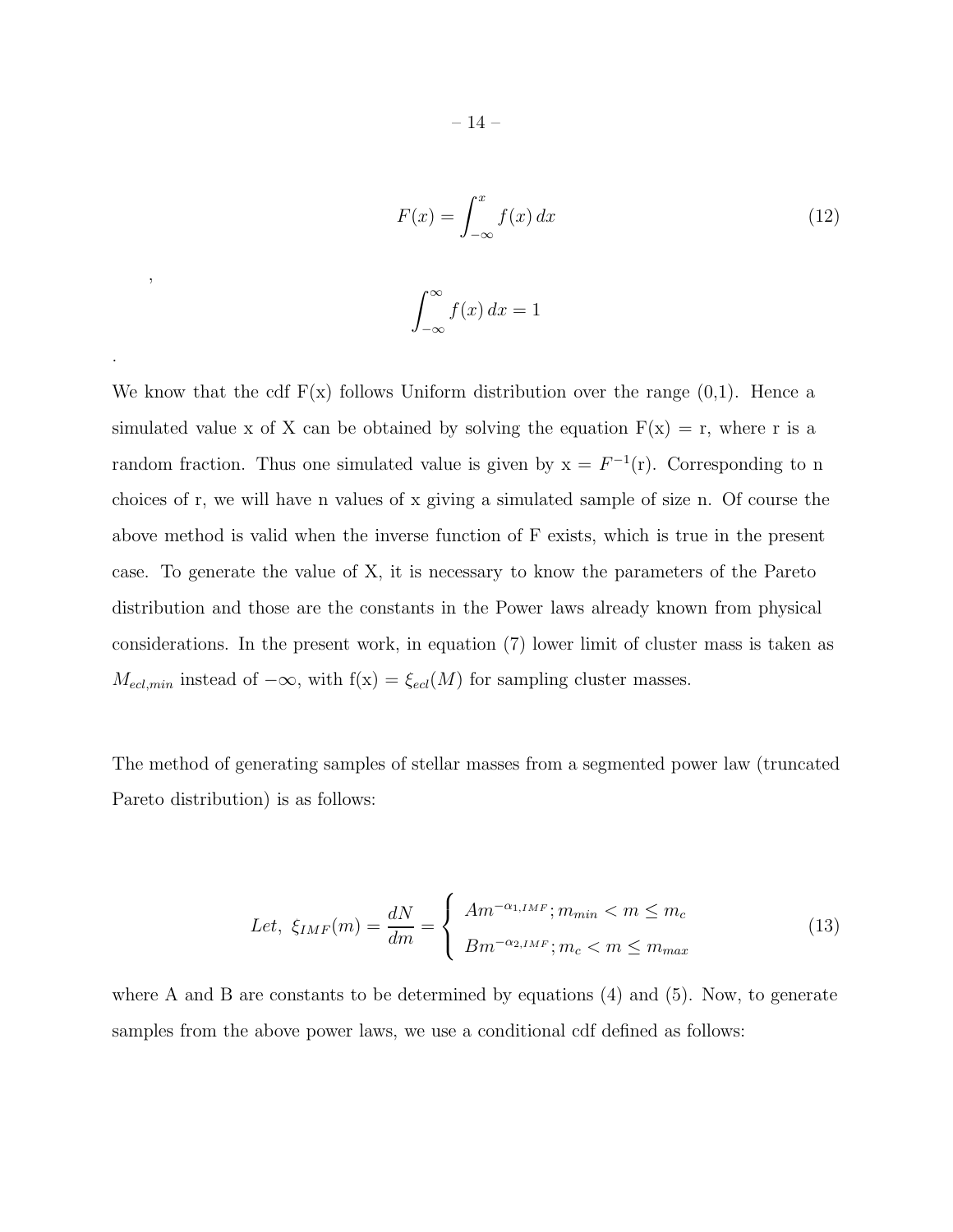$$
-15- \nonumber\\
$$

$$
F_1(m) = P(X < m | m_{\min} < x < m_c) = \frac{F(m) - F(m_{\min})}{F(m_c) - F(m_{\min})}
$$

$$
m_{min} < m < m_c. \tag{14}
$$

In the same way,

$$
F_2(m) = P(X < m | m_c < x < m_{\max}) = \frac{F(m) - F(m_c)}{F(m_{\max}) - F(m_c)}
$$
\n
$$
m_c < m < m_{\max} \tag{15}
$$

We use the method of inversion to draw samples using these two conditional cdfs. Firstly when  $m_{min} < m < m_c$ , we draw a random sample say  $u_1$  from a Uniform distribution, i.e.,  $U(0,1)$  and equate it to

$$
F_1(m) = \frac{F(m) - F(m_{min})}{F(m_c) - F(m_{min})} = u_1
$$
\n(16)

So that inverting it we get the expression for the sample m as

$$
m = [u_1 \times (m_c^{(1-\alpha_{1,IMF})} - m_{min}^{(1-\alpha_{1,IMF})}) + m_{min}^{(1-\alpha_{1,IMF})}]^{\frac{1}{(1-\alpha_{1,IMF})}}
$$
(17)

Thus when  $u_1 = 0$ ,  $m = m_{min}$  and when  $u_1 = 1$ ,  $m = m_c$ .

Similarly, when  $m_c < m < m_{max}$ , we draw a random sample say  $u_2$  from a Uniform distribution, i.e.,  $U(0,1)$  and equate it to

$$
F_2(m) = \frac{F(m) - F(m_c)}{F(m_{max}) - F(m_c)} = u_2
$$
\n(18)

So that inverting it we get the expression for the sample m as

$$
m = [u_2 \times (m_{max}^{(1-\alpha_{2,IMF})} - m_c^{(1-\alpha_{2,IMF})}) + m_c^{(1-\alpha_{2,IMF})}]^{\frac{1}{(1-\alpha_{2,IMF})}}
$$
(19)

Thus when  $u_2 = 0, m = m_c$  and when  $u_2 = 1, m = m_{max}$ .

We simulate from  $F_1(m)$  as long as the total mass of the embedded cluster is equal to the mass in the low mass regime (viz  $m_{min} < m < m_c$ ) and then we simulate from  $F_2(m)$  for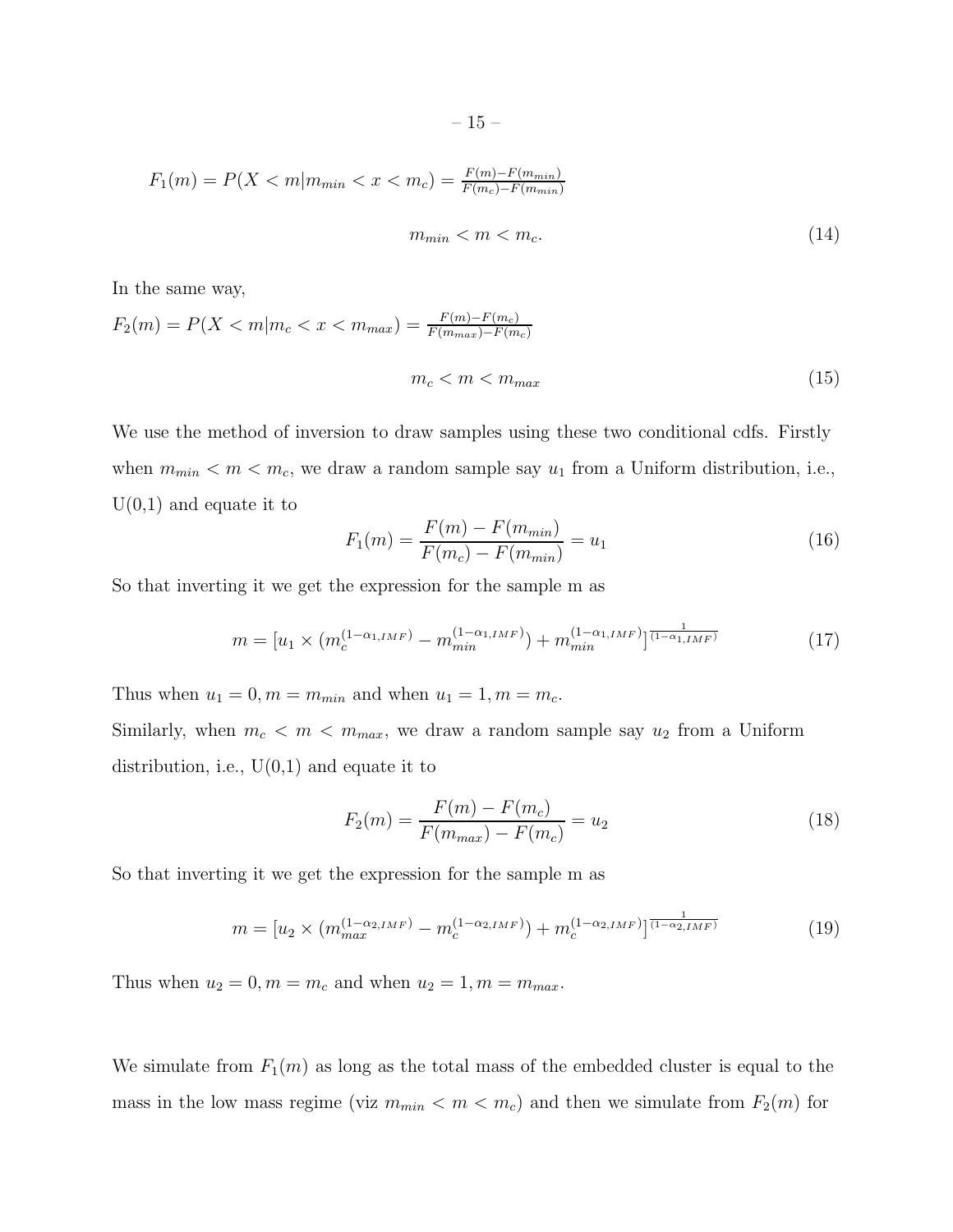the high mass regime (viz.  $m_c < m < m_{max}$ ). The mass fractions for each embedded cluster in the low and high mass regimes are computed at the beginning for different  $m<sub>c</sub>$ s.

In the present work we have simulated random samples from various segmented power law distributions as follows.

(i) First we simulate a sample of embedded cluster masses following the normalized power law given in equation (7), where the maximum mass is computed at any particular z following equation (1) for different SFR (viz. SFR1, SFR2, SFR3 and SFR<sup>\*</sup>). The simulation is continued as long as the total mass of the embedded cluster is less or equal to 30 percent of the total mass of the galaxy.

(ii) Secondly for each mass of a parent cluster we simulate a sample of stellar masses following the segmented power law (as discussed before) distributions, given in equation (2) at a particular value of z, so that the value of the characteristic mass,  $m_c$  is prefixed at that value of z (refer to equation  $(6)$ ). Each time a stellar mass is simulated, the total mass of the previous stellar masses is checked with the total mass of the embedded cluster and as soon as it exceeds the mass of the parent cluster, the simulation is stopped.

(iii) Finally the mass spectrum of all simulated stellar masses from all the parent clusters of the galaxy is computed and fitted by segmented power laws, to give the resulting form of the IGIMF.

(iv) The above procedure is performed at various SFR (viz. SFR1, SFR2, SFR3, SFR<sup>∗</sup> ), redshifts z,  $M_{ecl,min}$  and  $\beta$  respectively.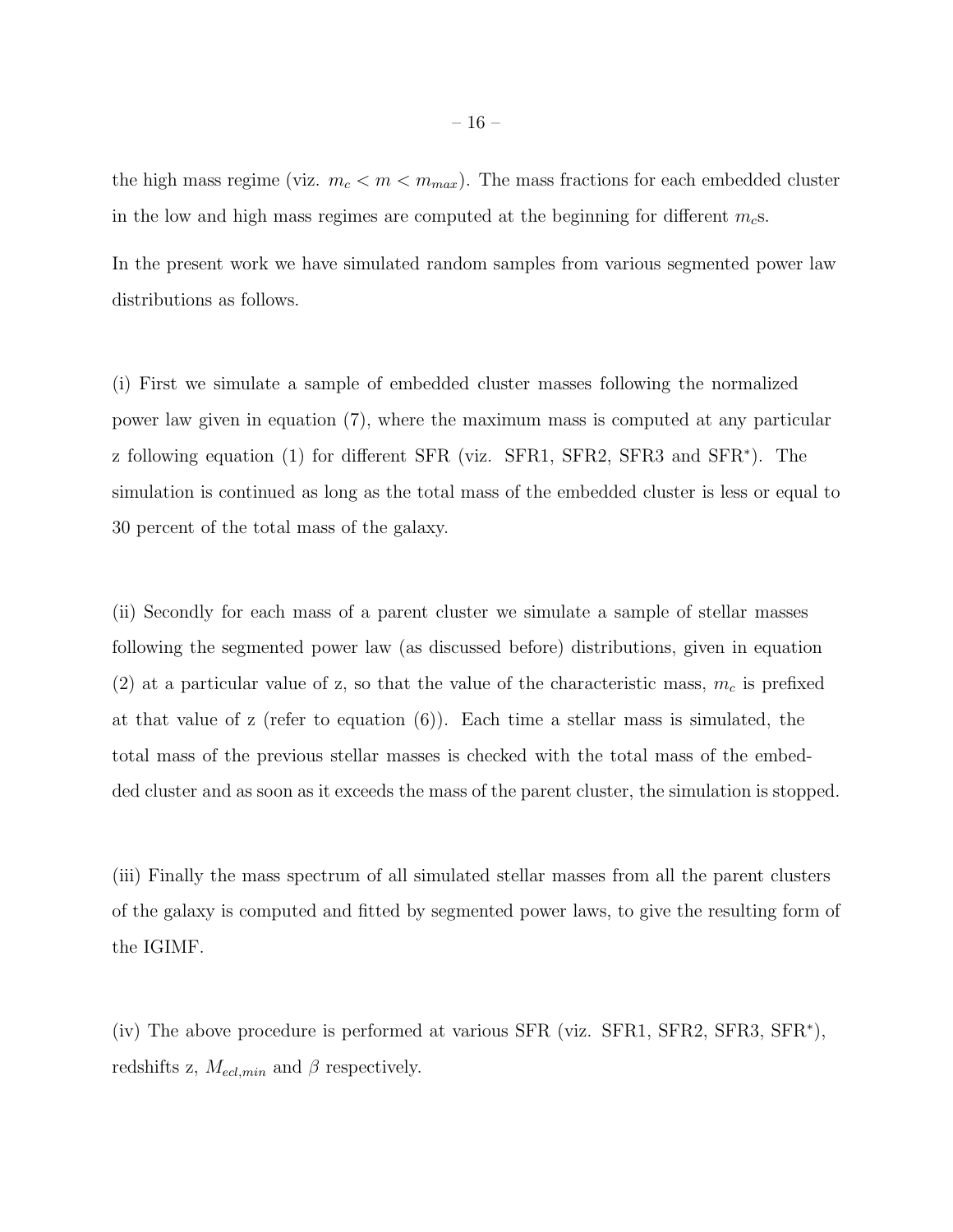#### 4. Results and interpretations

Tables 2 - 9 and Figs. 5 - 11 show the resulting IGIMF slopes, for stars in a galaxy which consists of segmented power laws with slopes,  $\alpha_{1,IGIMF}$  in low mass regime and  $\alpha_{2,IGIMF}$ in high mass regime for various values of SFR,  $\beta$ ,  $M_{ed,min}$  and redshift z = 0.1 to z = 6.8 respectively. The following observations are envisaged.

(i) As z increases,  $\alpha_{2,IGIMF}$  becomes systematically rising up to  $z \sim 2$  and then starts falling. It is again rising from around  $z \sim 4$  and runs down around  $z \sim 6$ . The effect is more pronounced for  $\beta = 2$  and 2.4. For  $\beta = 2.6$  the rise and fall are comparatively small (viz. Figs.5 - 7). We have also tested for equality of means of  $\alpha_{2,IGIMF}$  values over β and  $M_{ed,min} = 500 M_{\odot}$  and 1000  $M_{\odot}$  respectively for SFR2 (e.g.) by MANOVA test (Multivariate Anakysis for Variance) . The test has been rejected in all cases (viz. p -values are 0.0278 and 0.0508 respectively which are very small). This might be explained as follows. Though from  $z = 0$  - 2 the SFR and hence  $M_{ecl,max}$  are increasing (viz. equation 1), due to low temperature of the ambient medium Jeans mass does not favor formation of massive stars. That is why  $\alpha_{2,IGIMF}$  is taking higher values i.e. steeper slopes for  $z = 0 - 2$ . But gradually due to the rise of temperature of the medium with increasing z, formation of massive stars predominates even for a comparatively lower but still moderate SFR and hence for moderate  $M_{ecl,max}$ . This favors formation of massive stars which makes  $\alpha_{2,IGIMF}$  lower for  $z \sim 2 - 4$ . The effect becomes reduced due to rapid fall of SFR at very high z (viz.  $z \sim 4-6$ , Figs. 1 - 4) increasing  $\alpha_{2,IGIMF}$  indices again.

(ii) As  $\beta$  increases, changes in the rising and falling of  $\alpha_{2,IGIMF}$  become faster. The effect is very pronounced for  $\beta \sim 2 - 2.4$ . This is because, as  $\beta$  increases, the number of low mass clusters become higher compared to the number of high mass clusters. So the above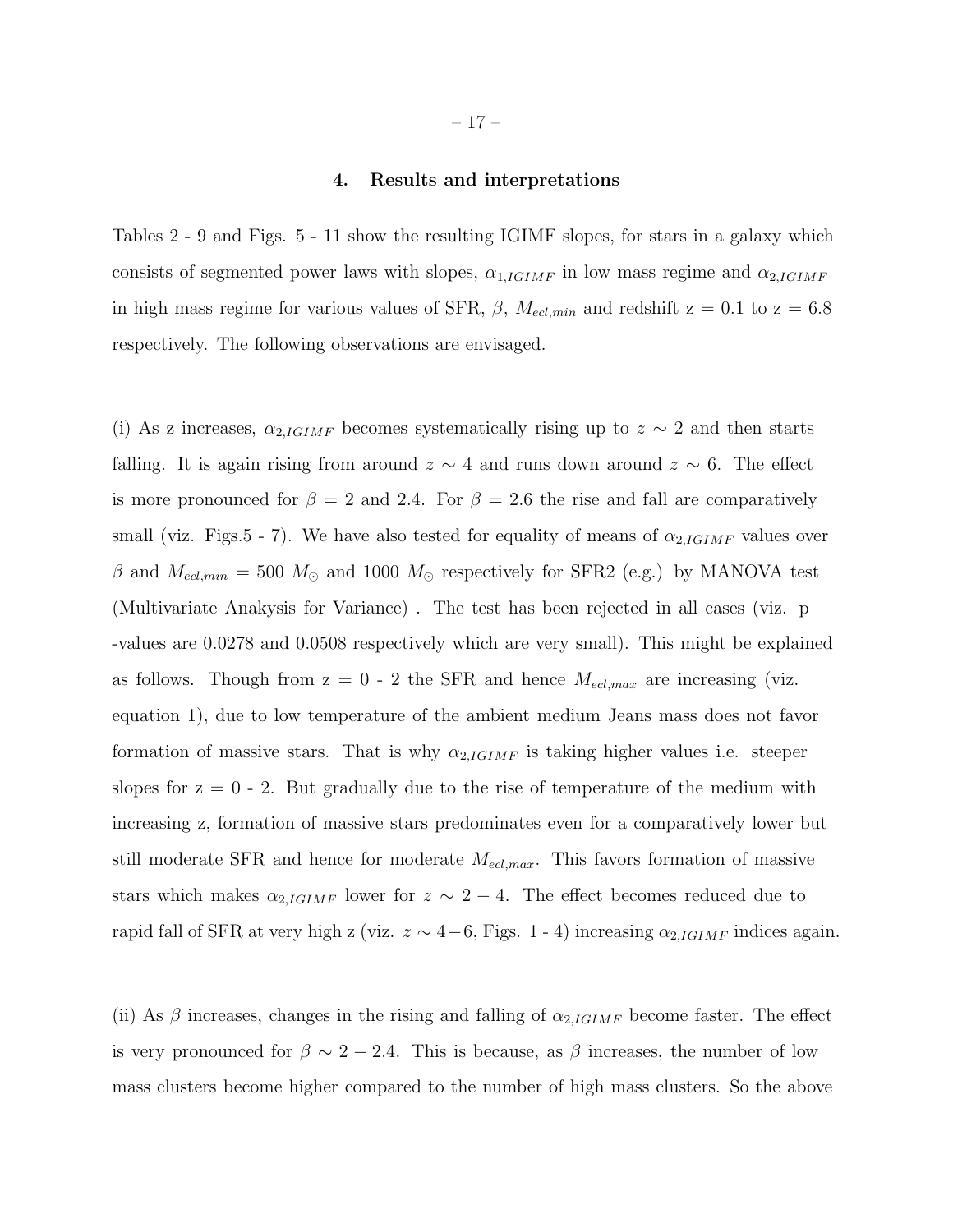mentioned effect becomes accentuated due to steepening of the mass function of embedded clusters (Fig. 6). The statistical test has shown rejection of the null hypothesis.

(iii)  $\alpha_{2,IGIMF}$  becomes flatter as  $M_{ecl,min}$  increases when  $\beta$  is low. This is because when  $\beta$  is low, number of low mass clusters decreases and as a result massive star formation is favored compared to low mass stars. This results in the flattening of the slopes,  $\alpha_{2,IGIMF}$  in high mass regime. For higher values of  $\beta$  (> 2), number of low mass clusters increases which disfavors formation of massive stars and  $\alpha_{2,IGIMF}$  becomes steeper as a result.

(iv)  $\alpha_{2,IGIMF}$  is always flatter than the IMF slopes. This might be the joint effect of various star formation rates as well as increasing temperature of the environment with increasing redshifts. Up to  $z \sim 2$  the temperature of the ambient medium is lower compared to the higher redshift zone. Hence Jeans masses are lower. But at the same time SFR is increasing to its maximum increasing  $M_{ecl,max}$  which favors over all formation of massive stars compared to IMF. On the other hand for  $z > 2$ , Jeans masses are higher and SFR gradually decrease lowering values of  $M_{ecl,max}$ , hence increasing low mass stars. Somehow the joint effect of these two phenomena is responsible for a resulting flatness of  $\alpha_{2,IGIMF}$ . This is consistent with some observational results (Alonso et al. 2004; Finoguenov et al. 2003; Lowenstein 2006; Nayakshin & Sunyaev 2005) which indicate IGIMF to be top heavy (i.e. massive stars form in large numbers compared to less massive stars) when  $SFR \geq 100$  $M_{\odot}yr^{-1}$ . The above trend is also in good agreement for Galactic and M31 bulge (Ballero et al. 2007) as well as Wilkin et al. (2011) for present day mass density from cosmological star formation history. The trend for decreasing slope with increasing SFR has also been found by Gunawardhana et al. (2011) for a sample of 40000 galaxies. For  $z > 2$ , though the SFR decreases and formation of massive clouds are not favored, but still massive stars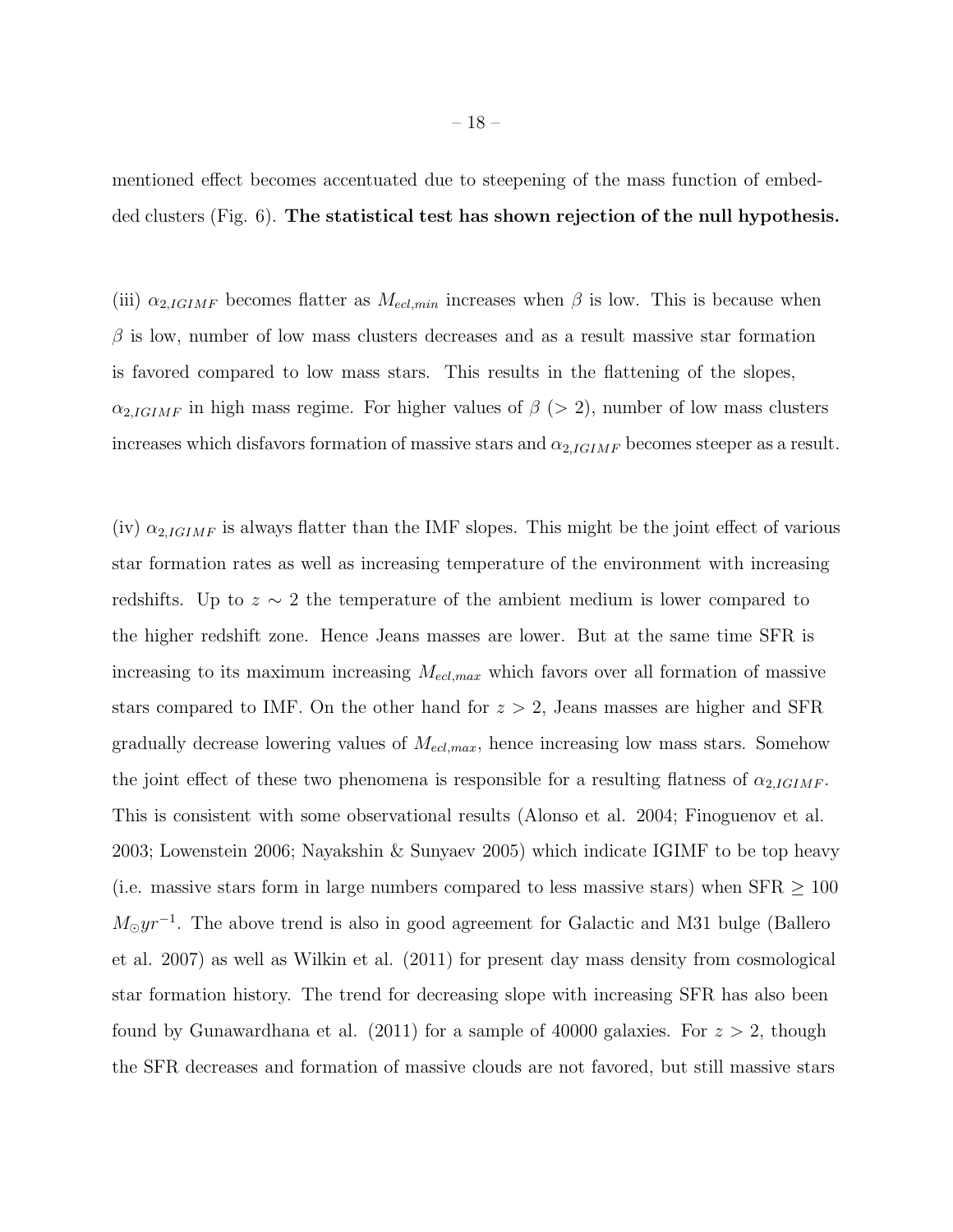are produced in some optimum zone due to the increase in temperature of the medium so that  $m'_{\epsilon}$  $c<sub>c</sub>$  is shifted towards higher mass (i.e. a top heavy mass spectrum with steeper slope) (viz. Figs.9 - 11).

(v) The characteristic mass  $m_c$  of stellar initial mass function differs from characteristic mass,  $m_{c'}$ , of integrated galactic mass function. Generally  $m_c \ge m_{c'}$ .

(vi) the above mentioned effects are similar for various measures of SFR though there are small variations. The measure SFR1 is the first quartile i.e. 25 % of the galaxies have  $SFR \leq SFR1$  and 75% of the galaxies have  $SFR > SFR1$  i.e. we can say SFR1 is representative one for low SFR which is the characteristics of dwarf galaxies. On the other hand SFR3 is representative one of high SFR which characterizes giant galaxies. In this regard SFR2 is the measure of average SFR of galaxies. Now in dwarf galaxies due to its low SFR, formation of massive stars are not favorable in large numbers. Thus it is most likely that  $\alpha_{2,IGIMF}$  for SFR1 is rather steeper than that of  $\alpha_{2,IGIMF}$  for SFR2 followed by  $\alpha_{2,IGIMF}$  for SFR3. It is clear from Tables 2 - 4 that  $\alpha_{2,IGIMF}$  for SFR1 >  $\alpha_{2,IGIMF}$  for SFR2 in 72 % - 78 % cases for  $\beta = 2$  - 2.6 and  $\alpha_{2,IGIMF}$  for SFR2 >  $\alpha_{2,IGIMF}$  for SFR3 in 50 % - 60 % cases for  $\beta = 2$  - 2.6. SFR<sup>\*</sup> is the point of the SFR function where the function levels off from exponential to a shallower power law i.e. from this point the SFR does not vary much to the left i.e. for low SFR. So SFR<sup>∗</sup> is sort of representative value of low SFR i.e. of less massive galaxies.  $\alpha_{2,IGIMF}$  for SFR<sup>\*</sup> >  $\alpha_{2,IGIMF}$  for SFR2 in 67% - 50 % cases for  $\beta = 2$  - 2.6. Therefore SFR1/ SFR<sup>\*</sup>, SFR2, SFR3 might be representative star formation histories for dwarf, intermediate and giant galaxies and hence the selection of the masses of the galaxies is appropriate.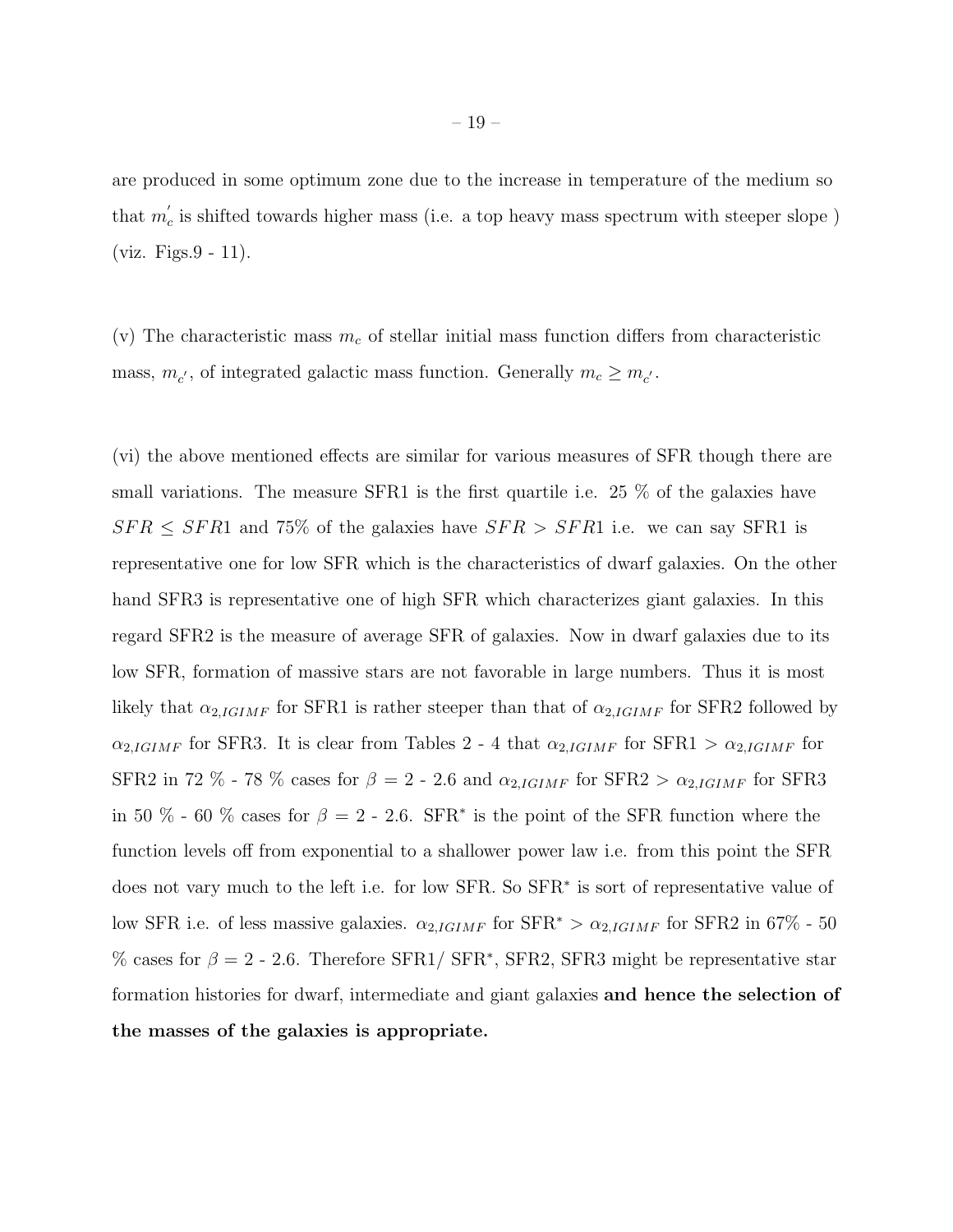#### 5. Conclusion

In the present work for the first time the nature of observed star formation rate has been investigated (viz. SFR1, SFR2, SFR3 and SFR<sup>\*</sup>) as a function of redshift instead of using SFR as a parameter by some authors (Weidner & Kroupa 2004) for various types of galaxies (viz. dwarf, intermediate and giant) together with a top heavy stellar IMF increasing with redshift (viz. equation  $(6)$ ). This helps to study the cosmic star formation history in galaxies under the combining effect of both varying IMF and SFR. A Monte Carlo simulation method is used for its simplicity for computation to find the resulting IGIMF. It is found that up to a redshift of  $z \sim 2$ , the galactic mass function becomes steeper compared to a flatter one for  $z > 2$  followed again by a steeper one around  $z \sim 6$ . This is due to the joint effect of the distribution of SFR as a function of z and temperature of the ambient medium. The galactic mass function is affected by the embedded cluster mass-spectrum . The effect is faster for a steeper one. It is also influenced by the minimum mass of the parent cluster e.g.  $\alpha_{2,IGIMF}$  becomes flatter as  $M_{ecl,min}$  increases when  $\beta$  is low.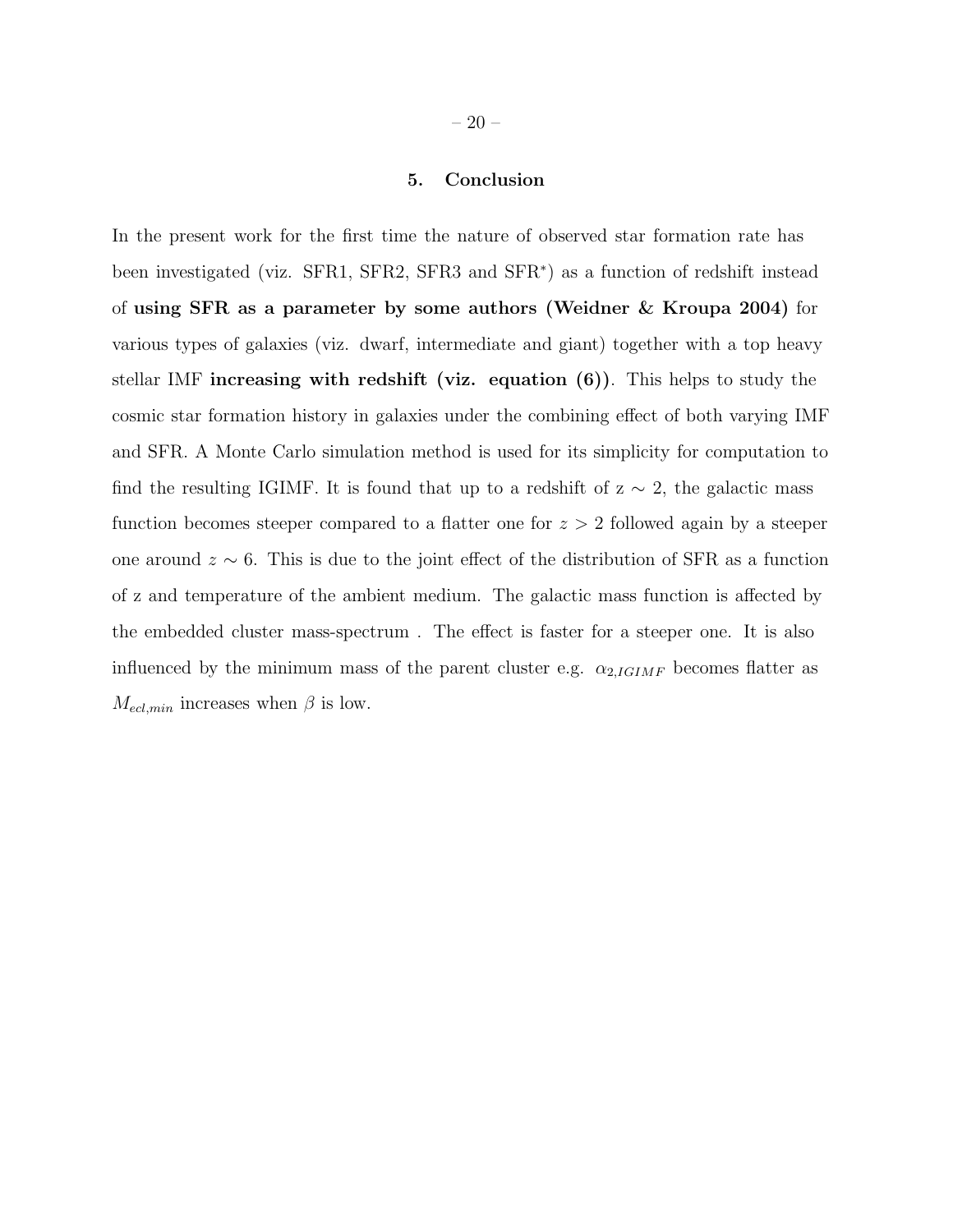## 6. Acknowledgements

The authors are very much thankful for the suggestions of the referee to improve the quality of the manuscript to a great extent. One of the the authors (Tanuka Chattopadhyay) wishes to thank Department of Science and Technology (DST), India for awarding her a major research project for the work. The authors are also grateful to Soumita Modak for her help.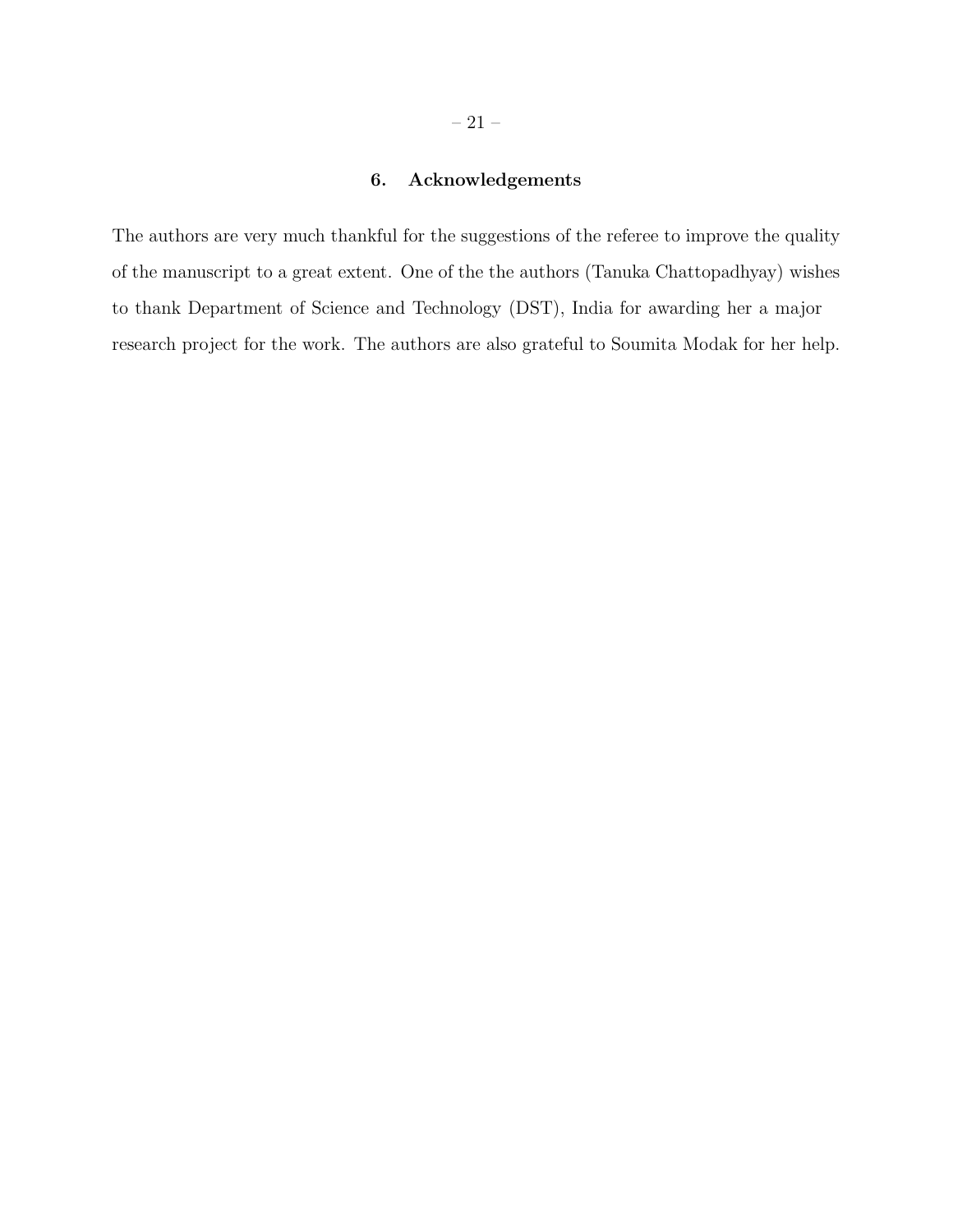#### REFERENCES

- Abel, T., Bryan, G. L., & Norman, M. L. 2002, Science, 295, 93
- Alonso-Herrero, A., Takagé, T., Baker, A.J. et al. 2004, ApJ,612,222.
- Andrews, J.E., Calzetti, D., Chandar, R., Lee, J.C, Elmegreen, B.G., Kennicutt, R.C., Whitmore, B., Kissel, J.S, daSilva, R.L., Krumholz, M.R., O'Connell, R.W., Dopita, M.A., Frogel, J.A.,& Kim H. 2013,ApJ, 767, 51.
- Ballero, S.K., Matteucci, F., Origlia, L., Rich, R.M. 2007, A&A,467, 123.
- Bastian,N., Covey,K.R. & Meyer4,M.R. 2010, ARA&A, 48, 339.
- Bastian, N. 2008, MNRAS,390,759.
- Bell, E.F., Xheng, X.Z., Papovich, C., Borch, A., Wolf,C., Meisenheime, K. 2007, ApJ,663, 834.
- Blain, A. W., Jameson, A., Smail, I., Longair, M. S., Kneib, J.P.,& Ivison, R. J. 1999, MNRAS, 309, 715.
- Bouwens, R.J., IIlingworth,G.D., Franx, M., Ford, H. 2007,ApJ, 670,928.
- Bouwens, R.J., Illingworth, G.D.,Oesch, P.A., Labb, I., Trenti, M., van Dokkum, P., Franx, M., Stiavelli, M., Carollo, C.M., Magee, D., Gonzalezet, V. 2011,ApJ,737,90.
- Bromm, V., Coppi, P. S., & Larson, R. B. 2002, ApJ, 564, 23
- Bruzual, G., Charlot, S. 2003, MNRAS, 344, 1000.
- Cerviño, M., Román-Zúñiga, C., Luridiana, V., Bayo, A., Sánchez, N., Pérez, E. 2013, A & A, 553, 31.
- Chabrier, G. 2003, PASP, 115, 763.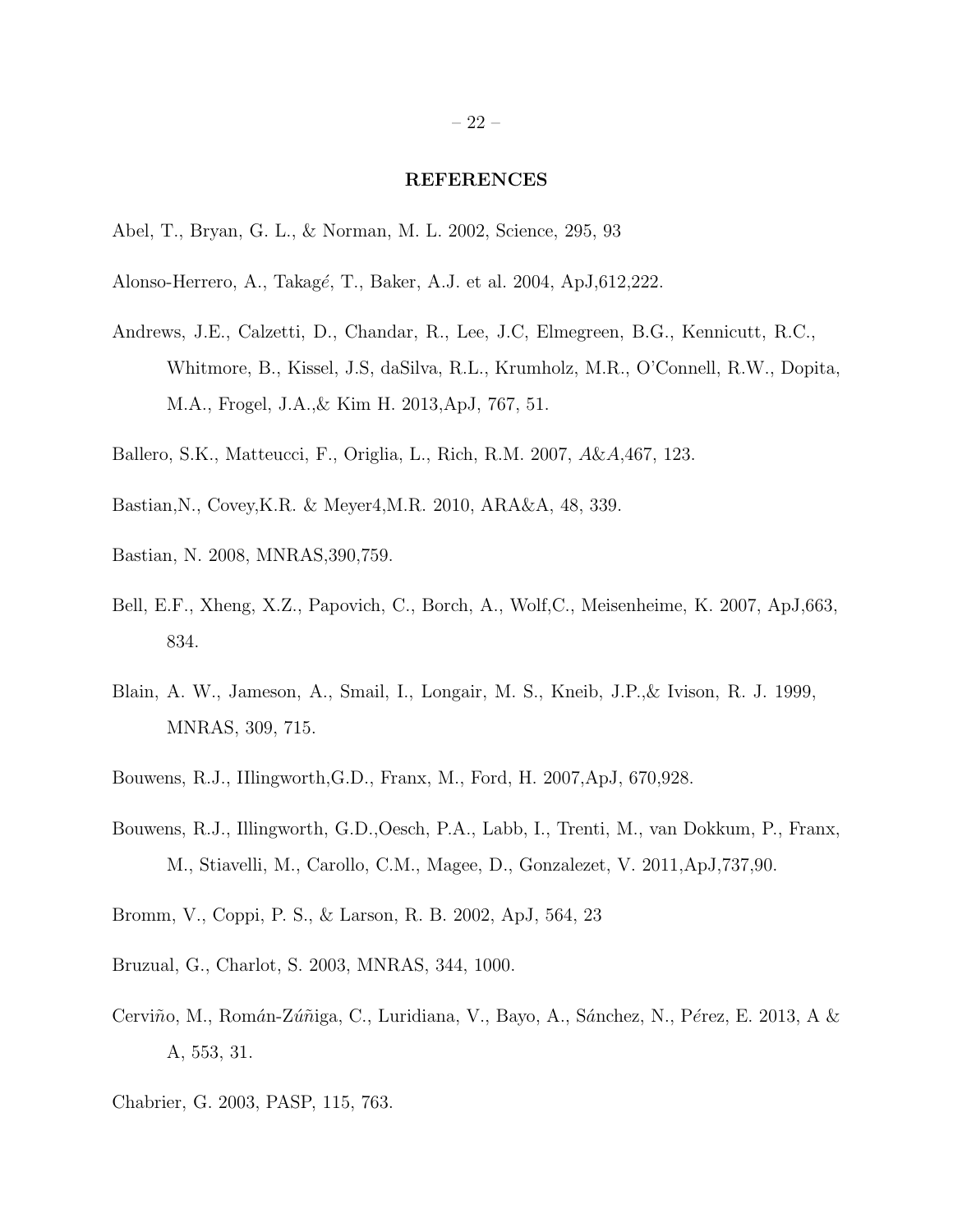Chattopadhyay, T., Sinha, A., Chattopadhyay, A.K. 2011,ApJ, 736, 152.

- Corbelli, E., Lorenzoni, S., Walterbos, R.A.M., Braun, R., Thilker, D.A. 2010, A&A, 511, A89.
- de Grijs, R., Anders, P., Bastian, N., et al. 2003, MNRAS, 343, 1285.
- Dowell,J.D., Buckalew, B.A., Tan, J.C. 2008, AJ. 2008, 135, 823.
- Duncan,K., Conselice,C. J., Mortlock, A. et al. 2014, MNRAS, 444, 2960.
- Elmegreen,B.G.,Clemens,C.1985, ApJ, 294, 523.
- Elmegreen, B.G. 2006, ApJ, 648, 572.
- Evans, N. J., II, Rawlings, J. M. C., Shirley, Y. L., & Mundy, L. G. 2001, ApJ, 557, 193
- Ferreras, I., Cropper, M., Kawata, D., Page, M.,Hoversten, E.A. 2013, MNRAS, 424, 1636.
- Finoguenov, A., Burkert, A., Böhringer, H. 2003, ApJ, 594, 136.
- Gunawardhana, M.L.P., Hopkins, A.M., Sharp, R.G. et al. 2011, MNRAS, 415, 1647.
- Hass, M.R., Ander, P. 2010, A & A, 512, A79.
- Harayama, Y., Eisenhauer, F., & Martins, F. 2008, ApJ, 675, 1319.
- Hoyle, F. 1953, ApJ, 118, 513.
- Jeans, J.H. 1902, Phil. Trans. Roy. Soc. A199, 1.
- Kim, S. S., Figer, D. F., Kudritzki, R. P., & Najarro, F. 2006, ApJ, 653, L113
- Kroupa, P. 2001, MNRAS, 322, 231.
- Kroupa, P., Weidner, C. 2003, ApJ, 598, 1076.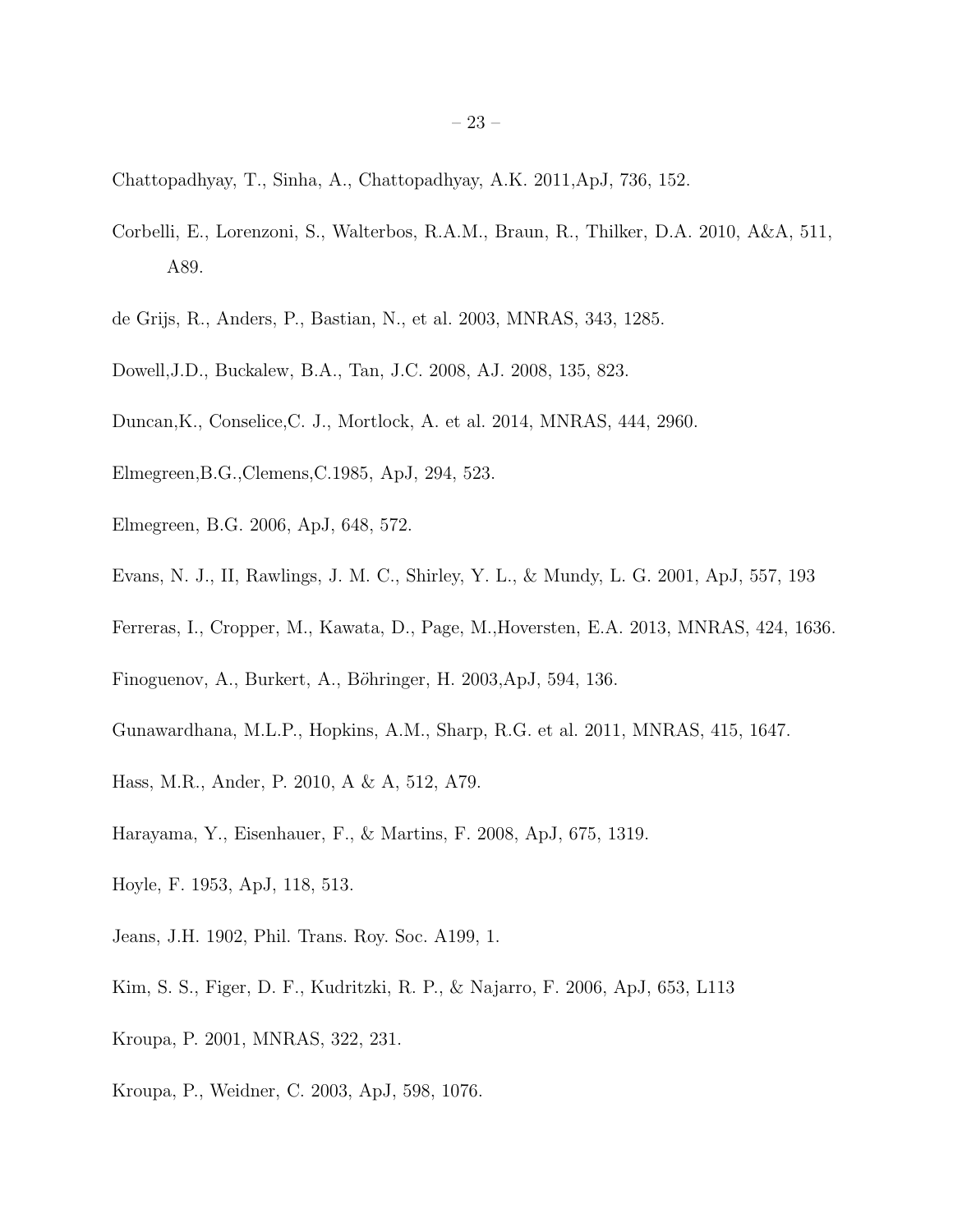Kroupa, P., Gaia ed, C., Turon, K.S., O'Flaherty Perryman, M.A.C.,2005, ESA.SP, 576.

- Lacey, C. G., Baugh, C. M., Frenk, C. S., Silva, L., Granato, G. L., & Bressan, A. 2008, MNRAS, 385, 1155.
- Lada, C.J., Lada, E.A. 2003, 41, 57.
- Lada, C. J., Margulis, M., & Dearborn, D. 1984, ApJ, 285, 141.
- Larson, R.B. 2003, MNRAS, 301, 569.
- Larson, R.B. 2005, MNRAS, 359, 211.
- Larson, R.B. 2006, 26, 55.
- Larson, R.B. 1998, MNRAS, 301, 569.
- Loewenstein, M. 2006, ApJ, 648, 230.
- Magnelli, B., Elbaz, D., Chary, R.R., Dickinson, M., Le Borgne, D., Frayer,D.T., Willmer, .CN.A. 2011, A&A, 528, A35.
- Maschberger, T., Clarke, C.J. 2008, MNRAS, 391, 711.
- Maness, H., et al. 2007, ApJ, 669, 1024.
- McCrady, N. & Graham, J. R. 2007, ApJ, 663, 844.
- McCrady, N., Graham, J. R., & Vacca, W. D. 2005, ApJ, 621, 278.
- McCrady, N., Gilbert, A. M., & Graham, J. R. 2003, ApJ, 596, 240.
- Nayakshin, S., Sunyaev, R. 2005, MNRAS, 364, L23.
- Parker, R.J., Goodwins, S.P. 2007, MNRAS, 380, 1271.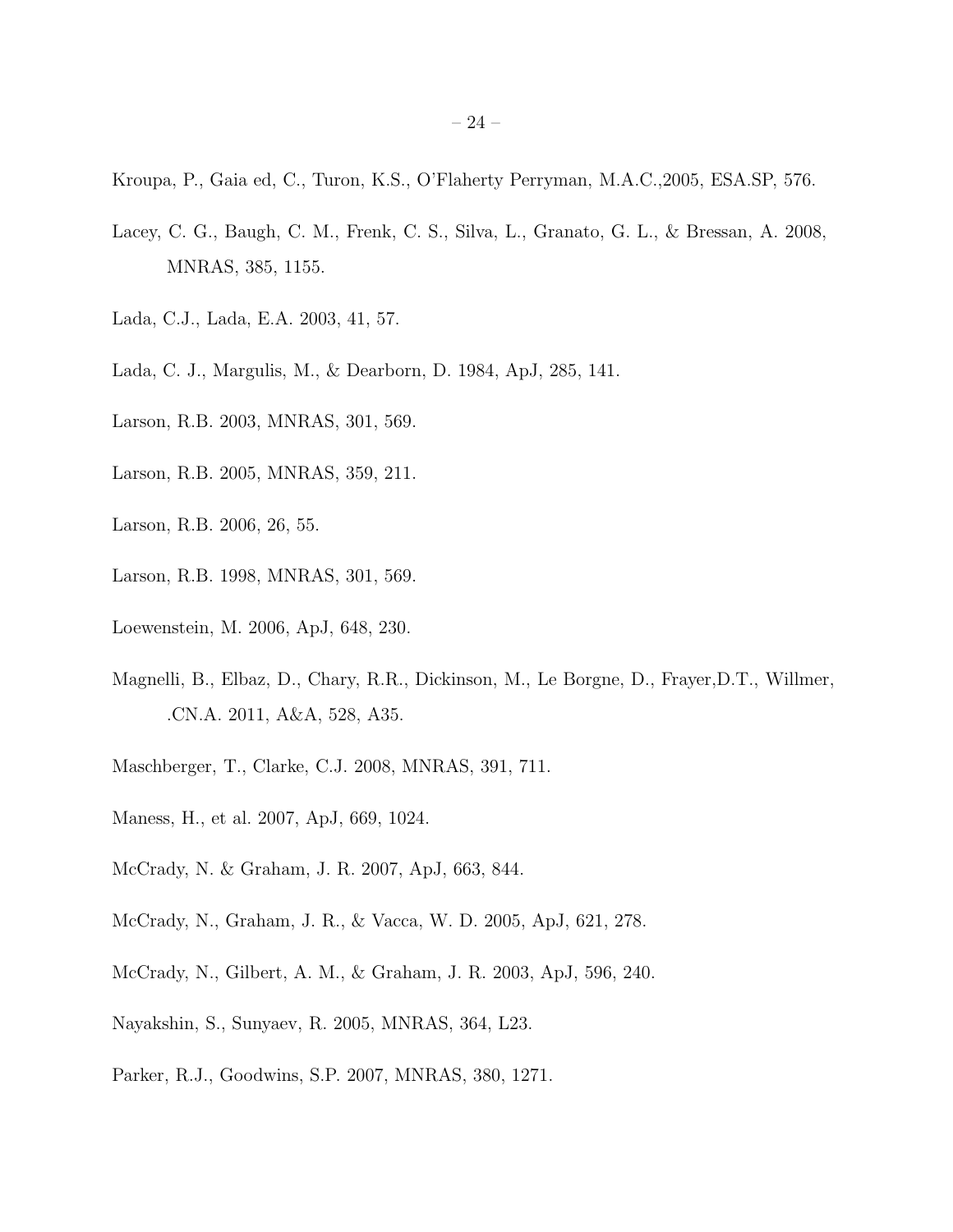- Reddy, N.A., Steidel, C.C., Pettini, M., Adelberger, K.L., Shapley, A.E., Erb,D.K., Dickinson, M. 2008, ApJS, 175, 48.
- Reddy, N.A., Steidel, C.C. 2009, ApJ, 692, 778.
- Reddy, N.A., Pettini,M., Steidel,C.C., Shapley,A.E., Erb,D.K. and Law, D.R. 2012, ApJ, 754,25.
- Rieke, G. H., Loken, K., Rieke, M. J., & Tamblyn, P. 1993, ApJ, 412, 99
- Rosolowsky, E. 2005, PASP, 117, 1403.
- Salpeter, E.E. 1955, ApJ, 121, 161.
- Scalo, J.M. 1986, Fundam.Cosm.Phys, 11, 1.
- Schechter, P. 1976, ApJ, 203, 297.
- Sobral, D., Smail, L., Best, P.N., Geach, J.E., Matsuda, Y., Stott, J.P., Cirasuolo, M., Kurk ,J. 2012, MNRAS.(in press) [\(arXiv:1202.3436\)](http://arxiv.org/abs/1202.3436).
- Smit, R., Bouwens, R.J., Franx, M., Illingworth, G.D., Labbè I, Oesch, A.P., van Dokkum, P.G. 2012, ApJ, 756, 14.
- Spaans, M., Carollo, C.M. 1997, ApJL, 482, L93.
- Stanway, E.R., McMahon, R.G., Bunker, A.J. 2005, MNRAS, 359, 1184.
- Steidel, C. C., Giavalisco, M., Pettini, M., Dickinson, M., & Adelberger, K. L. 1996, ApJ, 462, L17
- Stolte, A., Brandner, W., Grebel, E. K., Lenzen, R., & Lagrange, A.-M. 2005, ApJ, 628, L113.
- Tafalla, M., Myers, P. C., Caselli, P., & Walmsley, C. M. 2004, A&A, 416, 191.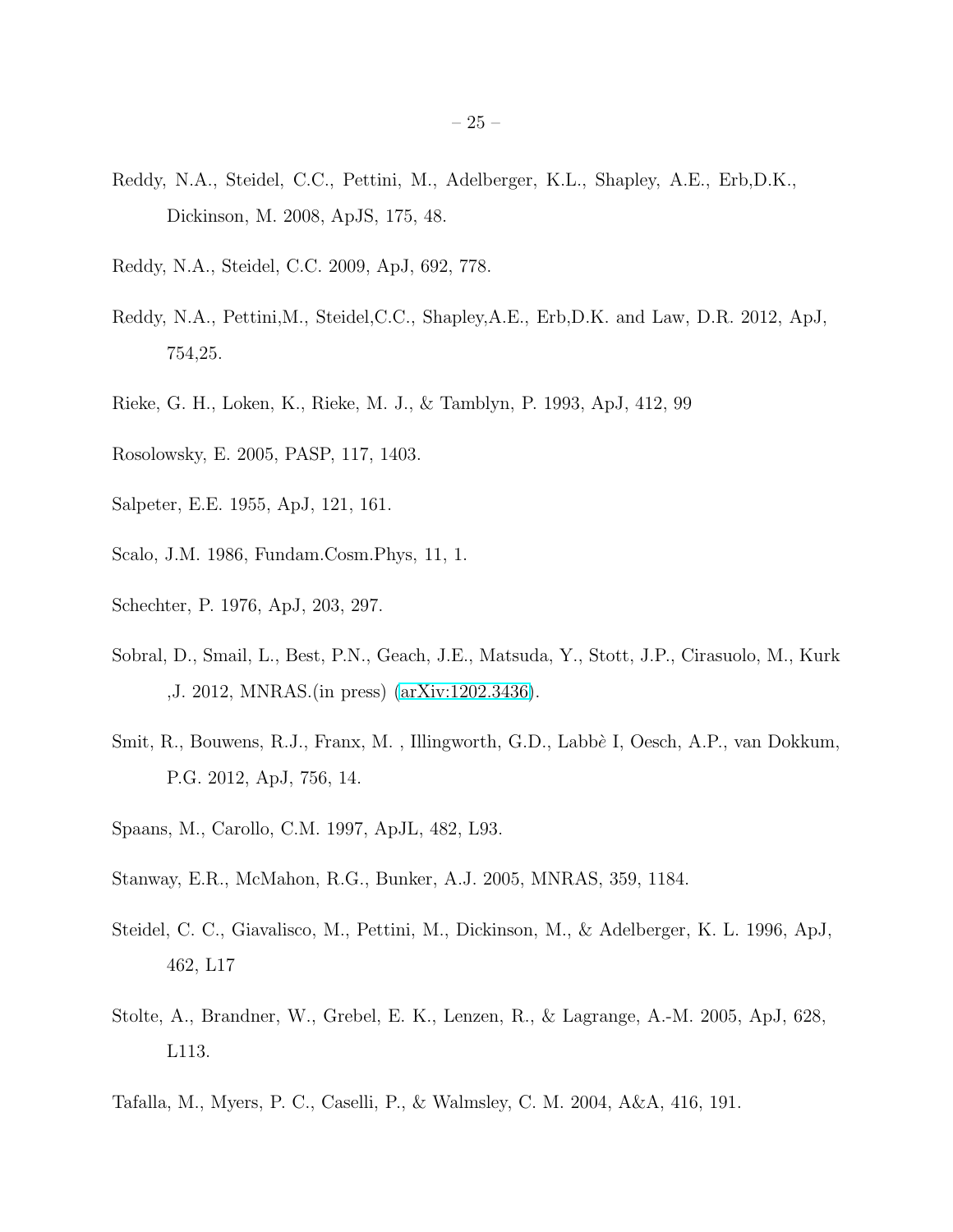- Tumlinson, J. 2007, ApJ, 664, L63.
- Vanbeveren,D.1982, A&A, 115,65.
- Verschueren, W., Hensberge, H. 1982, A&A, 240, 216.
- Weidner, C., Kroupa, P. 2004, MNRAS, 348, 187.
- Weidner, C., Kroupa, P. 2005, ApJ, 625, 754.
- Weidner, C., Kroupa, P. 2006, MNRAS, 365, 1333.
- Weidner, C., Kroupa, P., Nürnberger, D.E.A., Sterzik, M.F. 2007, MNRAS, 376, 1879.
- Weidner, C., Kroupa, P., Bonnell, .IA.D., 2010, MNRAS, 401, 275.
- Weidner, C., Ferreras, I., Vazdekis, A., Barbera, F. 2013, MNRAS, 435, 2274.
- Wilkin, S.M,, Bunker, A.J., Stanway, E., Lorenzoni, S., Caruana, J.2011, A & A, 417, 717.
- Zhang, Q. & Fall, S. M. 1999, ApJ, 527, L81.
- Zinnecker, H., Yorke, H.W. 2007, A&A, 45, 481.
- Zwart, S.F.P., McMillan, S.L.W., Gieles, M. 2010, ARA&A, 48, 431.

This manuscript was prepared with the AAS IAT<sub>E</sub>X macros v5.2.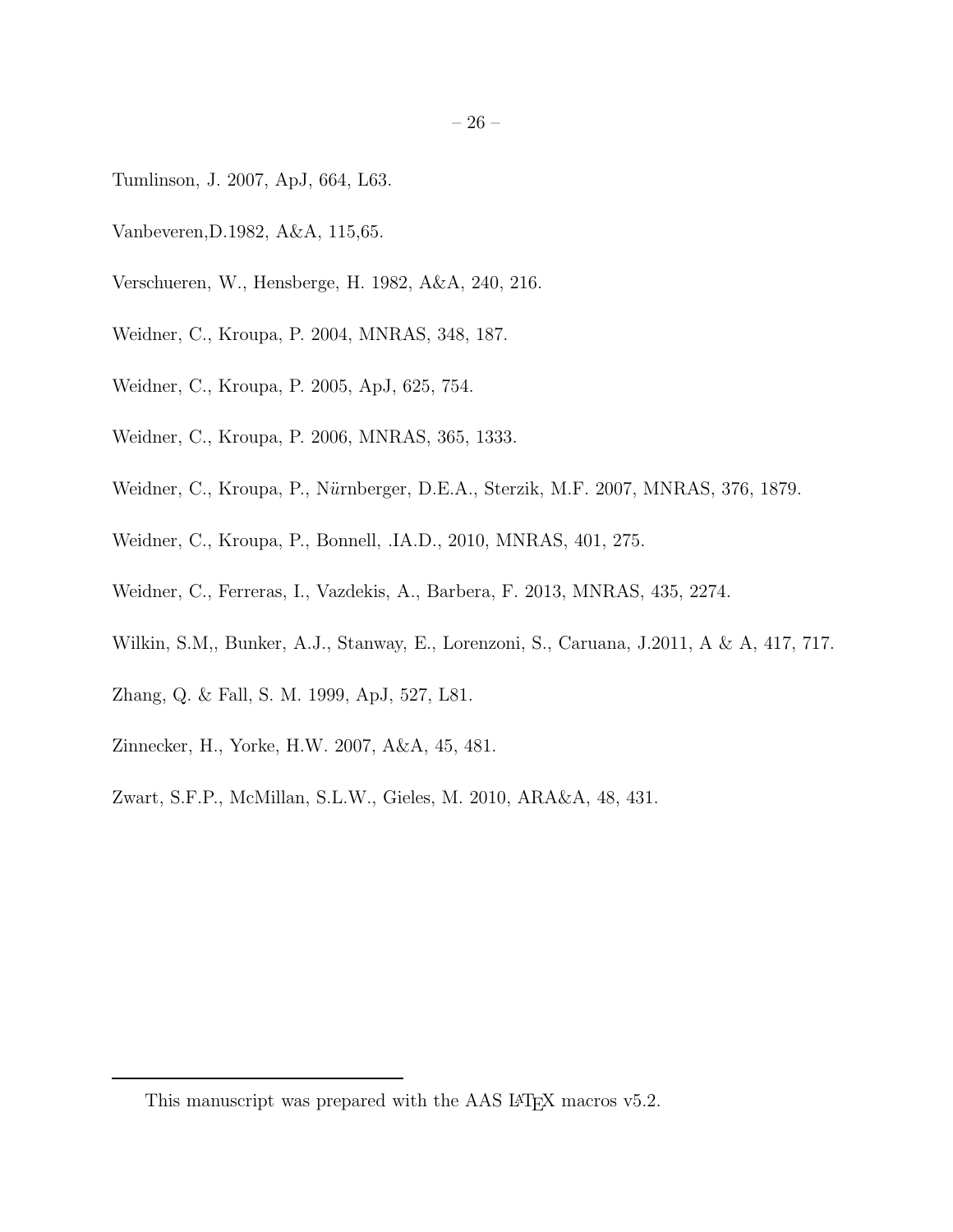

Fig. 1.— Tapered power law fit to the observed SFR1 as  $log 10(SFR1) = 10.0333*(z^{-1.5021})*$  $(1 - exp(-z/3.8)^{1.83})$ , p-value = 0.2426)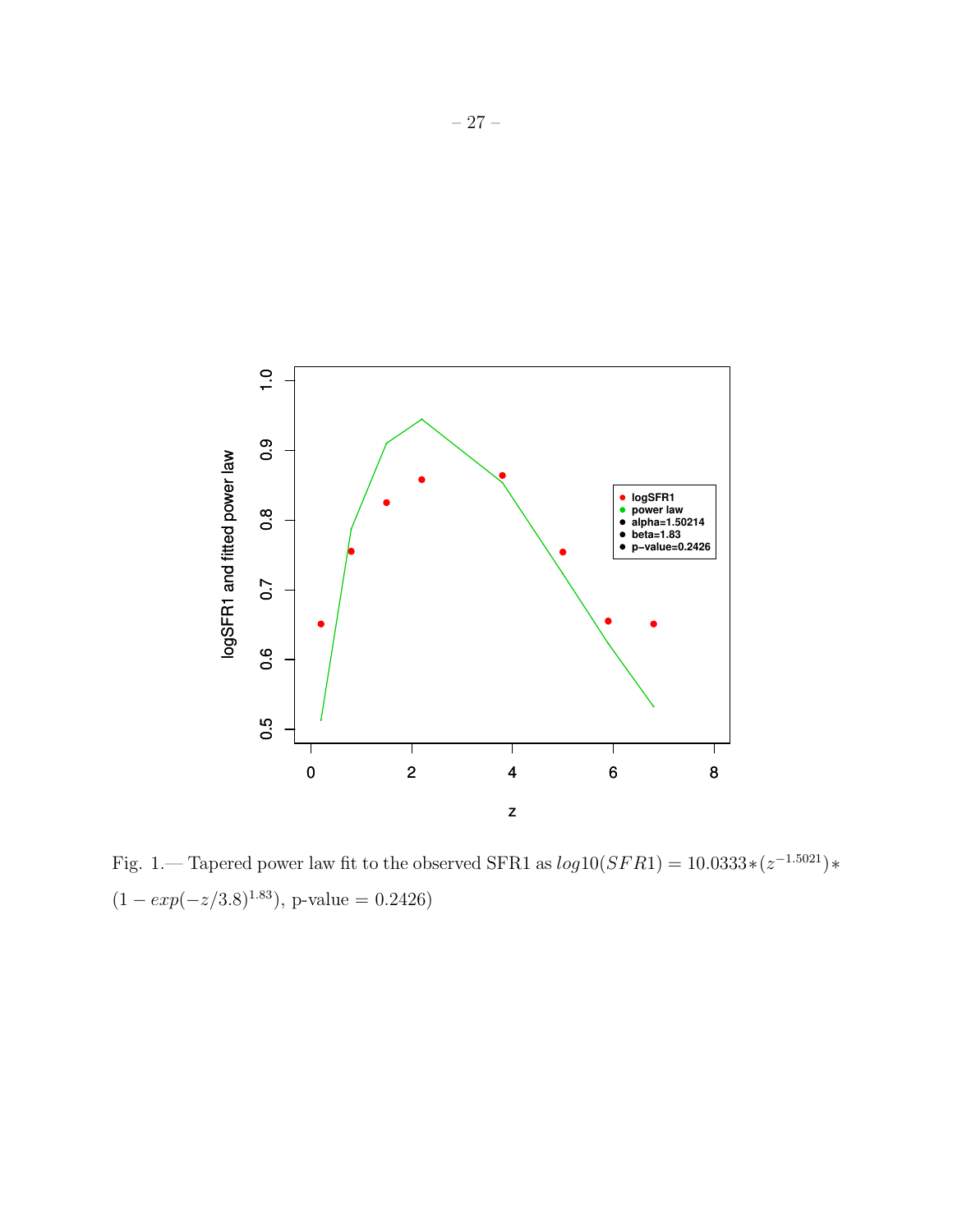

Fig. 2.— Tapered power law fit to the observed SFR2 as  $log 10(SFR2) = 23.6636*(z^{-1.7051})*$  $(1 - exp(-(z/3.8)^{2.07})$ , p-value = 0.2578)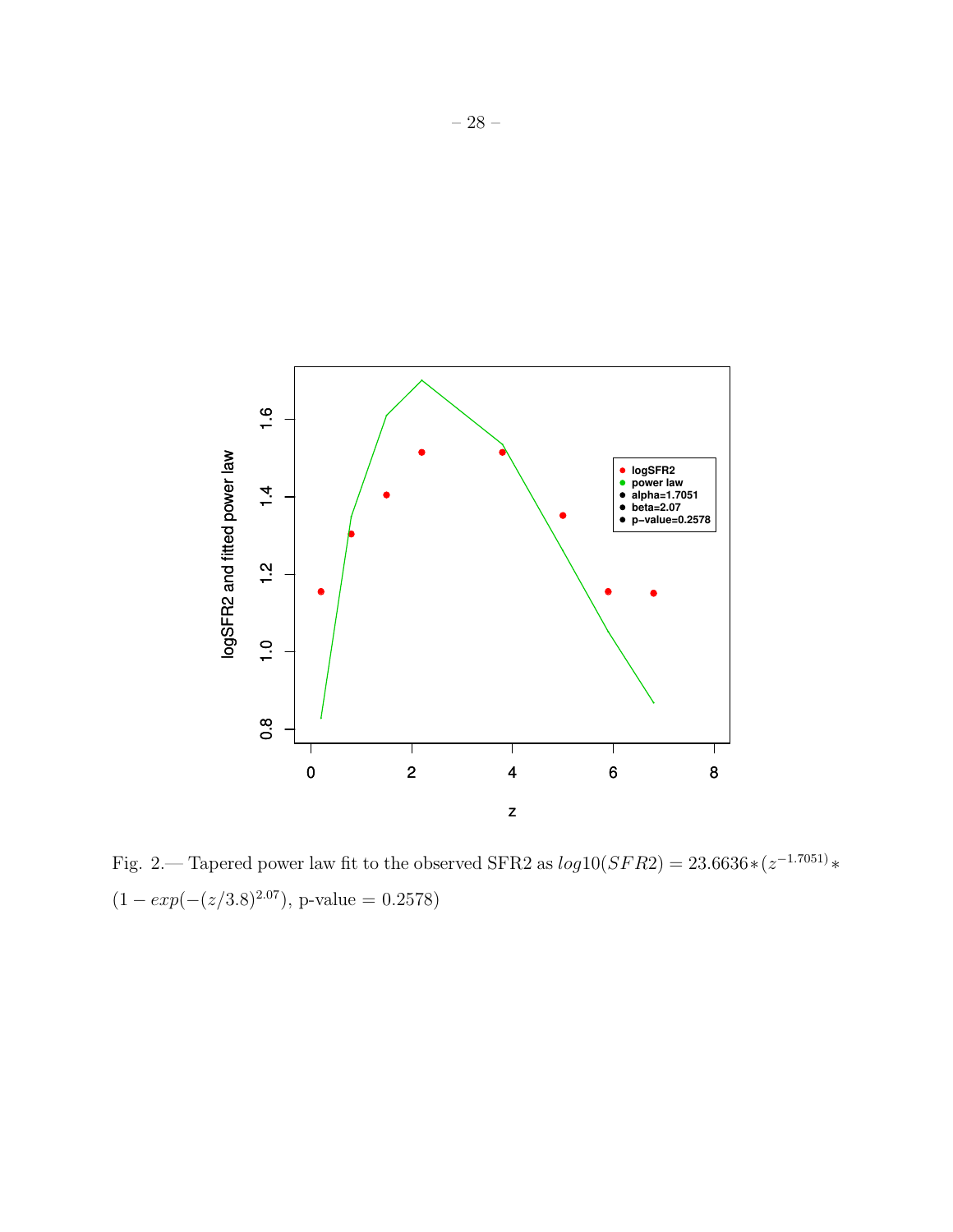

Fig. 3.— Tapered power law fit to the observed SFR3 as  $log 10(SFR3) = 35.4905*(z^{-1.8137})*$  $(1 - exp(-(z/3.8)^{2.20})$ , p-value = 0.2503)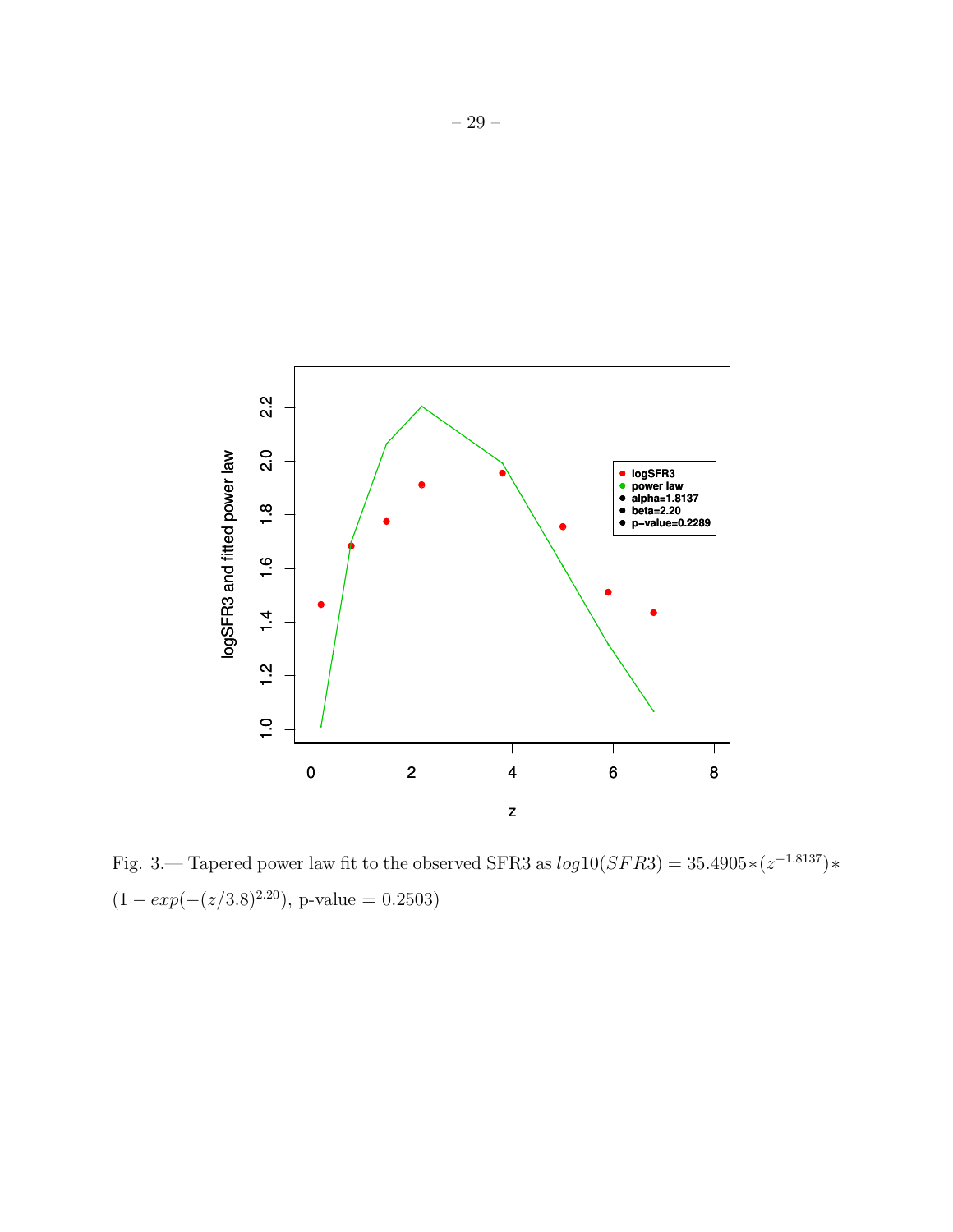

Fig. 4.— Tapered power law fit to the observed SFR<sup>\*</sup> as  $log 10(SFR^*) = 7.097 * (z^{-1.1086}) *$  $(1 - exp(-(z/2.2)^{2.05})$ , p-value = 0.2289).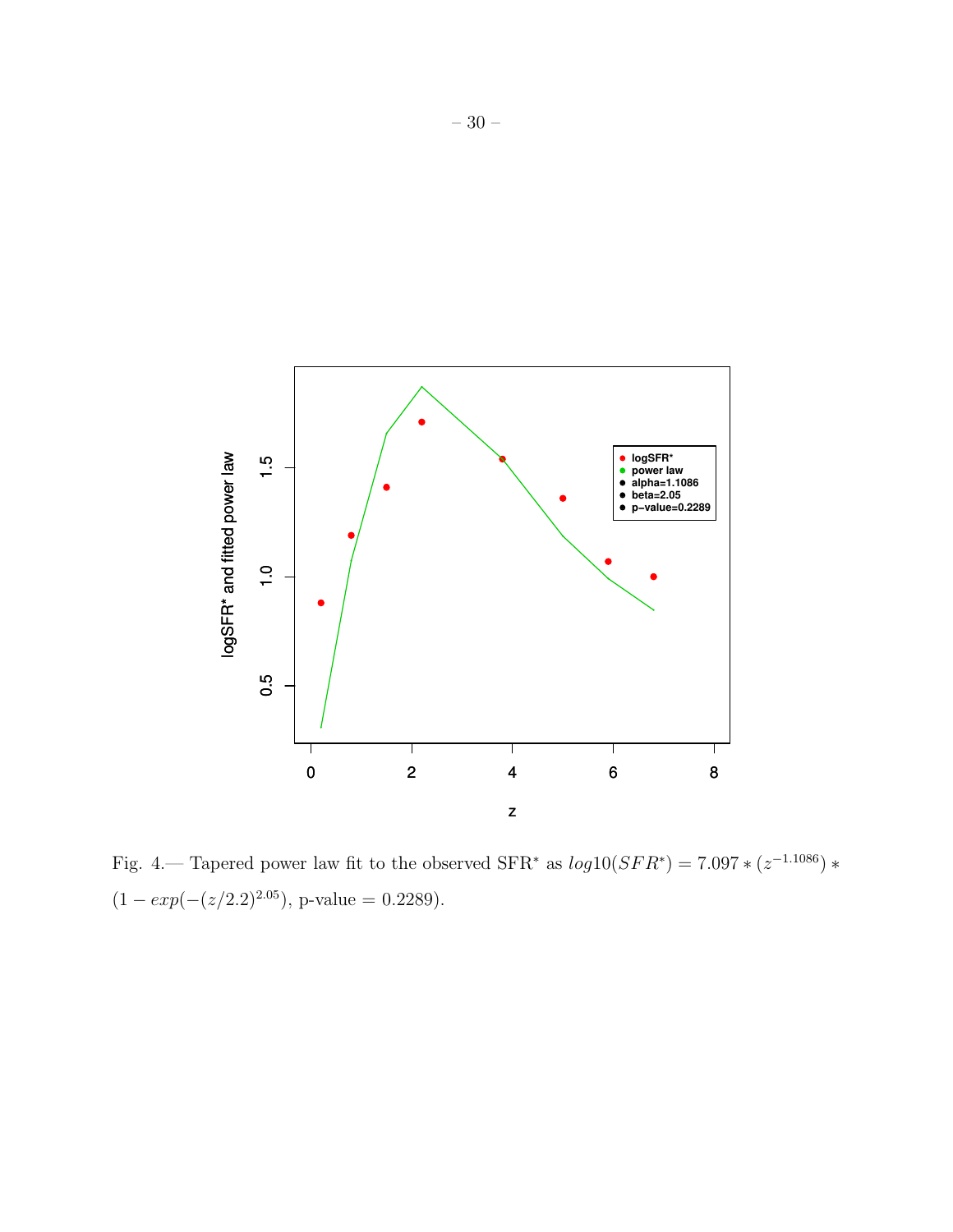

Fig. 5.—  $\alpha_{2,IGIMF}$ as a function of z for all values of parameters given in Tables 2-3 for SFR1 and  $\varnothing$  $= 2.6$  (green region),  $\varnothing$  $= 2.4$  (red region), β $= 2$  (blue region).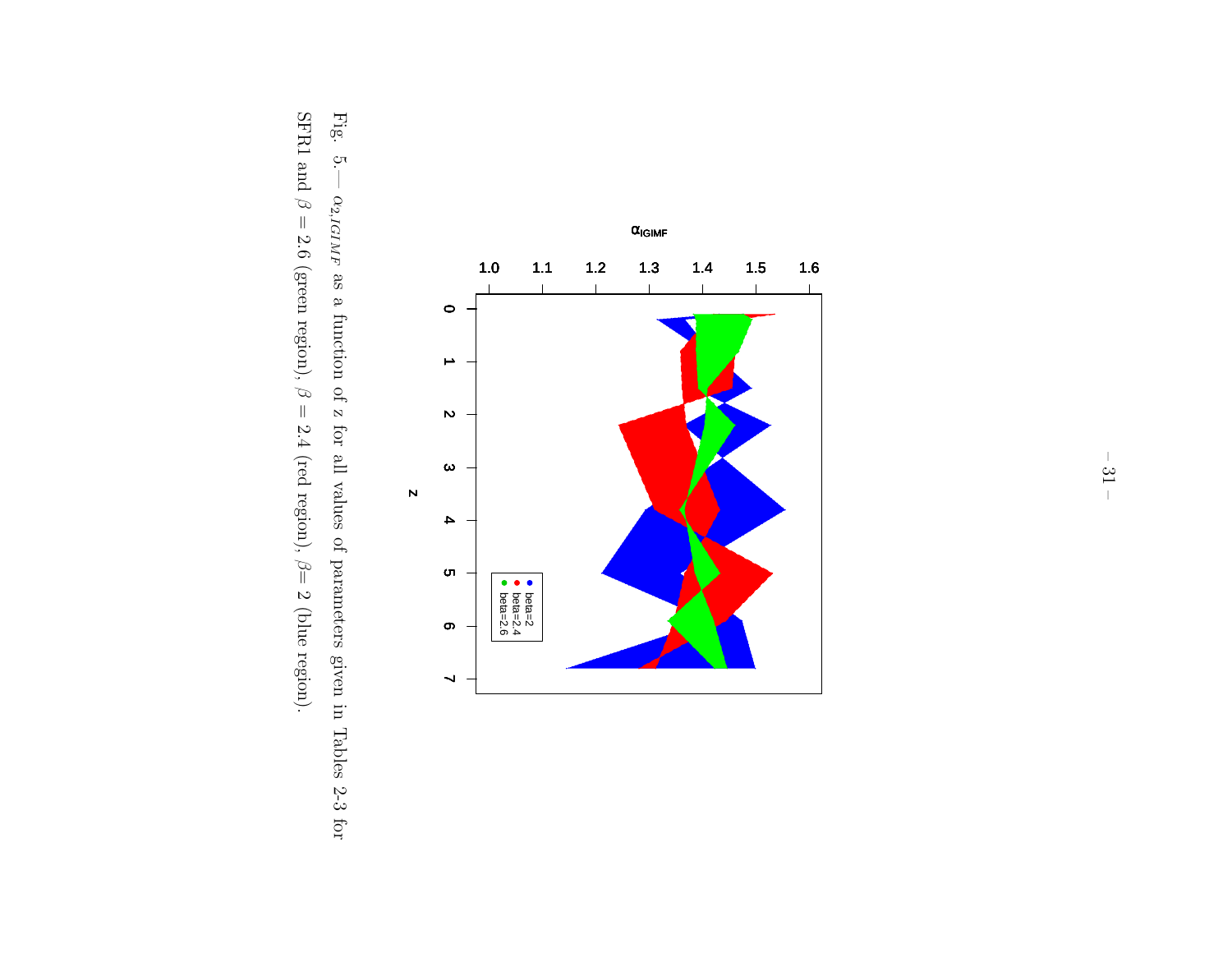

Fig. 6.—  $\alpha_{2,IGIMF}$  as a function of z for all values of parameters given in Tables 4-5 for SFR2 and  $\beta = 2.6$  (green region),  $\beta = 2.4$  (red region),  $\beta = 2$  (blue region).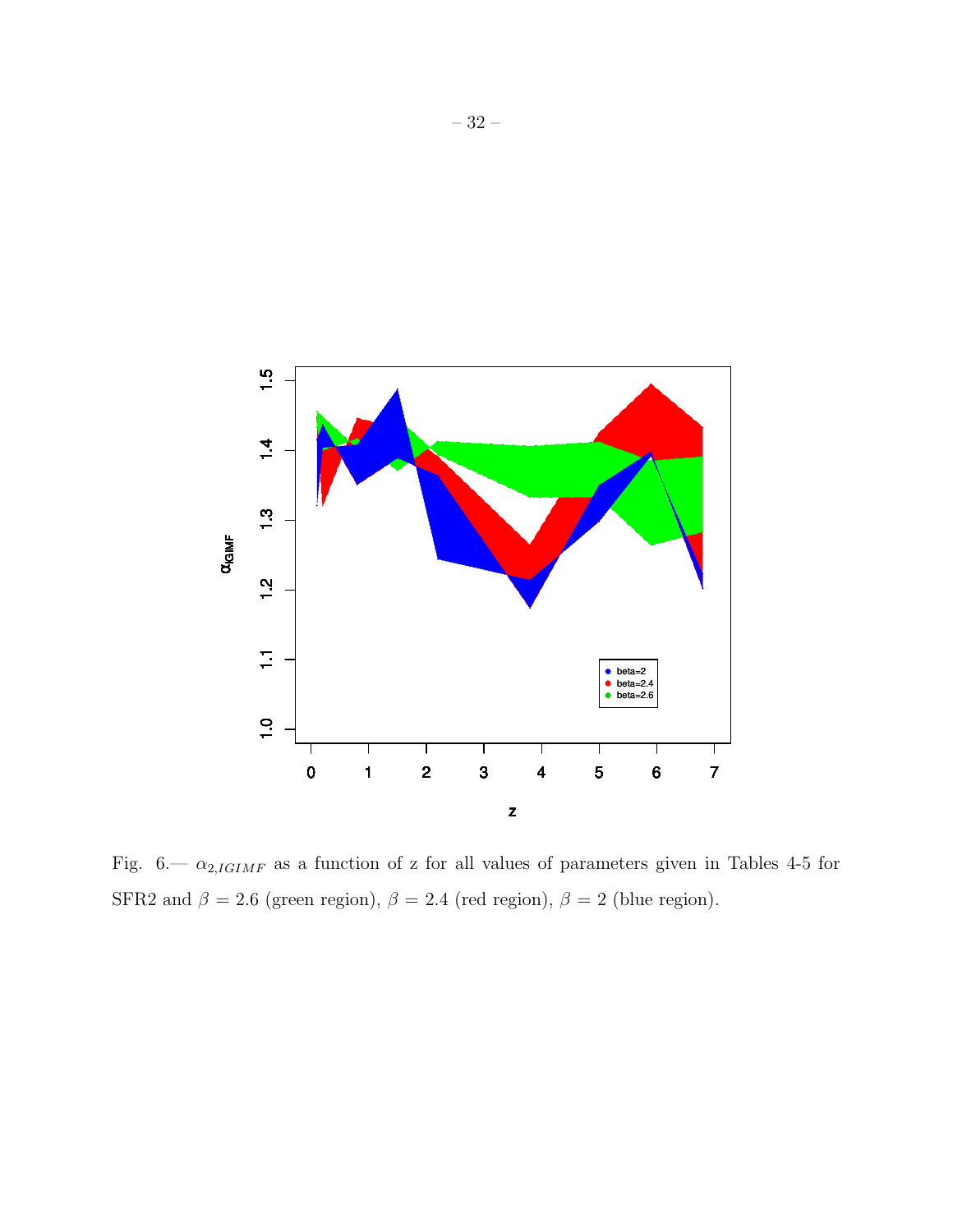

Fig. 7.—  $\alpha_{2,IGIMF}$ as a function of z for all values of parameters given in Tables 6-7 for SFR3 and  $\varnothing$  $= 2.6$  (green region),  $\varnothing$  $= 2.4$  (red region), β  $= 2$  (blue region).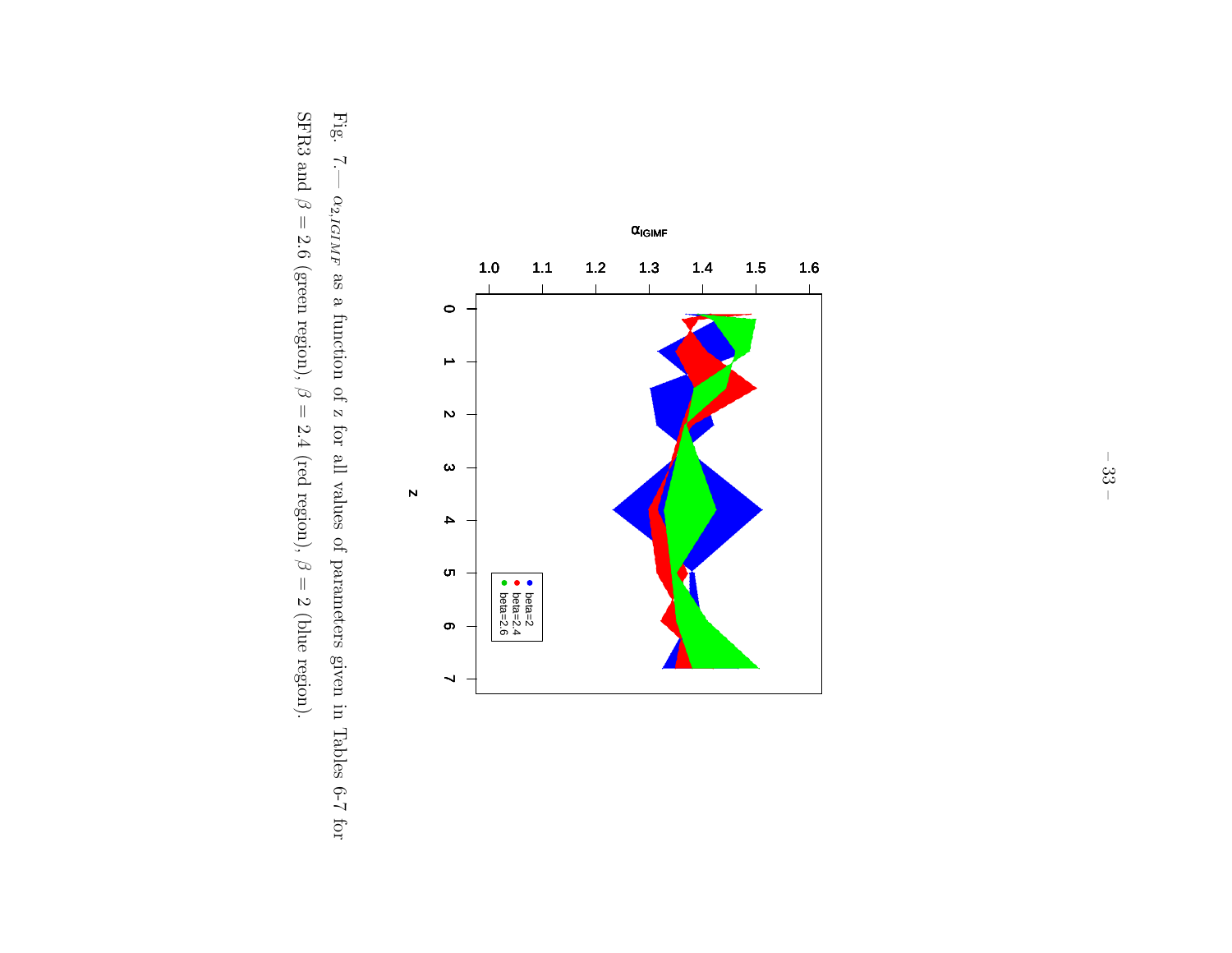

Fig. 8.— One representative histogram with fitted curve for the simulated points of the IGIMF  $(\xi(m) = \frac{dN}{dlogm})$  for redshift  $z = 1.5$ ,  $\beta = 2$ ,  $Med, min = 500M_{\odot}$  and SFR2.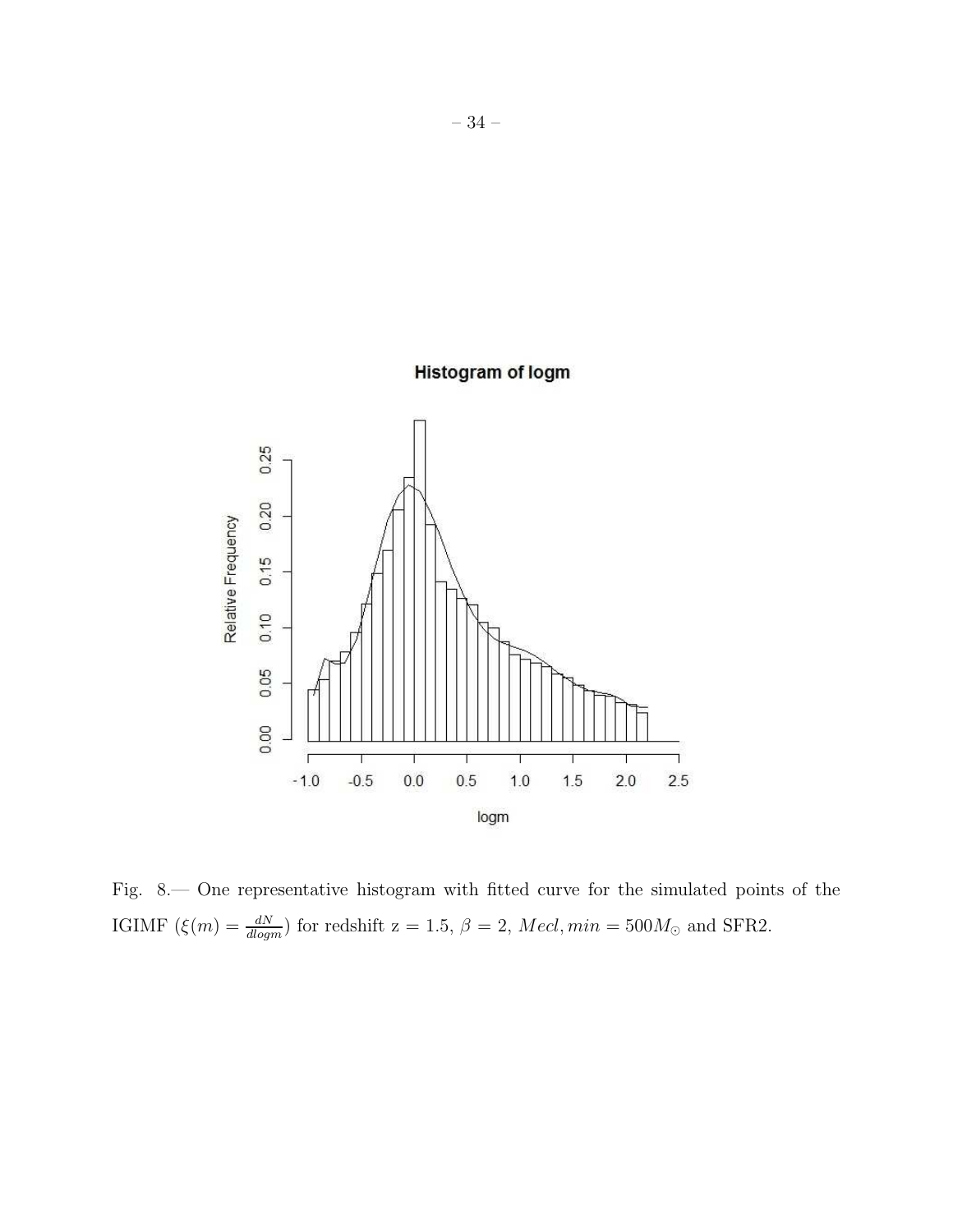

Fig. 9.— Fitted curves for the simulated points of the IGIMF  $(\xi(m) = \frac{dN}{dlogm})$  vs logm for various redshifts at  $\beta$  = 2 for  $Mecl, min = 500 M_{\odot}$  and SFR1.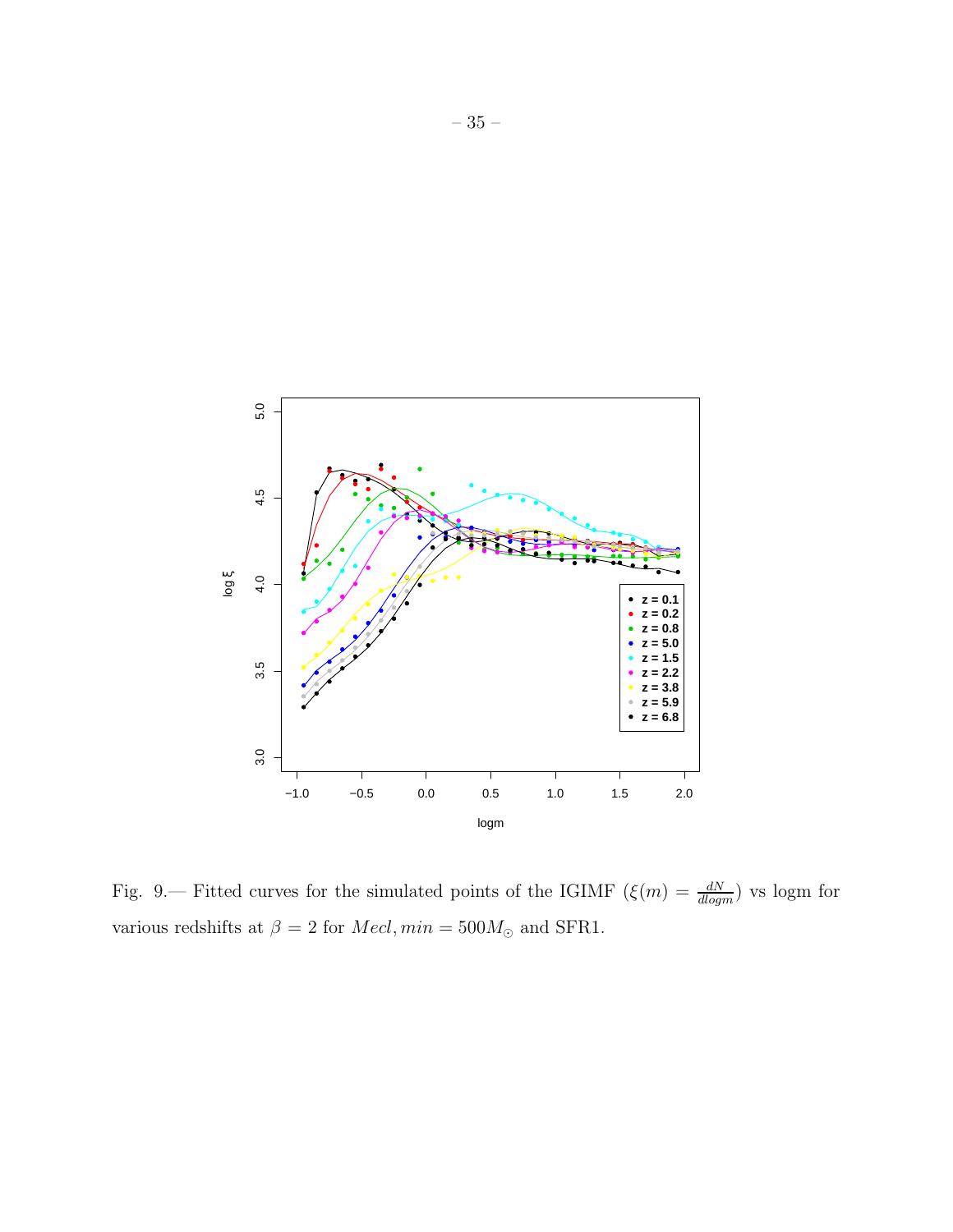

Fig. 10.— Fitted curves for the simulated points of the IGIMF  $(\xi(m) = \frac{dN}{dlogm})$  vs logm for various redshifts at  $\beta$  = 2 for  $Mecl, min = 500 M_{\odot}$  and SFR2.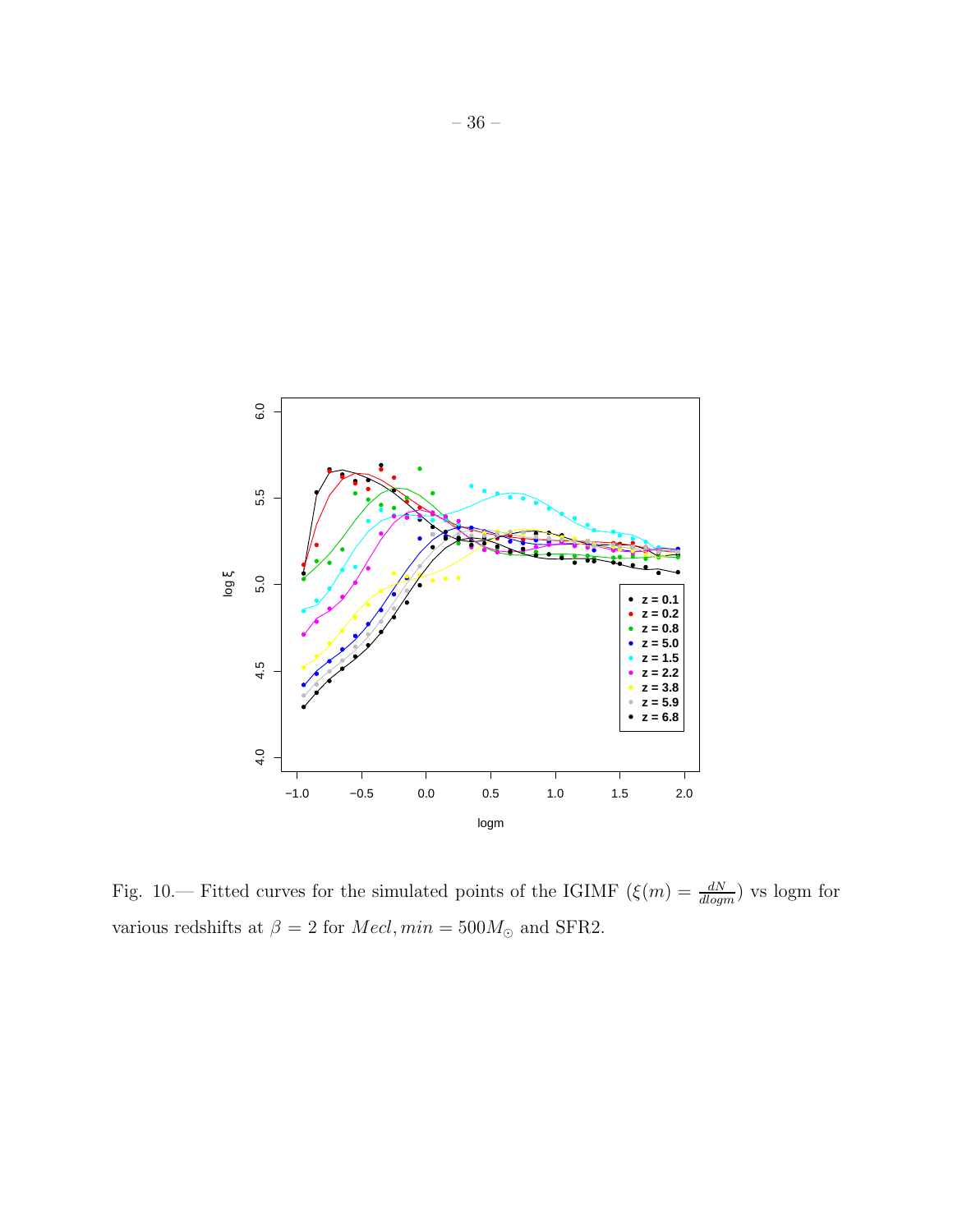

Fig. 11.— Fitted curves for the simulated points of the IGIMF  $(\xi(m) = \frac{dN}{dlogm})$  vs logm for various redshifts at  $\beta$  = 2 for  $Mecl, min = 500 M_{\odot}$  and SFR3.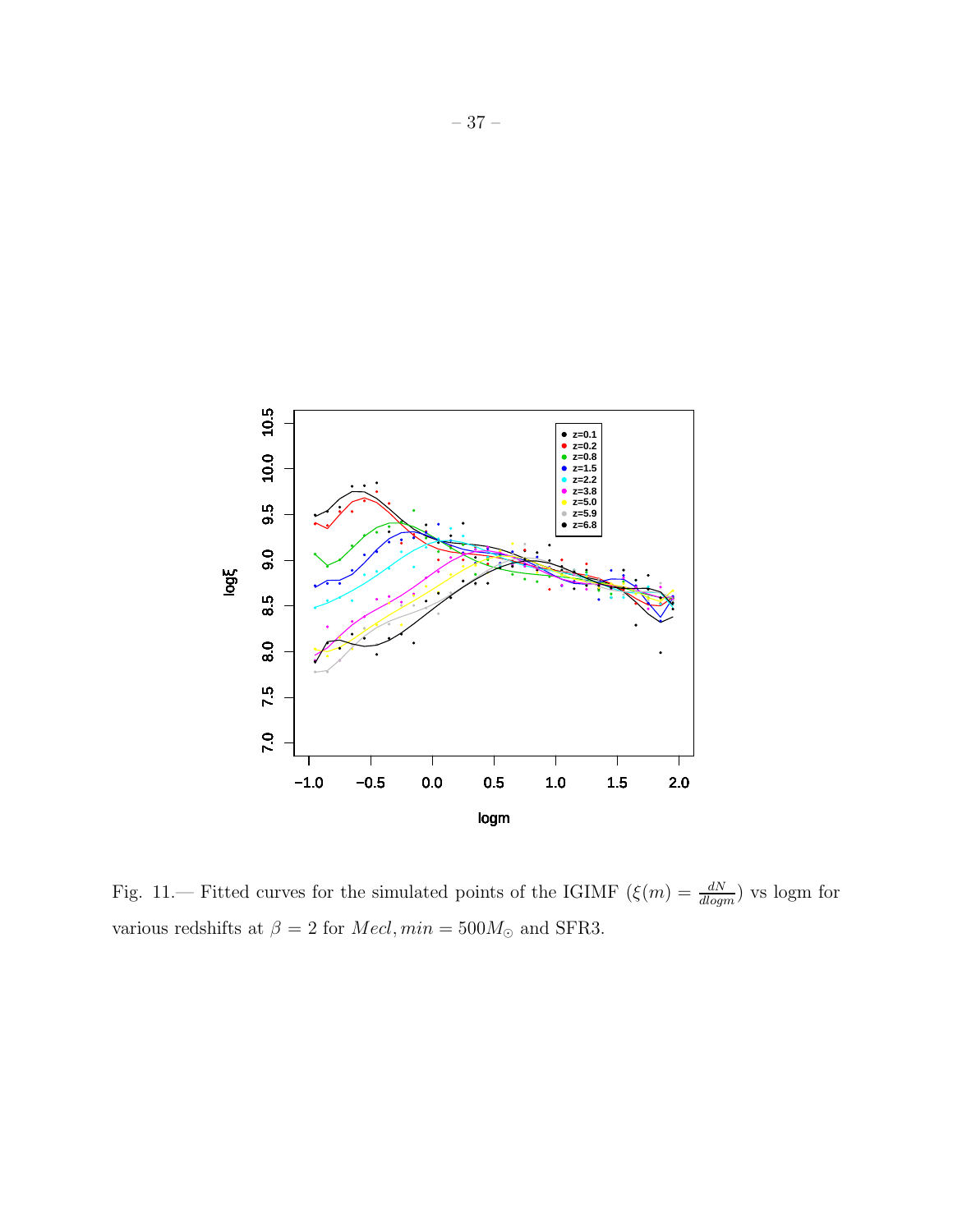– 38 –

Table 1: Initial values of the parameters

| Parameter             | value                                                                                                 |
|-----------------------|-------------------------------------------------------------------------------------------------------|
| $\alpha_{1,IMF}(z=0)$ | 1.25                                                                                                  |
| $\alpha_{2,IMF}(z=0)$ | 2.35                                                                                                  |
|                       | Galaxy masses $5 \times 10^9 M_{\odot}$ , $5 \times 10^{10} M_{\odot}$ , $5 \times 10^{11} M_{\odot}$ |
| $m_{min}$             | $0.1M_{\odot}$                                                                                        |
| $m_{max}$             | $150M_{\odot}$                                                                                        |
| $m_{cIMF}(z=0)$       | $0.3M_{\odot}$                                                                                        |
| $M_{ecl,min}$         | $500,1000(M_{\odot})$                                                                                 |
| β                     | 2.0, 2.4, 2.6                                                                                         |
| Z                     | $0.1, 0.2, 0.8, 1.5, 2.2, 3.8, 5.0, 5.9, 6.8$                                                         |
| efficiency            | $30\%$                                                                                                |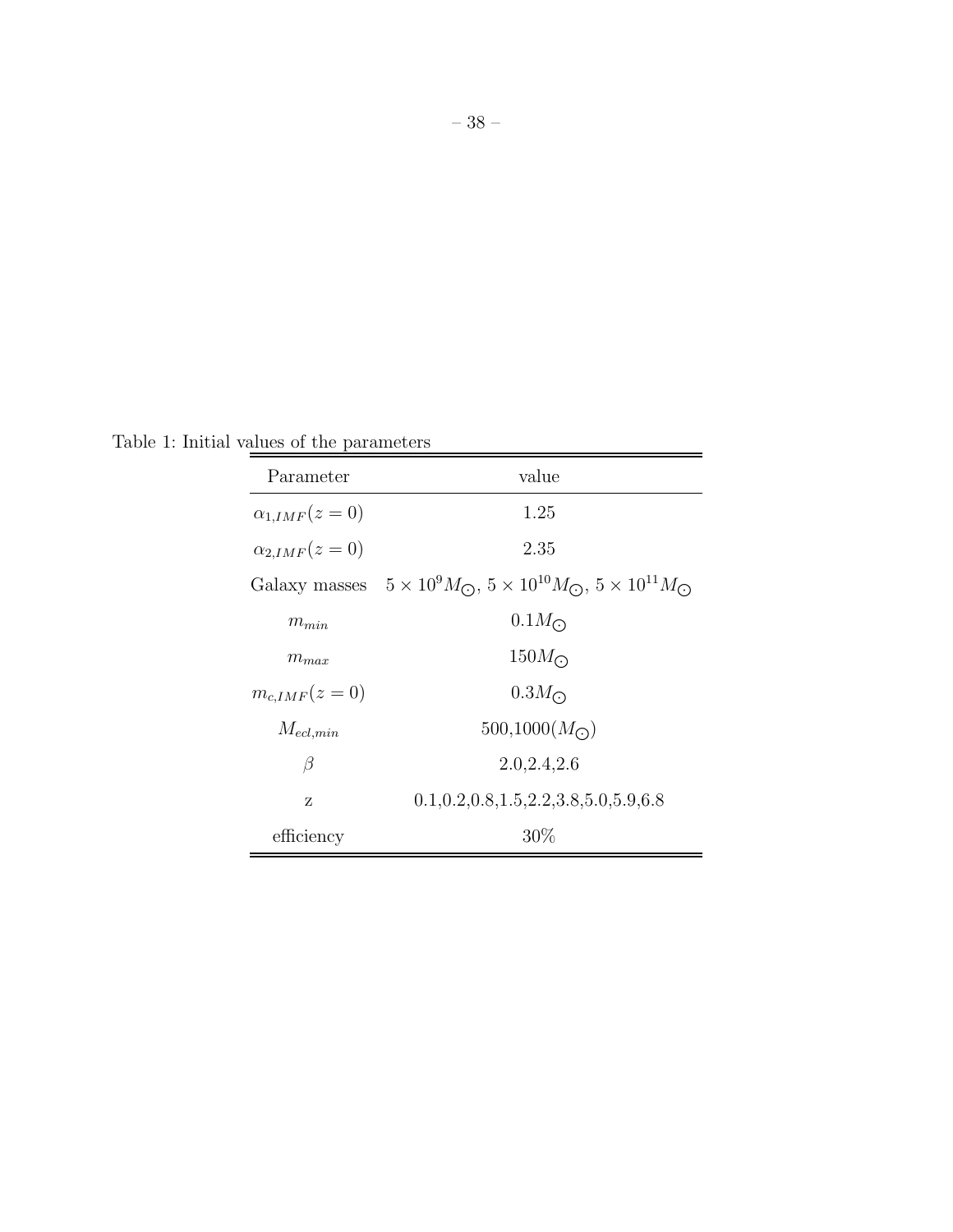|                             |                  |                  |             |                    |                    | $\beta = 2.0$       |                  |                   |                               |                    |                    |                    |
|-----------------------------|------------------|------------------|-------------|--------------------|--------------------|---------------------|------------------|-------------------|-------------------------------|--------------------|--------------------|--------------------|
|                             |                  |                  |             | $z=0.1$            |                    |                     |                  |                   |                               | $z=0.2$            |                    |                    |
| $Mecl_{min}$                | $\alpha_{1,IMF}$ | $\alpha_{2,IMF}$ | $m_c$       | $\alpha_{1,IGIMF}$ | $\alpha_{2,IGIMF}$ | $m_{\perp}$         | $\alpha_{1,IMF}$ | $\alpha_{2,IMF}$  | $m_c$                         | $\alpha_{1,IGIMF}$ | $\alpha_{2,IGIMF}$ | $m_{a}$            |
| 500                         | 1.25             | 2.35             | 0.381       | $-0.05$            | 1.475              | 0.224               | 1.25             | 2.35              | 0.434                         | 0.161              | 1.367              | 0.282              |
| 1000                        | 1.25             | 2.35             | 0.381       | 0.072              | 1.431              | 0.178               | 1.25             | 2.35              | 0.434                         | $-0.303$           | 1.315              | 0.282              |
|                             |                  |                  |             | $z=0.8$            |                    |                     |                  |                   |                               | $z = 1.5$          |                    |                    |
| $\mathit{Mecl}_{min}$       | $\alpha_{1,IMF}$ | $\alpha_{2,IMF}$ | $m_{\rm c}$ | $\alpha_{1,IGIMF}$ | $\alpha_{2,IGIMF}$ | m <sub>l</sub>      | $\alpha_{1,IMF}$ | $\alpha_{2,IMF}$  | $m_{\rm\,c}$                  | $\alpha_{1,IGIMF}$ | $\alpha_{2,IGIMF}$ | $\boldsymbol{m}$ , |
| 500                         | 1.25             | 2.35             | 0.797       | 0.235              | 1.415              | 0.562               | 1.25             | $\phantom{-}2.35$ | 1.304                         | 0.178              | 1.492              | 0.891              |
| 1000                        | 1.25             | 2.35             | 0.797       | 0.305              | 1.404              | 0.355               | 1.25             | 2.35              | 1.304                         | 0.095              | 1.384              | 0.891              |
|                             |                  |                  |             | $z=2.2$            |                    |                     |                  |                   |                               | $z=3.8$            |                    |                    |
| $Mecl_{min}$                | $\alpha_{1,IMF}$ | $\alpha_{2,IMF}$ | $m_c$       | $\alpha_{1,IGIMF}$ | $\alpha_{2,IGIMF}$ | $m_{l}$             | $\alpha_{1,IMF}$ | $\alpha_{2,IMF}$  | $m_c$                         | $\alpha_{1,IGIMF}$ | $\alpha_{2,IGIMF}$ | $m_{a}$            |
| 500                         | 1.25             | 2.35             | 1.889       | 0.315              | 1.555              | 1.412               | 1.25             | 2.35              | 3.471                         | 0.168              | 1.358              | 2.239              |
| 1000                        | 1.25             | 2.35             | 1.889       | 0.224              | 1.528              | 1.122               | 1.25             | 2.35              | 3.471                         | 0.505              | 1.293              | 2.239              |
|                             |                  |                  |             | $z=5.0$            |                    |                     |                  |                   |                               | $z=5.9$            |                    |                    |
| $Mecl_{min}$                | $\alpha_{1,IMF}$ | $\alpha_{2,IMF}$ | $m_c$       | $\alpha_{1,IGIMF}$ | $\alpha_{2,IGIMF}$ | $m_{e}$             | $\alpha_{1,IMF}$ | $\alpha_{2,IMF}$  | $m_{\rm\scriptscriptstyle C}$ | $\alpha_{1,IGIMF}$ | $\alpha_{2,IGIMF}$ | $m_{e}$            |
| 500                         | 1.25             | 2.35             | 4.849       | 0.237              | 1.474              | 4.467               | 1.25             | 2.35              | 5.981                         | 0.522              | 1.499              | 11.22              |
| 1000                        | 1.25             | 2.35             | 4.849       | 0.354              | 1.211              | 4.467               | 1.25             | 2.35              | 5.981                         | 0.261              | 1.416              | 4.467              |
|                             |                  |                  |             | $z=6.8$            |                    |                     |                  |                   |                               |                    |                    |                    |
| $Mecl_{min}$                | $\alpha_{1,IMF}$ | $\alpha_{2,IMF}$ | $m_c$       | $\alpha_{1,IGIMF}$ | $\alpha_{2,IGIMF}$ | m <sub>l</sub>      |                  |                   |                               |                    |                    |                    |
| 500                         | 1.25             | 2.35             | 7.189       | 0.348              | 1.409              | 11.22               |                  |                   |                               |                    |                    |                    |
| 1000                        | 1.25             | 2.35             | 7.189       | 0.312              | 1.145              | 7.079               |                  |                   |                               |                    |                    |                    |
|                             |                  |                  |             |                    |                    | $\beta = 2.4$       |                  |                   |                               |                    |                    |                    |
|                             |                  |                  |             | $z\,=\,0.1$        |                    |                     |                  |                   |                               | $z=0.2$            |                    |                    |
| $Mecl_{min}$                | $\alpha_{1,IMF}$ | $\alpha_{2,IMF}$ | $m_c$       | $\alpha_{1,IGIMF}$ | $\alpha_{2,IGIMF}$ | m <sub>l</sub>      | $\alpha_{1,IMF}$ | $\alpha_{2,IMF}$  | $m_c$                         | $\alpha_{1,IGIMF}$ | $\alpha_{2,IGIMF}$ | m <sub>l</sub>     |
| 500                         | 1.25             | 2.35             | 0.381       | 0.654              | 1.421              | 0.224               | 1.25             | 2.35              | 0.434                         | 0.254              | 1.409              | 0.282              |
| 1000                        | 1.25             | 2.35             | 0.381       | 0.645              | 1.535              | 0.224               | 1.25             | 2.35              | 0.434                         | 0.335              | 1.462              | 0.282              |
|                             |                  |                  |             | $z=0.8$            |                    |                     |                  |                   |                               | $z=1.5$            |                    |                    |
| $Mecl_{min}$                | $\alpha_{1,IMF}$ | $\alpha_{2,IMF}$ | $m_c$       | $\alpha_{1,IGIMF}$ | $\alpha_{2,IGIMF}$ | m <sub>l</sub>      | $\alpha_{1,IMF}$ | $\alpha_{2,IMF}$  | $m_c$                         | $\alpha_{1,IGIMF}$ | $\alpha_{2,IGIMF}$ | $\boldsymbol{m}$ , |
| 500                         | 1.25             | 2.35             | 0.797       | 0.205              | 1.359              | 0.562               | 1.25             | 2.35              | 1.304                         | 0.163              | 1.362              | 1.122              |
| 1000                        | 1.25             | 2.35             | 0.797       | 0.226              | 1.461              | 0.562               | 1.25             | 2.35              | 1.304                         | 0.204              | 1.455              | 0.891              |
|                             |                  |                  |             | $z=2.2$            |                    |                     |                  |                   |                               | $z=3.8$            |                    |                    |
| $Mecl_{min}$                | $\alpha_{1,IMF}$ | $\alpha_{2,IMF}$ | $m_c$       | $\alpha_{1,IGIMF}$ | $\alpha_{2,IGIMF}$ | m <sub>l</sub>      | $\alpha_{1,IMF}$ | $\alpha_{2,IMF}$  | $m_{\rm\,c}$                  | $\alpha_{1,IGIMF}$ | $\alpha_{2,IGIMF}$ | $m_{\_\prime}$     |
| 500                         | 1.25             | 2.35             | 1.889       | 0.255              | 1.369              | 1.412               | 1.25             | 2.35              | 3.471                         | 0.344              | 1.432              | 2.818              |
| 1000                        | 1.25             | 2.35             | 1.889       | 0.215              | 1.243              | 1.412               | 1.25             | 2.35              | 3.471                         | 0.294              | 1.311              | 4.467              |
|                             |                  |                  |             | $z=5.0$            |                    |                     |                  |                   |                               | $z=5.9$            |                    |                    |
| $Mecl_{min}$                | $\alpha_{1,IMF}$ | $\alpha_{2,IMF}$ | $m_c$       | $\alpha_{1,IGIMF}$ | $\alpha_{2,IGIMF}$ | $\,m$ $\,$ $\prime$ | $\alpha_{1,IMF}$ | $\alpha_{2,IMF}$  | $m_c$                         | $\alpha_{1,IGIMF}$ | $\alpha_{2,IGIMF}$ | $\boldsymbol{m}$ , |
| 500                         | 1.25             | 2.35             | 4.849       | 0.185              | 1.367              | 3.548               | 1.25             | 2.35              | 5.981                         | 0.183              | 1.347              | 4.467              |
| 1000                        | 1.25             | 2.35             | 4.849       | 0.239              | 1.531              | 2.818               | 1.25             | 2.35              | 5.981                         | 0.141              | 1.443              | 4.467              |
|                             |                  |                  |             | $z=6.8$            |                    |                     |                  |                   |                               |                    |                    |                    |
| $\operatorname{Mecl}_{min}$ | $\alpha_{1,IMF}$ | $\alpha_{2,IMF}$ | $m_c$       | $\alpha_{1,IGIMF}$ | $\alpha_{2,IGIMF}$ | m <sub>l</sub>      |                  |                   |                               |                    |                    |                    |
| 500                         | 1.25             | 2.35             | 7.189       | 0.291              | 1.312              | 7.079               |                  |                   |                               |                    |                    |                    |

1000 1.25 2.35 7.189 0.249 1.281 7.079

Table 2: IGIMF and IMF slopes with varying z and  $Mecl_{min}$  at  $\beta=2,2.4$  for SFR1: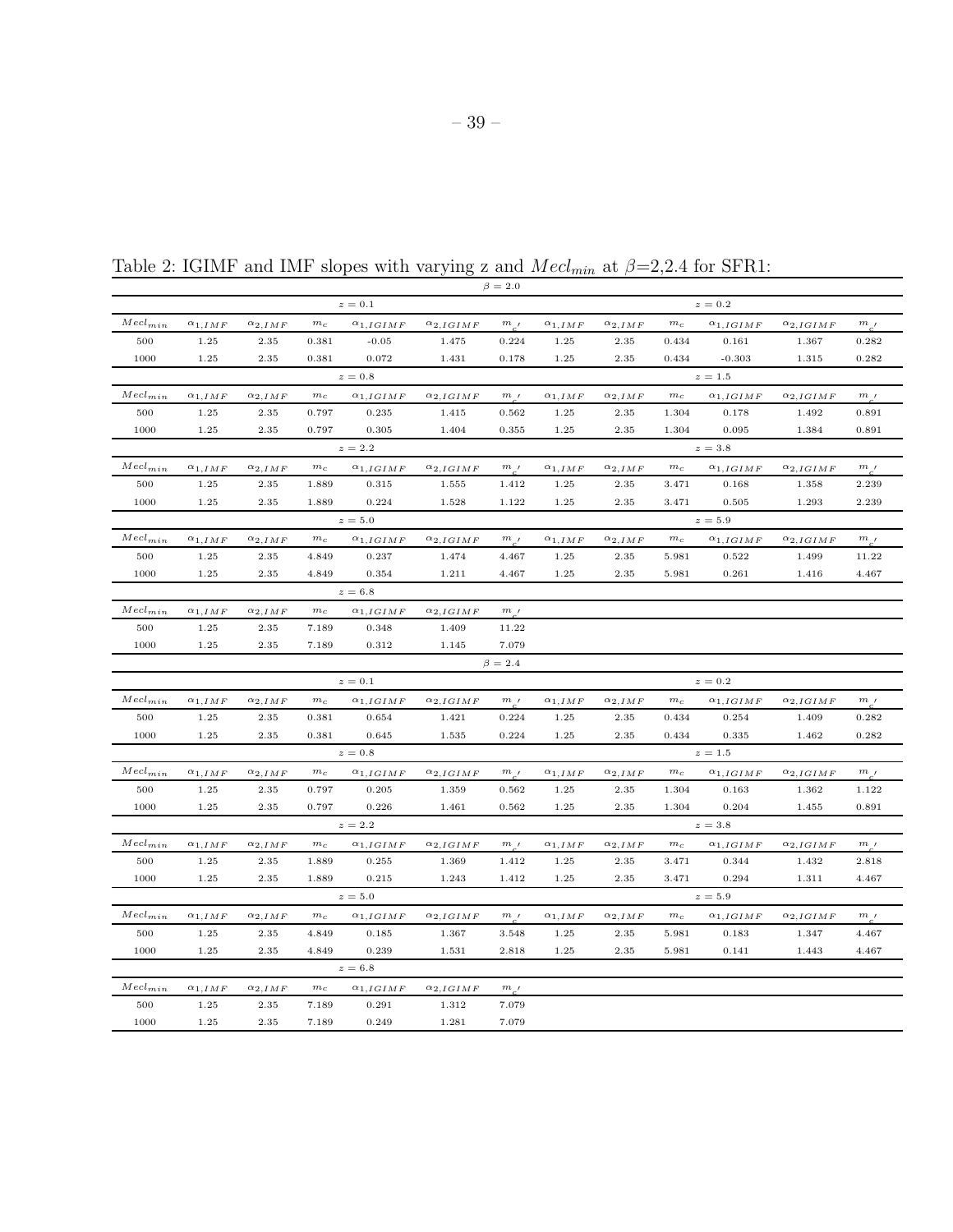Table 3: IGIMF and IMF slopes with varying z and  $Mecl_{min}$  at  $\beta=2.6$  for SFR1:

|                             |                  |                  |       |                    |                    | $\beta = 2.6$ |                  |                  |       |                    |                    |         |
|-----------------------------|------------------|------------------|-------|--------------------|--------------------|---------------|------------------|------------------|-------|--------------------|--------------------|---------|
|                             |                  |                  |       | $z=0.1$            |                    |               |                  |                  |       | $z=0.2$            |                    |         |
| $Mecl_{min}$                | $\alpha_{1,IMF}$ | $\alpha_{2,IMF}$ | $m_c$ | $\alpha_{1,IGIMF}$ | $\alpha_{2,IGIMF}$ | $m_{c}$       | $\alpha_{1,IMF}$ | $\alpha_{2,IMF}$ | $m_c$ | $\alpha_{1,IGIMF}$ | $\alpha_{2,IGIMF}$ | $m_{c}$ |
| 500                         | 1.25             | 2.35             | 0.381 | 0.072              | 1.383              | 0.224         | 1.25             | 2.35             | 0.434 | 0.495              | 1.388              | 0.282   |
| 1000                        | 1.25             | 2.35             | 0.381 | 0.01               | 1.477              | 0.224         | 1.25             | 2.35             | 0.434 | 0.579              | 1.493              | 0.282   |
|                             |                  |                  |       | $z=0.8$            |                    |               |                  |                  |       | $z=1.5$            |                    |         |
| $\operatorname{Med}_{min}$  | $\alpha_{1,IMF}$ | $\alpha_{2,IMF}$ | $m_c$ | $\alpha_{1,IGIMF}$ | $\alpha_{2,IGIMF}$ | $m_{c}$       | $\alpha_{1,IMF}$ | $\alpha_{2,IMF}$ | $m_c$ | $\alpha_{1,IGIMF}$ | $\alpha_{2,IGIMF}$ | $m_{c}$ |
| 500                         | 1.25             | 2.35             | 0.797 | 0.281              | 1.388              | 0.562         | 1.25             | 2.35             | 1.304 | 0.286              | 1.392              | 0.891   |
| 1000                        | 1.25             | 2.35             | 0.797 | 0.083              | 1.468              | 0.708         | 1.25             | 2.35             | 1.304 | 0.424              | 1.409              | 0.891   |
|                             |                  |                  |       | $z=2.2$            |                    |               |                  |                  |       | $z=3.8$            |                    |         |
| $\operatorname{Med}_{min}$  | $\alpha_{1,IMF}$ | $\alpha_{2,IMF}$ | $m_c$ | $\alpha_{1,IGIMF}$ | $\alpha_{2,IGIMF}$ | $m_{c}$       | $\alpha_{1,IMF}$ | $\alpha_{2,IMF}$ | $m_c$ | $\alpha_{1,IGIMF}$ | $\alpha_{2,IGIMF}$ | $m_{c}$ |
| 500                         | 1.25             | 2.35             | 1.889 | 0.242              | 1.461              | 1.412         | 1.25             | 2.35             | 3.471 | 0.319              | 1.357              | 2.239   |
| 1000                        | 1.25             | 2.35             | 1.889 | 0.218              | 1.404              | 1.778         | 1.25             | 2.35             | 3.471 | 0.256              | 1.366              | 2.818   |
|                             |                  |                  |       | $z=5.0$            |                    |               |                  |                  |       | $z=5.9$            |                    |         |
| $\operatorname*{Med}_{min}$ | $\alpha_{1,IMF}$ | $\alpha_{2,IMF}$ | $m_c$ | $\alpha_{1,IGIMF}$ | $\alpha_{2,IGIMF}$ | $m_{c}$       | $\alpha_{1,IMF}$ | $\alpha_{2,IMF}$ | $m_c$ | $\alpha_{1,IGIMF}$ | $\alpha_{2,IGIMF}$ | $m_{c}$ |
| 500                         | 1.25             | 2.35             | 4.849 | 0.288              | 1.433              | 4.467         | 1.25             | 2.35             | 5.981 | 0.342              | 1.335              | 7.079   |
| 1000                        | 1.25             | 2.35             | 4.849 | 0.055              | 1.386              | 4.467         | 1.25             | 2.35             | 5.981 | 0.322              | 1.421              | 4.467   |
|                             |                  |                  |       | $z=6.8$            |                    |               |                  |                  |       |                    |                    |         |
| $\operatorname{Med}_{min}$  | $\alpha_{1,IMF}$ | $\alpha_{2,IMF}$ | $m_c$ | $\alpha_{1,IGIMF}$ | $\alpha_{2,IGIMF}$ | $m_{c}$       |                  |                  |       |                    |                    |         |
| 500                         | 1.25             | 2.35             | 7.189 | 0.345              | 1.423              | 7.079         |                  |                  |       |                    |                    |         |
| 1000                        | 1.25             | 2.35             | 7.189 | 0.324              | 1.446              | 7.079         |                  |                  |       |                    |                    |         |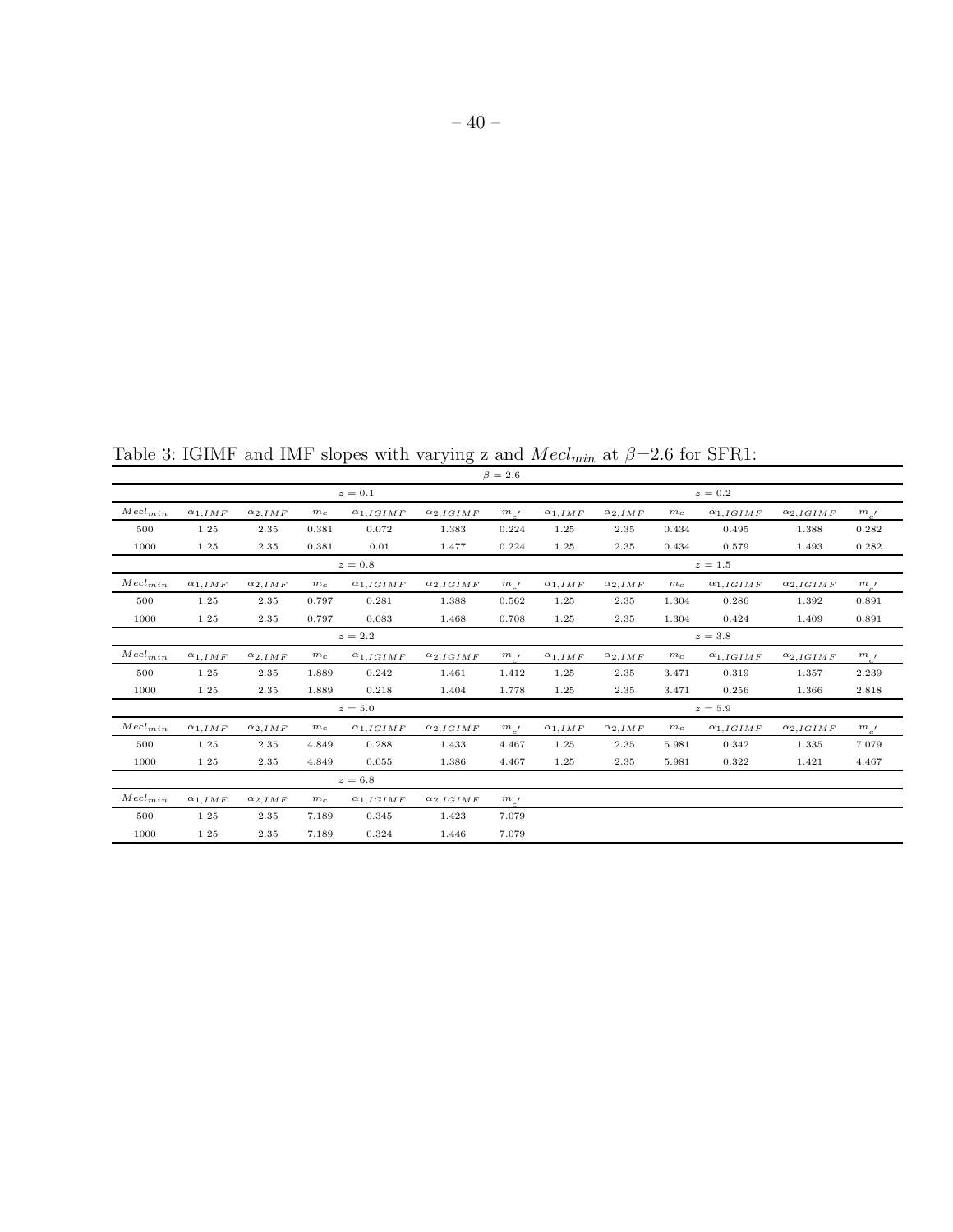|                              |                  |                  |             |                    |                    | $\beta = 2.0$                                    |                  |                   |              |                    |                    |                    |
|------------------------------|------------------|------------------|-------------|--------------------|--------------------|--------------------------------------------------|------------------|-------------------|--------------|--------------------|--------------------|--------------------|
|                              |                  |                  |             | $z=0.1$            |                    |                                                  |                  |                   |              | $z=0.2$            |                    |                    |
| $\mathit{Mecl}_{min}$        | $\alpha_{1,IMF}$ | $\alpha_{2,IMF}$ | $m_c$       | $\alpha_{1,IGIMF}$ | $\alpha_{2,IGIMF}$ | $m_{\perp}$                                      | $\alpha_{1,IMF}$ | $\alpha_{2,IMF}$  | $m_c$        | $\alpha_{1,IGIMF}$ | $\alpha_{2,IGIMF}$ | $m_{a}$            |
| 500                          | 1.25             | 2.35             | 0.381       | 0.429              | 1.415              | 0.224                                            | 1.25             | 2.35              | 0.434        | 0.019              | 1.437              | 0.282              |
| 1000                         | 1.25             | 2.35             | 0.381       | 0.312              | 1.321              | 0.224                                            | 1.25             | 2.35              | 0.434        | $-0.054$           | 1.404              | 0.282              |
|                              |                  |                  |             | $z=0.8$            |                    |                                                  |                  |                   |              | $z=1.5$            |                    |                    |
| $Mel_{min}$                  | $\alpha_{1,IMF}$ | $\alpha_{2,IMF}$ | $m_c$       | $\alpha_{1,IGIMF}$ | $\alpha_{2,IGIMF}$ | m,                                               | $\alpha_{1,IMF}$ | $\alpha_{2,IMF}$  | $m_{\rm c}$  | $\alpha_{1,IGIMF}$ | $\alpha_{2,IGIMF}$ | $m_{\alpha'}$      |
| 500                          | 1.25             | 2.35             | 0.797       | 0.129              | 1.351              | 0.562                                            | 1.25             | 2.35              | 1.304        | 0.307              | 1.389              | 0.891              |
| 1000                         | 1.25             | 2.35             | 0.797       | 0.293              | 1.408              | 0.562                                            | 1.25             | 2.35              | 1.304        | 0.073              | 1.488              | 0.708              |
|                              |                  |                  |             | $z=2.2$            |                    |                                                  |                  |                   |              | $z=3.8$            |                    |                    |
| $Mel_{min}$                  | $\alpha_{1,IMF}$ | $\alpha_{2,IMF}$ | $m_c$       | $\alpha_{1,IGIMF}$ | $\alpha_{2,IGIMF}$ | $m_{.}$                                          | $\alpha_{1,IMF}$ | $\alpha_{2,IMF}$  | $m_c$        | $\alpha_{1,IGIMF}$ | $\alpha_{2,IGIMF}$ | $m_{e}$            |
| 500                          | 1.25             | 2.35             | 1.889       | 0.129              | 1.364              | 1.122                                            | 1.25             | 2.35              | 3.471        | 0.449              | 1.174              | 2.818              |
| 1000                         | 1.25             | 2.35             | 1.889       | 0.046              | 1.245              | 1.412                                            | 1.25             | 2.35              | 3.471        | 0.099              | 1.214              | 1.778              |
|                              |                  |                  |             | $z=5.0$            |                    |                                                  |                  |                   |              | $z=5.9$            |                    |                    |
| $Mecl_{min}$                 | $\alpha_{1,IMF}$ | $\alpha_{2,IMF}$ | $m_c$       | $\alpha_{1,IGIMF}$ | $\alpha_{2,IGIMF}$ | $m_{\perp}$                                      | $\alpha_{1,IMF}$ | $\alpha_{2,IMF}$  | $m_c$        | $\alpha_{1,IGIMF}$ | $\alpha_{2,IGIMF}$ | $m_{a}$            |
| 500                          | 1.25             | 2.35             | 4.849       | 0.249              | 1.351              | 3.548                                            | 1.25             | 2.35              | 5.981        | 0.323              | 1.398              | 7.079              |
| 1000                         | 1.25             | 2.35             | 4.849       | 0.348              | 1.298              | 3.548                                            | 1.25             | 2.35              | 5.981        | 0.137              | 1.392              | 5.623              |
|                              |                  |                  |             | $z=6.8$            |                    |                                                  |                  |                   |              |                    |                    |                    |
| $Mecl_{min}$                 | $\alpha_{1,IMF}$ | $\alpha_{2,IMF}$ | $m_c$       | $\alpha_{1,IGIMF}$ | $\alpha_{2,IGIMF}$ | m <sub>l</sub>                                   |                  |                   |              |                    |                    |                    |
| 500                          | 1.25             | 2.35             | 7.189       | 0.241              | 1.202              | 7.079                                            |                  |                   |              |                    |                    |                    |
| 1000                         | 1.25             | 2.35             | 7.189       | 0.377              | 1.223              | 7.079                                            |                  |                   |              |                    |                    |                    |
|                              |                  |                  |             |                    |                    | $\beta = 2.4$                                    |                  |                   |              |                    |                    |                    |
|                              |                  |                  |             | $z=0.1$            |                    |                                                  |                  |                   |              | $z=0.2$            |                    |                    |
| $\mathit{Mecl}_{min}$        | $\alpha_{1,IMF}$ | $\alpha_{2,IMF}$ | $m_c$       | $\alpha_{1,IGIMF}$ | $\alpha_{2,IGIMF}$ | m <sub>l</sub>                                   | $\alpha_{1,IMF}$ | $\alpha_{2,IMF}$  | $m_{\rm\,c}$ | $\alpha_{1,IGIMF}$ | $\alpha_{2,IGIMF}$ | $m_{\_\prime}$     |
| 500                          | 1.25             | 2.35             | 0.381       | 0.306              | 1.404              | 0.224                                            | 1.25             | 2.35              | 0.434        | 0.150              | 1.358              | 0.282              |
| 1000                         | 1.25             | 2.35             | 0.381       | 0.286              | 1.448              | 0.282                                            | 1.25             | 2.35              | 0.434        | 0.235              | 1.321              | 0.282              |
|                              |                  |                  |             | $z=0.8$            |                    |                                                  |                  |                   |              | $z=1.5$            |                    |                    |
| ${Mecl}_{min}$               | $\alpha_{1,IMF}$ | $\alpha_{2,IMF}$ | $m_{c}$     | $\alpha_{1,IGIMF}$ | $\alpha_{2,IGIMF}$ | m <sub>l</sub>                                   | $\alpha_{1,IMF}$ | $\alpha_{2,IMF}$  | $m_{\it c}$  | $\alpha_{1,IGIMF}$ | $\alpha_{2,IGIMF}$ | $\boldsymbol{m}$ , |
| 500                          | 1.25             | 2.35             | 0.797       | 0.307              | 1.400              | 0.562                                            | 1.25             | 2.35              | 1.304        | 0.184              | 1.378              | 0.891              |
| 1000                         | 1.25             | 2.35             | 0.797       | 0.379              | 1.446              | 0.562                                            | 1.25             | 2.35              | 1.304        | 0.170              | 1.432              | 0.891              |
|                              |                  |                  |             | $z=2.2$            |                    |                                                  |                  |                   |              | $z=3.8$            |                    |                    |
| $Mecl_{min}$                 | $\alpha_{1,IMF}$ | $\alpha_{2,IMF}$ | $m_c$       | $\alpha_{1,IGIMF}$ | $\alpha_{2,IGIMF}$ | $\ensuremath{m}$ $\ensuremath{$ $\ensuremath{ }$ | $\alpha_{1,IMF}$ | $\alpha_{2,IMF}$  | $m_c$        | $\alpha_{1,IGIMF}$ | $\alpha_{2,IGIMF}$ | $m_{\perp}$        |
| 500                          | 1.25             | 2.35             | 1.889       | 0.383              | 1.365              | 1.778                                            | 1.25             | 2.35              | 3.471        | 0.186              | 1.351              | 2.818              |
| 1000                         | 1.25             | 2.35             | 1.889       | 0.253              | 1.392              | 1.412                                            | 1.25             | 2.35              | 3.471        | 0.027              | 1.264              | 2.238              |
|                              |                  |                  |             | $z=5.0$            |                    |                                                  |                  |                   |              | $z=5.9$            |                    |                    |
| $Mecl_{min}$                 | $\alpha_{1,IMF}$ | $\alpha_{2,IMF}$ | $m_{\rm c}$ | $\alpha_{1,IGIMF}$ | $\alpha_{2,IGIMF}$ | m <sub>l</sub>                                   | $\alpha_{1,IMF}$ | $\alpha_{2,IMF}$  | $m_c$        | $\alpha_{1,IGIMF}$ | $\alpha_{2,IGIMF}$ | $m_{\_\prime}$     |
| 500                          | 1.25             | 2.35             | 4.849       | 0.304              | 1.420              | 3.548                                            | 1.25             | 2.35              | 5.981        | 0.335              | 1.333              | 5.623              |
| 1000                         | 1.25             | 2.35             | 4.849       | 0.167              | 1.425              | 5.623                                            | 1.25             | $\phantom{-}2.35$ | 5.981        | 0.313              | 1.495              | 5.623              |
|                              |                  |                  |             | $z=6.8$            |                    |                                                  |                  |                   |              |                    |                    |                    |
| $\operatorname*{Mech}_{min}$ | $\alpha_{1,IMF}$ | $\alpha_{2,IMF}$ | $m_c$       | $\alpha_{1,IGIMF}$ | $\alpha_{2,IGIMF}$ | m <sub>l</sub>                                   |                  |                   |              |                    |                    |                    |
| 500                          | 1.25             | 2.35             | 7.189       | 0.219              | 1.320              | 5.623                                            |                  |                   |              |                    |                    |                    |
| 1000                         | 1.25             | 2.35             | 7.189       | 0.167              | 1.433              | 5.623                                            |                  |                   |              |                    |                    |                    |

Table 4: IGIMF and IMF slopes with varying z and  $Mecl_{min}$  at  $\beta=2,2.4$  for SFR2: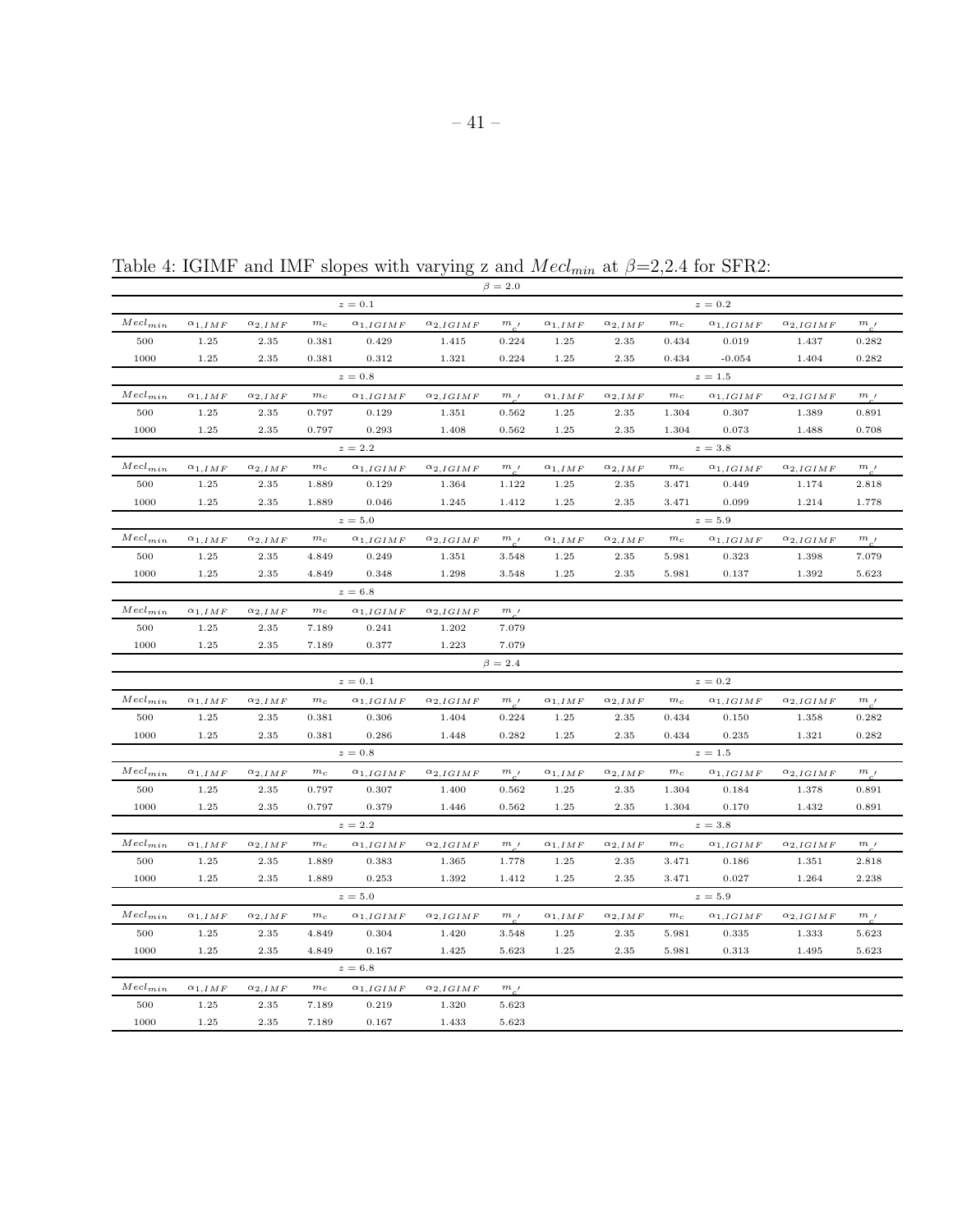Table 5: IGIMF and IMF slopes with varying z and  $M ecl_{min}$  at  $\beta{=}2.6$  for SFR2:

|                            |                  |                  |       |                    |                    | $\beta = 2.6$ |                  |                  |       |                    |                    |                          |
|----------------------------|------------------|------------------|-------|--------------------|--------------------|---------------|------------------|------------------|-------|--------------------|--------------------|--------------------------|
|                            |                  |                  |       | $z=0.1$            |                    |               |                  |                  |       | $z=0.2$            |                    |                          |
| $Mecl_{min}$               | $\alpha_{1.IMF}$ | $\alpha_{2,IMF}$ | $m_c$ | $\alpha_{1,IGIMF}$ | $\alpha_{2,IGIMF}$ | $m_{c}$       | $\alpha_{1,IMF}$ | $\alpha_{2,IMF}$ | $m_c$ | $\alpha_{1,IGIMF}$ | $\alpha_{2,IGIMF}$ | $m_{c}$                  |
| 500                        | 1.25             | 2.35             | 0.381 | 0.388              | 1.433              | 0.282         | 1.25             | 2.35             | 0.434 | $-0.404$           | 1.400              | 0.224                    |
| 1000                       | 1.25             | 2.35             | 0.381 | 0.195              | 1.456              | 0.224         | 1.25             | 2.35             | 0.434 | 0.645              | 1.448              | 0.282                    |
|                            |                  |                  |       | $z=0.8$            |                    |               |                  |                  |       | $z=1.5$            |                    |                          |
| $\operatorname{Med}_{min}$ | $\alpha_{1,IMF}$ | $\alpha_{2,IMF}$ | $m_c$ | $\alpha_{1,IGIMF}$ | $\alpha_{2,IGIMF}$ | $m_{c}$       | $\alpha_{1,IMF}$ | $\alpha_{2,IMF}$ | $m_c$ | $\alpha_{1,IGIMF}$ | $\alpha_{2,IGIMF}$ | $m_{c}$                  |
| 500                        | 1.25             | 2.35             | 0.797 | 0.213              | 1.417              | 0.562         | 1.25             | 2.35             | 1.304 | 0.212              | 1.371              | 1.122                    |
| 1000                       | 1.25             | 2.35             | 0.797 | $-0.049$           | 1.403              | 0.708         | 1.25             | 2.35             | 1.304 | 0.291              | 1.446              | 1.122                    |
|                            |                  |                  |       | $z=2.2$            |                    |               |                  |                  |       | $z=3.8$            |                    |                          |
| $\operatorname{Med}_{min}$ | $\alpha_{1,IMF}$ | $\alpha_{2,IMF}$ | $m_c$ | $\alpha_{1,IGIMF}$ | $\alpha_{2,IGIMF}$ | $m_{c}$       | $\alpha_{1,IMF}$ | $\alpha_{2,IMF}$ | $m_c$ | $\alpha_{1,IGIMF}$ | $\alpha_{2,IGIMF}$ | $m_{c}$                  |
| 500                        | 1.25             | 2.35             | 1.889 | 0.173              | 1.413              | 1.412         | 1.25             | 2.35             | 3.471 | 0.284              | 1.406              | 1.412                    |
| 1000                       | 1.25             | 2.35             | 1.889 | 0.298              | 1.394              | 1.412         | 1.25             | 2.35             | 3.471 | 0.221              | 1.333              | 2.818                    |
|                            |                  |                  |       | $z=5.0$            |                    |               |                  |                  |       | $z=5.9$            |                    |                          |
| $\boldsymbol{M}ecl_{min}$  | $\alpha_{1,IMF}$ | $\alpha_{2,IMF}$ | $m_c$ | $\alpha_{1,IGIMF}$ | $\alpha_{2,IGIMF}$ | $m_{c}$       | $\alpha_{1,IMF}$ | $\alpha_{2,IMF}$ | $m_c$ | $\alpha_{1,IGIMF}$ | $\alpha_{2,IGIMF}$ | $\frac{m_{c^{\prime }}}$ |
| 500                        | 1.25             | 2.35             | 4.849 | 0.218              | 1.412              | 4.467         | 1.25             | 2.35             | 5.981 | 0.241              | 1.385              | 5.623                    |
| 1000                       | 1.25             | 2.35             | 4.849 | 0.207              | 1.333              | 3.548         | 1.25             | 2.35             | 5.981 | 0.329              | 1.264              | 4.467                    |
|                            |                  |                  |       | $z=6.8$            |                    |               |                  |                  |       |                    |                    |                          |
| $Mecl_{min}$               | $\alpha_{1,IMF}$ | $\alpha_{2,IMF}$ | $m_c$ | $\alpha_{1,IGIMF}$ | $\alpha_{2,IGIMF}$ | $m_{c}$       |                  |                  |       |                    |                    |                          |
| 500                        | 1.25             | 2.35             | 7.189 | 0.273              | 1.391              | 7.079         |                  |                  |       |                    |                    |                          |
| 1000                       | 1.25             | 2.35             | 7.189 | 0.238              | 1.283              | 7.079         |                  |                  |       |                    |                    |                          |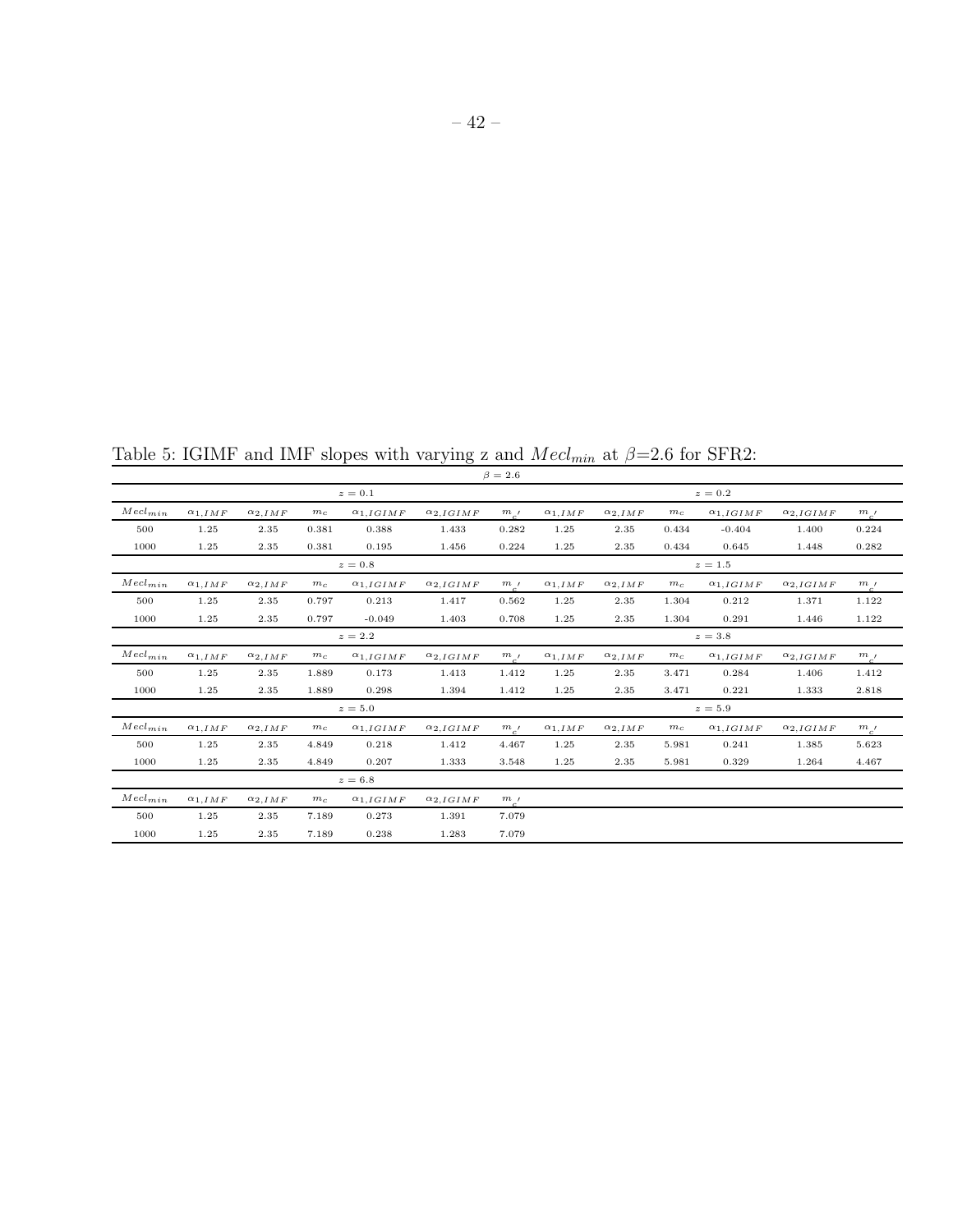|                            |                  |                  |             |                    |                    | $\beta = 2.0$                                    |                  |                     |             |                    |                    |               |
|----------------------------|------------------|------------------|-------------|--------------------|--------------------|--------------------------------------------------|------------------|---------------------|-------------|--------------------|--------------------|---------------|
|                            |                  |                  |             | $z=0.1$            |                    |                                                  |                  |                     |             | $z=0.2$            |                    |               |
| $\mathit{Mecl}_{min}$      | $\alpha_{1,IMF}$ | $\alpha_{2,IMF}$ | $m_{\rm c}$ | $\alpha_{1,IGIMF}$ | $\alpha_{2,IGIMF}$ | $m_{\perp}$                                      | $\alpha_{1,IMF}$ | $\alpha_{2,IMF}$    | $m_c$       | $\alpha_{1,IGIMF}$ | $\alpha_{2,IGIMF}$ | $m_{a}$       |
| 500                        | 1.25             | 2.35             | 0.381       | 0.428              | 1.369              | 0.282                                            | 1.25             | 2.35                | 0.434       | 0.008              | 1.428              | 0.282         |
| 1000                       | 1.25             | 2.35             | 0.381       | $-0.795$           | 1.414              | 0.178                                            | 1.25             | 2.35                | 0.434       | $-0.236$           | 1.429              | 0.282         |
|                            |                  |                  |             | $z=0.8$            |                    |                                                  |                  |                     |             | $z=1.5$            |                    |               |
| $Mel_{min}$                | $\alpha_{1,IMF}$ | $\alpha_{2,IMF}$ | $m_c$       | $\alpha_{1,IGIMF}$ | $\alpha_{2,IGIMF}$ | m <sub>1</sub>                                   | $\alpha_{1,IMF}$ | $\alpha_{2,IMF}$    | $m_{\rm c}$ | $\alpha_{1,IGIMF}$ | $\alpha_{2,IGIMF}$ | $m_{\alpha'}$ |
| 500                        | 1.25             | 2.35             | 0.797       | 0.188              | 1.316              | 0.562                                            | 1.25             | 2.35                | 1.304       | 0.134              | 1.401              | 0.562         |
| 1000                       | 1.25             | 2.35             | 0.797       | 0.276              | 1.485              | 0.447                                            | 1.25             | 2.35                | 1.304       | 0.279              | 1.302              | 1.122         |
|                            |                  |                  |             | $z=2.2$            |                    |                                                  |                  |                     |             | $z\,=\,3.8$        |                    |               |
| $Mech_{min}$               | $\alpha_{1,IMF}$ | $\alpha_{2,IMF}$ | $m_{\rm c}$ | $\alpha_{1,IGIMF}$ | $\alpha_{2,IGIMF}$ | $m_{.}$                                          | $\alpha_{1,IMF}$ | $\alpha_{2,IMF}$    | $m_c$       | $\alpha_{1,IGIMF}$ | $\alpha_{2,IGIMF}$ | $m_{a}$       |
| 500                        | 1.25             | 2.35             | 1.889       | 0.203              | 1.421              | 1.412                                            | 1.25             | 2.35                | 3.471       | $-0.117$           | 1.232              | 3.548         |
| 1000                       | 1.25             | 2.35             | 1.889       | $-0.072$           | 1.314              | 1.412                                            | 1.25             | 2.35                | 3.471       | 0.273              | 1.512              | 2.818         |
|                            |                  |                  |             | $z=5.0$            |                    |                                                  |                  |                     |             | $z=5.9$            |                    |               |
| $\mathit{Mecl}_{min}$      | $\alpha_{1,IMF}$ | $\alpha_{2,IMF}$ | $m_c$       | $\alpha_{1,IGIMF}$ | $\alpha_{2,IGIMF}$ | m <sub>l</sub>                                   | $\alpha_{1,IMF}$ | $\alpha_{2,IMF}$    | $m_c$       | $\alpha_{1,IGIMF}$ | $\alpha_{2,IGIMF}$ | $m_{a}$       |
| 500                        | 1.25             | 2.35             | 4.849       | 0.269              | 1.385              | 3.548                                            | 1.25             | $\boldsymbol{2.35}$ | 5.981       | 0.313              | 1.398              | 7.079         |
| 1000                       | 1.25             | 2.35             | 4.849       | 0.382              | 1.376              | 3.548                                            | 1.25             | 2.35                | 5.981       | 0.446              | 1.375              | 5.623         |
|                            |                  |                  |             | $z=6.8$            |                    |                                                  |                  |                     |             |                    |                    |               |
| $Mecl_{min}$               | $\alpha_{1,IMF}$ | $\alpha_{2,IMF}$ | $m_{\rm c}$ | $\alpha_{1,IGIMF}$ | $\alpha_{2,IGIMF}$ | $\ensuremath{m}$ $\ensuremath{$ $\ensuremath{ }$ |                  |                     |             |                    |                    |               |
| 500                        | 1.25             | 2.35             | 7.189       | 0.178              | 1.497              | 7.079                                            |                  |                     |             |                    |                    |               |
| 1000                       | 1.25             | 2.35             | 7.189       | 0.419              | 1.325              | 7.079                                            |                  |                     |             |                    |                    |               |
|                            |                  |                  |             |                    |                    | $\beta = 2.4$                                    |                  |                     |             |                    |                    |               |
|                            |                  |                  |             | $z\,=\,0.1$        |                    |                                                  |                  |                     |             | $z=0.2$            |                    |               |
| $\operatorname{Med}_{min}$ | $\alpha_{1,IMF}$ | $\alpha_{2,IMF}$ | $m_c$       | $\alpha_{1,IGIMF}$ | $\alpha_{2,IGIMF}$ | $m_{l}$                                          | $\alpha_{1,IMF}$ | $\alpha_{2,IMF}$    | $m_c$       | $\alpha_{1,IGIMF}$ | $\alpha_{2,IGIMF}$ | $m_{a}$       |
| 500                        | 1.25             | 2.35             | 0.381       | 0.009              | 1.491              | 0.224                                            | 1.25             | 2.35                | 0.434       | 0.343              | 1.393              | 0.282         |
| 1000                       | 1.25             | 2.35             | 0.381       | 0.395              | 1.416              | 0.224                                            | 1.25             | 2.35                | 0.434       | 0.023              | 1.362              | 0.282         |
|                            |                  |                  |             | $z=0.8$            |                    |                                                  |                  |                     |             | $z=1.5$            |                    |               |
| $\mathit{Mecl}_{min}$      | $\alpha_{1,IMF}$ | $\alpha_{2,IMF}$ | $m_c$       | $\alpha_{1,IGIMF}$ | $\alpha_{2,IGIMF}$ | m,                                               | $\alpha_{1,IMF}$ | $\alpha_{2,IMF}$    | $m_c$       | $\alpha_{1,IGIMF}$ | $\alpha_{2,IGIMF}$ | $m_{a}$       |
| 500                        | 1.25             | 2.35             | 0.797       | 0.315              | 1.349              | 0.447                                            | 1.25             | 2.35                | 1.304       | 0.226              | 1.386              | 0.708         |
| 1000                       | 1.25             | 2.35             | 0.797       | 0.321              | 1.407              | 0.562                                            | 1.25             | $\phantom{-}2.35$   | 1.304       | 0.133              | 1.501              | 1.122         |
|                            |                  |                  |             | $z=2.2$            |                    |                                                  |                  |                     |             | $z=3.8$            |                    |               |
| $\mathit{Mecl}_{min}$      | $\alpha_{1,IMF}$ | $\alpha_{2,IMF}$ | $m_c$       | $\alpha_{1,IGIMF}$ | $\alpha_{2,IGIMF}$ | m <sub>l</sub>                                   | $\alpha_{1,IMF}$ | $\alpha_{2,IMF}$    | $m_{\it c}$ | $\alpha_{1,IGIMF}$ | $\alpha_{2,IGIMF}$ | $m_{a}$       |
| 500                        | 1.25             | 2.35             | 1.889       | 0.227              | 1.361              | 1.412                                            | 1.25             | 2.35                | 3.471       | 0.130              | 1.315              | 2.818         |
| 1000                       | 1.25             | 2.35             | 1.889       | 0.462              | 1.380              | 1.778                                            | 1.25             | 2.35                | 3.471       | 0.076              | 1.300              | 3.548         |
|                            |                  |                  |             | $z=5.0$            |                    |                                                  |                  |                     |             | $z=5.9$            |                    |               |
| $\operatorname{Med}_{min}$ | $\alpha_{1,IMF}$ | $\alpha_{2,IMF}$ | $m_c$       | $\alpha_{1,IGIMF}$ | $\alpha_{2,IGIMF}$ | m <sub>l</sub>                                   | $\alpha_{1,IMF}$ | $\alpha_{2,IMF}$    | $m_c$       | $\alpha_{1,IGIMF}$ | $\alpha_{2,IGIMF}$ | $m_{\perp}$   |
| 500                        | 1.25             | 2.35             | 4.849       | 0.219              | 1.372              | 3.548                                            | 1.25             | 2.35                | 5.981       | 0.215              | 1.322              | 5.623         |
| 1000                       | 1.25             | 2.35             | 4.849       | $-0.076$           | 1.315              | 4.467                                            | 1.25             | 2.35                | 5.981       | 0.131              | 1.367              | 5.623         |
|                            |                  |                  |             | $z=6.8$            |                    |                                                  |                  |                     |             |                    |                    |               |
| $Mel_{min}$                | $\alpha_{1,IMF}$ | $\alpha_{2,IMF}$ | $m_c$       | $\alpha_{1,IGIMF}$ | $\alpha_{2,IGIMF}$ | m <sub>l</sub>                                   |                  |                     |             |                    |                    |               |
| 500                        | 1.25             | 2.35             | 7.189       | 0.337              | 1.420              | 5.623                                            |                  |                     |             |                    |                    |               |
| 1000                       | 1.25             | 2.35             | 7.189       | 0.268              | 1.349              | 7.079                                            |                  |                     |             |                    |                    |               |

Table 6: IGIMF and IMF slopes with varying z and  $M ecl_{min}$  at  $\beta=2,2.4$  for SFR3: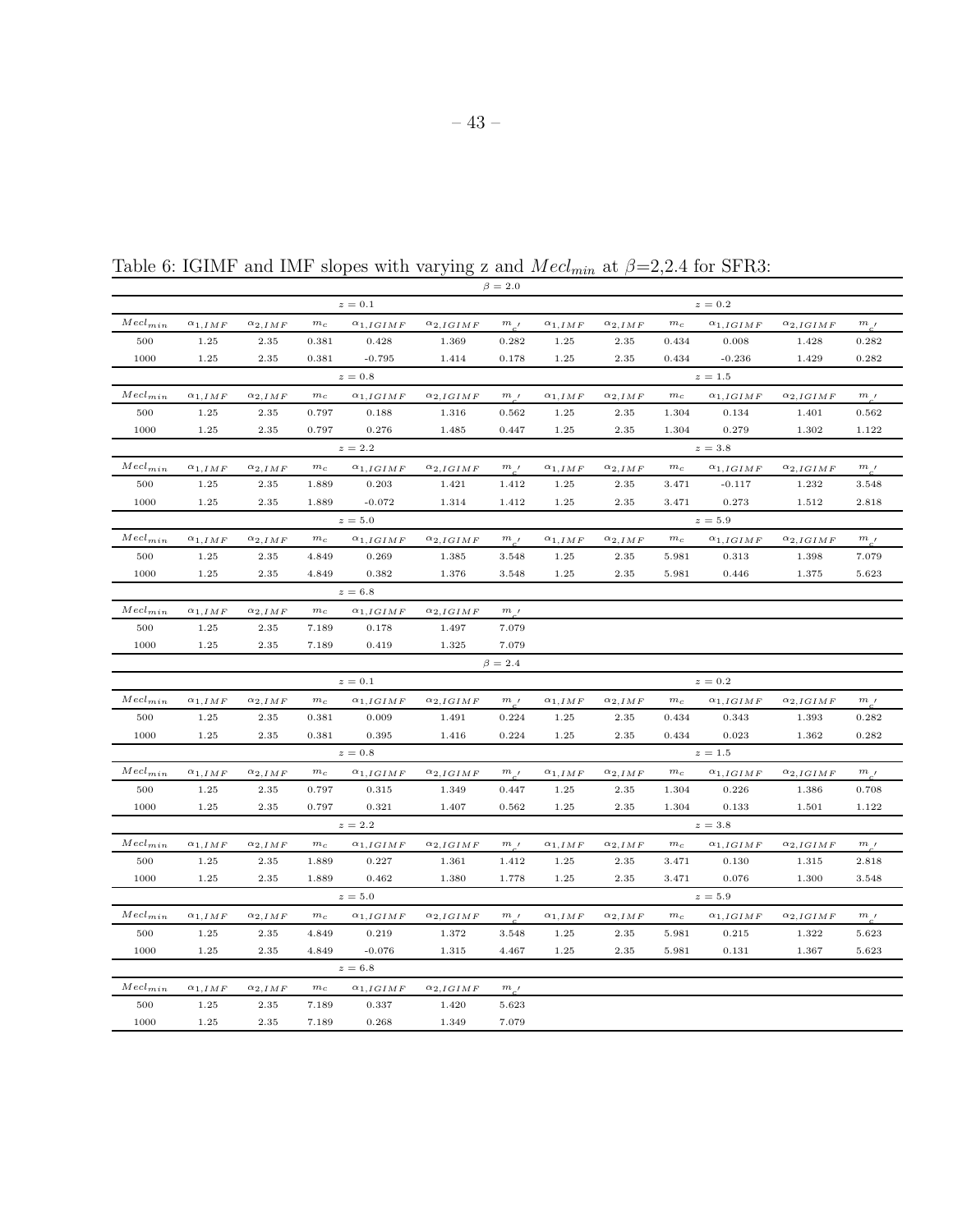Table 7: IGIMF and IMF slopes with varying z and  $Mecl_{min}$  at  $\beta=2.6$  for SFR3:

| $\alpha_{1,IMF}$   | $\alpha_{2,IMF}$ | $m_c$       | $\alpha_{1,IGIMF}$ | $\alpha_{2,IGIMF}$            | $m_{c}$ | $\alpha_{1,IMF}$ | $\alpha_{2,IMF}$  | $m_c$ | $\alpha_{1,IGIMF}$ | $\alpha_{2,IGIMF}$            | $m_{c}$ |
|--------------------|------------------|-------------|--------------------|-------------------------------|---------|------------------|-------------------|-------|--------------------|-------------------------------|---------|
| 1.25               | 2.35             | 0.381       | $-0.313$           | 1.391                         | 0.224   | 1.25             | 2.35              | 0.434 | 0.325              | 1.419                         | 0.282   |
| 1.25               | 2.35             | 0.381       | $-0.017$           | 1.393                         | 0.224   | 1.25             | 2.35              | 0.434 | 0.052              | 1.500                         | 0.282   |
| $z=0.8$<br>$z=1.5$ |                  |             |                    |                               |         |                  |                   |       |                    |                               |         |
| $\alpha_{1,IMF}$   | $\alpha_{2,IMF}$ | $m_c$       | $\alpha_{1,IGIMF}$ | $\alpha_{2,IGIMF}$            | $m_{c}$ | $\alpha_{1,IMF}$ | $\alpha_{2,IMF}$  | $m_c$ | $\alpha_{1,IGIMF}$ | $\alpha_{2,IGIMF}$            | $m_{c}$ |
| 1.25               | 2.35             | 0.797       | 0.402              | 1.462                         | 0.562   | 1.25             | 2.35              | 1.304 | 0.383              | 1.444                         | 0.891   |
| 1.25               | 2.35             | 0.797       | 0.385              | 1.488                         | 0.562   | 1.25             | 2.35              | 1.304 | 0.358              | 1.384                         | 0.891   |
| $z=2.2$            |                  |             |                    |                               |         |                  |                   |       |                    |                               |         |
| $\alpha_{1,IMF}$   | $\alpha_{2,IMF}$ | $m_{\rm c}$ | $\alpha_{1,IGIMF}$ | $\alpha_{2,IGIMF}$            | $m_{c}$ | $\alpha_{1,IMF}$ | $\alpha_{2,IMF}$  | $m_c$ | $\alpha_{1,IGIMF}$ | $\alpha_{2,IGIMF}$            | $m_{c}$ |
| 1.25               | 2.35             | 1.889       | 0.246              | 1.366                         | 1.412   | 1.25             | 2.35              | 3.471 | 0.266              | 1.328                         | 2.818   |
| 1.25               | 2.35             | 1.889       | 0.307              | 1.370                         | 0.891   | 1.25             | 2.35              | 3.471 | 0.294              | 1.426                         | 2.818   |
|                    |                  |             |                    |                               |         |                  |                   |       |                    |                               |         |
| $\alpha_{1,IMF}$   | $\alpha_{2,IMF}$ | $m_c$       | $\alpha_{1,IGIMF}$ | $\alpha_{2,IGIMF}$            | $m_{c}$ | $\alpha_{1,IMF}$ | $\alpha_{2,IMF}$  | $m_c$ | $\alpha_{1,IGIMF}$ | $\alpha_{2,IGIMF}$            | $m_{c}$ |
| 1.25               | 2.35             | 4.849       | 0.337              | 1.342                         | 4.467   | 1.25             | $\phantom{-}2.35$ | 5.981 | 0.295              | 1.351                         | 5.623   |
| 1.25               | 2.35             | 4.849       | 0.258              | 1.351                         | 3.548   | 1.25             | 2.35              | 5.981 | 0.306              | 1.409                         | 5.623   |
|                    |                  |             |                    |                               |         |                  |                   |       |                    |                               |         |
| $\alpha_{1,IMF}$   | $\alpha_{2,IMF}$ | $m_c$       | $\alpha_{1,IGIMF}$ | $\alpha_{2,IGIMF}$            | $m_{c}$ |                  |                   |       |                    |                               |         |
| 1.25               | 2.35             | 7.189       | 0.279              | 1.381                         | 5.623   |                  |                   |       |                    |                               |         |
| 1.25               | 2.35             | 7.189       | 0.187              | 1.506                         | 7.079   |                  |                   |       |                    |                               |         |
|                    |                  |             |                    | $z=0.1$<br>$z=5.0$<br>$z=6.8$ |         | $\beta = 2.6$    |                   |       |                    | $z=0.2$<br>$z=3.8$<br>$z=5.9$ |         |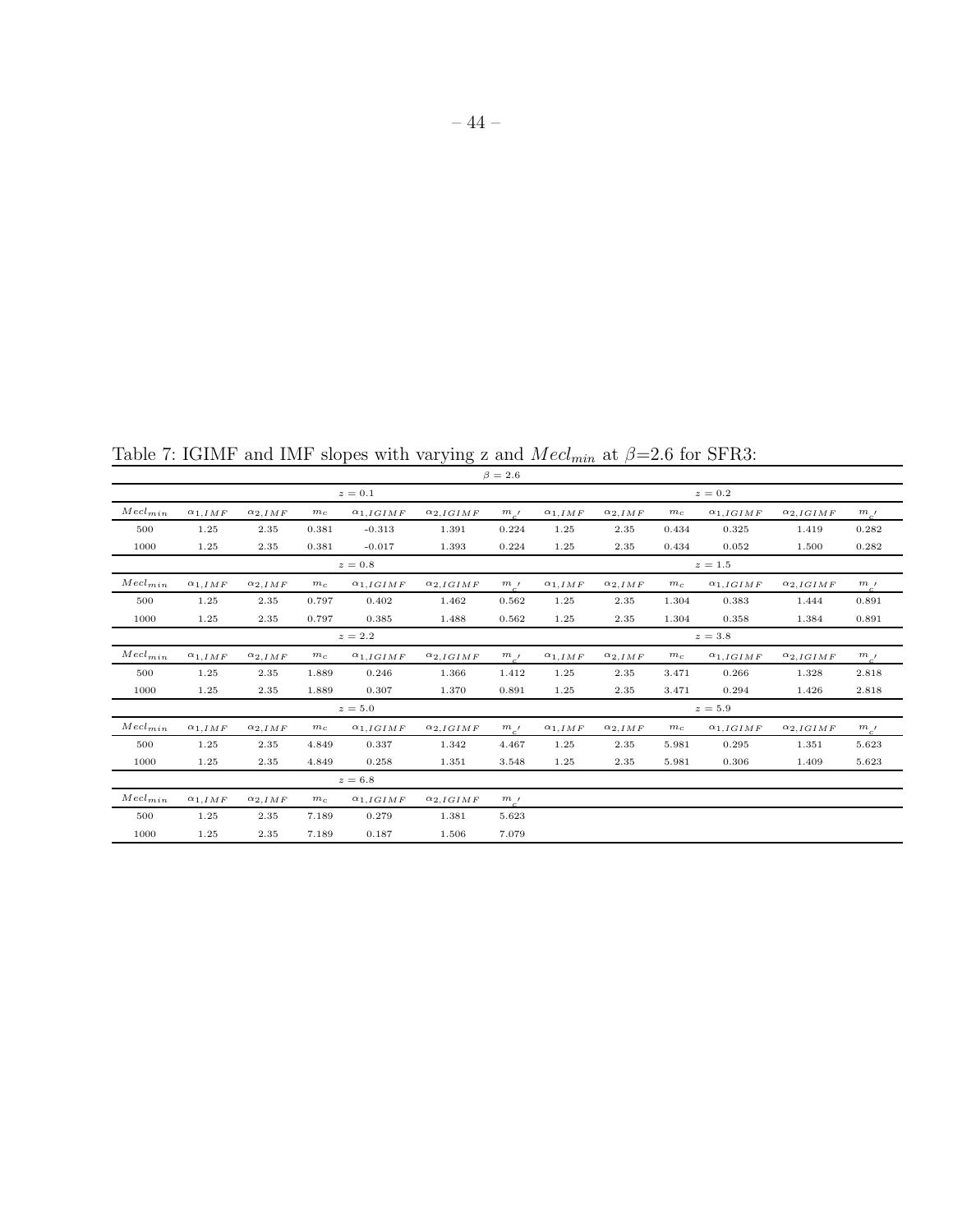|                            |                  |                  |             |                    |                    | $\beta = 2.0$        |                  |                  |             |                    |                    |                |
|----------------------------|------------------|------------------|-------------|--------------------|--------------------|----------------------|------------------|------------------|-------------|--------------------|--------------------|----------------|
|                            |                  |                  |             | $z=0.1$            |                    |                      |                  |                  |             | $z=0.2$            |                    |                |
| $\mathit{Mecl}_{min}$      | $\alpha_{1,IMF}$ | $\alpha_{2,IMF}$ | $m_c$       | $\alpha_{1,IGIMF}$ | $\alpha_{2,IGIMF}$ | $m_{\perp}$          | $\alpha_{1,IMF}$ | $\alpha_{2,IMF}$ | $m_c$       | $\alpha_{1,IGIMF}$ | $\alpha_{2,IGIMF}$ | $m_{a}$        |
| 500                        | 1.25             | 2.35             | 0.381       | $-0.265$           | 1.478              | 0.224                | 1.25             | 2.35             | 0.434       | 0.532              | 1.371              | 0.224          |
| 1000                       | 1.25             | 2.35             | 0.381       | 0.644              | 1.375              | 0.224                | 1.25             | 2.35             | 0.434       | 0.354              | 1.362              | 0.224          |
|                            |                  |                  |             | $z=0.8$            |                    |                      |                  |                  |             | $z=1.5$            |                    |                |
| $Mecl_{min}$               | $\alpha_{1,IMF}$ | $\alpha_{2,IMF}$ | $m_{\rm c}$ | $\alpha_{1,IGIMF}$ | $\alpha_{2,IGIMF}$ | $\,m$ $\,$ $\,$ $\,$ | $\alpha_{1,IMF}$ | $\alpha_{2,IMF}$ | $m_c$       | $\alpha_{1,IGIMF}$ | $\alpha_{2,IGIMF}$ | $m_{\alpha'}$  |
| 500                        | 1.25             | 2.35             | 0.797       | 0.050              | 1.502              | 0.708                | 1.25             | 2.35             | 1.304       | 0.055              | 1.448              | 0.891          |
| 1000                       | 1.25             | 2.35             | 0.797       | 0.494              | 1.449              | 0.708                | 1.25             | 2.35             | 1.304       | 0.093              | 1.242              | 0.891          |
|                            |                  |                  |             | $z=2.2$            |                    |                      |                  |                  |             | $z=3.8$            |                    |                |
| $Mecl_{min}$               | $\alpha_{1.IMF}$ | $\alpha_{2,IMF}$ | $m_c$       | $\alpha_{1,IGIMF}$ | $\alpha_{2,IGIMF}$ | m <sub>l</sub>       | $\alpha_{1,IMF}$ | $\alpha_{2,IMF}$ | $m_c$       | $\alpha_{1,IGIMF}$ | $\alpha_{2,IGIMF}$ | $m_{e}$        |
| 500                        | 1.25             | 2.35             | 1.889       | 0.021              | 1.527              | 1.778                | 1.25             | 2.35             | 3.471       | 0.121              | 1.368              | 1.778          |
| 1000                       | 1.25             | 2.35             | 1.889       | 0.256              | 1.465              | 1.412                | 1.25             | 2.35             | 3.471       | 0.318              | 1.395              | 2.239          |
|                            |                  |                  |             | $z=5.0$            |                    |                      |                  |                  |             | $z=5.9$            |                    |                |
| $Mel_{min}$                | $\alpha_{1,IMF}$ | $\alpha_{2,IMF}$ | $m_c$       | $\alpha_{1,IGIMF}$ | $\alpha_{2,IGIMF}$ | m <sub>l</sub>       | $\alpha_{1,IMF}$ | $\alpha_{2,IMF}$ | $m_c$       | $\alpha_{1,IGIMF}$ | $\alpha_{2,IGIMF}$ | $m_{\perp}$    |
| 500                        | 1.25             | 2.35             | 4.849       | 0.117              | 1.359              | 4.467                | 1.25             | 2.35             | 5.981       | 0.152              | 1.347              | 4.467          |
| 1000                       | 1.25             | 2.35             | 4.849       | 0.472              | 1.335              | 4.467                | 1.25             | 2.35             | 5.981       | 0373               | 1.368              | 4.467          |
|                            |                  |                  |             | $z=6.8$            |                    |                      |                  |                  |             |                    |                    |                |
| $Mecl_{min}$               | $\alpha_{1,IMF}$ | $\alpha_{2,IMF}$ | $m_{\rm c}$ | $\alpha_{1,IGIMF}$ | $\alpha_{2,IGIMF}$ | $m_{.}$              |                  |                  |             |                    |                    |                |
| 500                        | 1.25             | 2.35             | 7.189       | 0.215              | 1.381              | 7.079                |                  |                  |             |                    |                    |                |
| 1000                       | 1.25             | 2.35             | 7.189       | 0.145              | 1.564              | 7.079                |                  |                  |             |                    |                    |                |
|                            |                  |                  |             |                    |                    | $\beta = 2.4$        |                  |                  |             |                    |                    |                |
|                            |                  |                  |             | $z=0.1$            |                    |                      |                  |                  |             | $z=0.2$            |                    |                |
| $Mecl_{min}$               | $\alpha_{1,IMF}$ | $\alpha_{2,IMF}$ | $m_c$       | $\alpha_{1,IGIMF}$ | $\alpha_{2,IGIMF}$ | m <sub>l</sub>       | $\alpha_{1,IMF}$ | $\alpha_{2,IMF}$ | $m_{\it c}$ | $\alpha_{1,IGIMF}$ | $\alpha_{2,IGIMF}$ | $m_{c}$        |
| 500                        | 1.25             | 2.35             | 0.381       | 0.115              | 1.474              | 0.224                | 1.25             | 2.35             | 0.434       | 0.439              | 1.409              | 0.282          |
| 1000                       | 1.25             | 2.35             | 0.381       | $-0.037$           | 1.415              | 0.224                | 1.25             | 2.35             | 0.434       | 0.529              | 1.363              | 0.282          |
|                            |                  |                  |             | $z=0.8$            |                    |                      |                  |                  |             | $z=1.5$            |                    |                |
| $\mathit{Mecl}_{min}$      | $\alpha_{1,IMF}$ | $\alpha_{2,IMF}$ | $m_{\rm c}$ | $\alpha_{1,IGIMF}$ | $\alpha_{2,IGIMF}$ | m <sub>l</sub>       | $\alpha_{1,IMF}$ | $\alpha_{2,IMF}$ | $m_{\it c}$ | $\alpha_{1,IGIMF}$ | $\alpha_{2,IGIMF}$ | $m_{\_\prime}$ |
| 500                        | 1.25             | 2.35             | 0.797       | 0.221              | 1.448              | 0.447                | 1.25             | 2.35             | 1.304       | 0.331              | 1.381              | 0.891          |
| 1000                       | 1.25             | 2.35             | 0.797       | 0.076              | 1.412              | 0.562                | 1.25             | 2.35             | 1.304       | 0.218              | 1.446              | 0.891          |
|                            |                  |                  |             | $z=2.2$            |                    |                      |                  |                  |             | $z=3.8$            |                    |                |
| $\mathit{Mecl}_{min}$      | $\alpha_{1,IMF}$ | $\alpha_{2,IMF}$ | $m_c$       | $\alpha_{1,IGIMF}$ | $\alpha_{2,IGIMF}$ | m <sub>l</sub>       | $\alpha_{1,IMF}$ | $\alpha_{2,IMF}$ | $m_c$       | $\alpha_{1,IGIMF}$ | $\alpha_{2,IGIMF}$ | $m_{\perp}$    |
| 500                        | 1.25             | 2.35             | 1.889       | 0.135              | 1.307              | 1.778                | 1.25             | 2.35             | 3.471       | 0.210              | 1.340              | 2.818          |
| 1000                       | 1.25             | 2.35             | 1.889       | 0.329              | 1.332              | 1.412                | 1.25             | 2.35             | 3.471       | 0.191              | 1.412              | 3.548          |
|                            |                  |                  |             | $z=5.0$            |                    |                      |                  |                  |             | $z=5.9$            |                    |                |
| $\operatorname{Med}_{min}$ | $\alpha_{1,IMF}$ | $\alpha_{2,IMF}$ | $m_c$       | $\alpha_{1,IGIMF}$ | $\alpha_{2,IGIMF}$ | $m_{\perp}$          | $\alpha_{1,IMF}$ | $\alpha_{2,IMF}$ | $m_c$       | $\alpha_{1,IGIMF}$ | $\alpha_{2,IGIMF}$ | $m_{c}$        |
| 500                        | 1.25             | 2.35             | 4.849       | 0.226              | 1.392              | 4.467                | 1.25             | 2.35             | 5.981       | $-0.022$           | 1.339              | 4.467          |
| 1000                       | 1.25             | 2.35             | 4.849       | 0.281              | 1.274              | 4.467                | 1.25             | 2.35             | 5.981       | 0.149              | 1.329              | 4.467          |
|                            |                  |                  |             | $z=6.8$            |                    |                      |                  |                  |             |                    |                    |                |
| $Mech_{min}$               | $\alpha_{1,IMF}$ | $\alpha_{2,IMF}$ | $m_{\rm c}$ | $\alpha_{1,IGIMF}$ | $\alpha_{2,IGIMF}$ | m <sub>l</sub>       |                  |                  |             |                    |                    |                |
| 500                        | 1.25             | 2.35             | 7.189       | 0.330              | 1.373              | 7.079                |                  |                  |             |                    |                    |                |
| 1000                       | 1.25             | 2.35             | 7.189       | 0.234              | 1.342              | 5.623                |                  |                  |             |                    |                    |                |

Table 8: IGIMF and IMF slopes with varying z and  $Mecl_{min}$  at  $\beta=2,2.4$  for  $SFR^*$ :